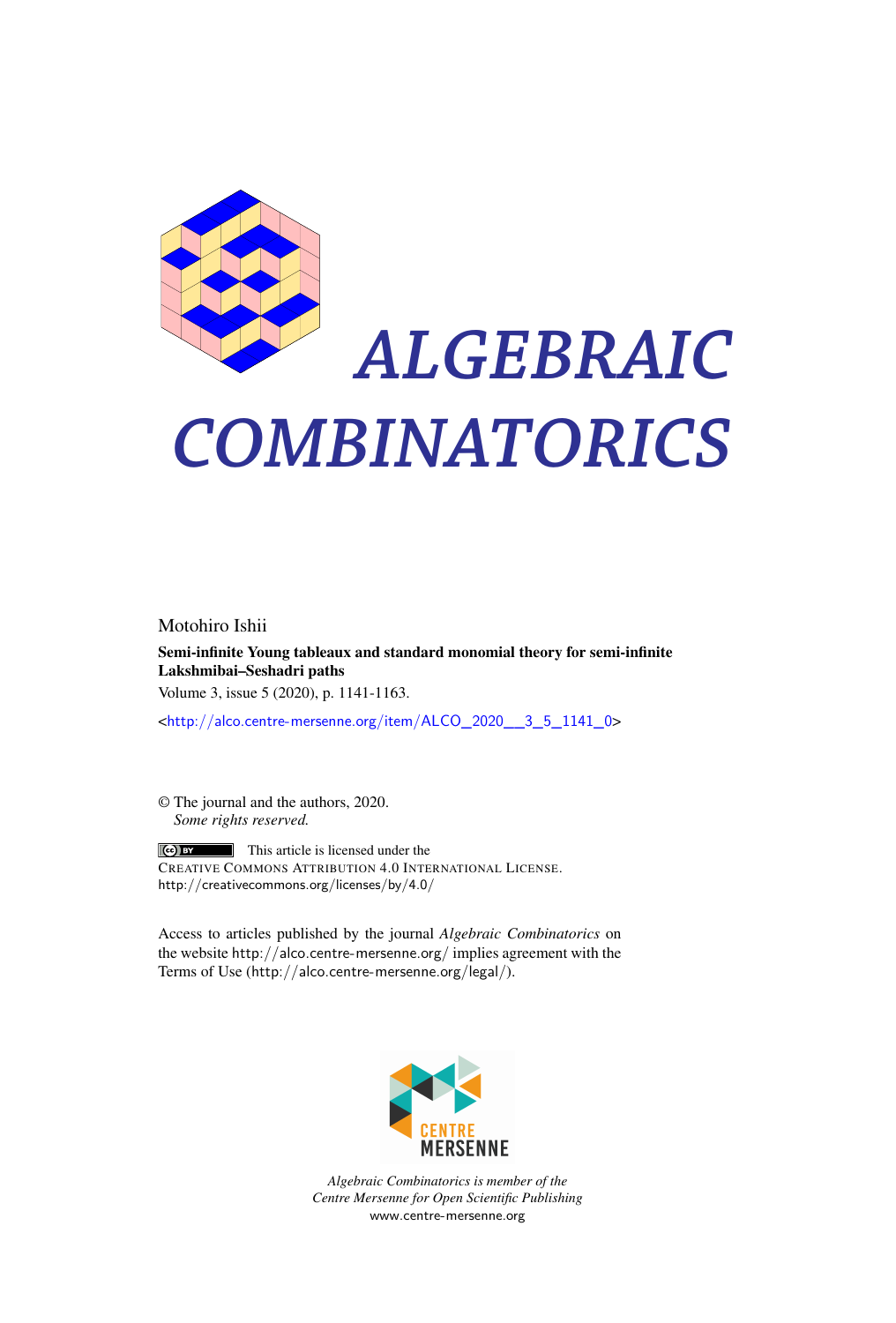

# Semi-infinite Young tableaux and standard monomial theory for semi-infinite Lakshmibai–Seshadri paths

# Motohiro Ishii

Abstract We introduce semi-infinite Young tableaux, and show that these tableaux give a combinatorial model for the crystal basis of a level-zero extremal weight module over the quantized universal enveloping algebra of untwisted affine type *A*. The definition and characterization of these tableaux are based on standard monomial theory for semi-infinite Lakshmibai–Seshadri paths and a tableau criterion for the semi-infinite Bruhat order on affine Weyl groups of type *A*, which are also proved in this paper.

# 1. INTRODUCTION

The aim of this paper is to introduce semi-infinite Young tableaux (see Definition [4.2](#page-15-0) [\(2\)\)](#page-15-1). These tableaux give a new combinatorial model for the crystal basis of a level-zero extremal weight module (see § [2.3\)](#page-6-0) over the quantized universal enveloping algebra of untwisted affine type *A*. In order to accomplish our purpose, we investigate

- (i) a characterization of the image of the strict embedding  $\Phi^{\text{LT}}_{\lambda|q=0}$  (see § [3.1\)](#page-10-0) of crystals in terms of the semi-infinite Bruhat order (see Theorem [3.4\)](#page-12-0), and
- (ii) a tableau criterion for the semi-infinite Bruhat order on affine Weyl groups of type *A* in Grassmannian cases (see Theorem [4.7\)](#page-16-0).

Note that the image of  $\Phi_{\lambda|q=0}^{\text{LT}}$  is an isomorphic image of the crystal basis of the extremal weight module of extremal weight  $\lambda$  (of level-zero) into the tensor product of crystal bases of extremal weight modules associated with level-zero fundamental weights.

Various generalizations and variations of (semi-standard) Young tableaux are concerned in many areas such as algebraic combinatorics, representation theory, algebraic geometry, and so forth. In particular, Littelmann ([\[21,](#page-23-0) [22\]](#page-23-1)) introduced the Lakshmibai–Seshadri paths for all symmetrizable Kac–Moody root data, which can be thought of as a type-free generalization of Young tableaux. Soon after, Joseph ([\[7\]](#page-22-0)) and Kashiwara ([\[13\]](#page-23-2)) independently proved that, for a dominant integral weight  $\Lambda$  of a symmetrizable Kac–Moody Lie algebra g, the set of Lakshmibai–Seshadri paths of shape  $\Lambda$  equipped with Littelmann's root operators is isomorphic, as a  $\mathfrak{g}$ -crystal, to the crystal basis of the integrable (irreducible) highest weight module of highest weight  $\Lambda$ 

*Manuscript received 30th September 2019, revised 29th May 2020, accepted 1st June 2020.*

Keywords. Semi-infinite Young tableau, semi-infinite Lakshmibai–Seshadri path, semi-infinite Bruhat order, affine Weyl group, quantum affine algebra, extremal weight module, crystal basis.

Acknowledgements. This work was supported by JSPS KAKENHI Grant-in-Aid for Young Scientists (B) 16K17577, Japan.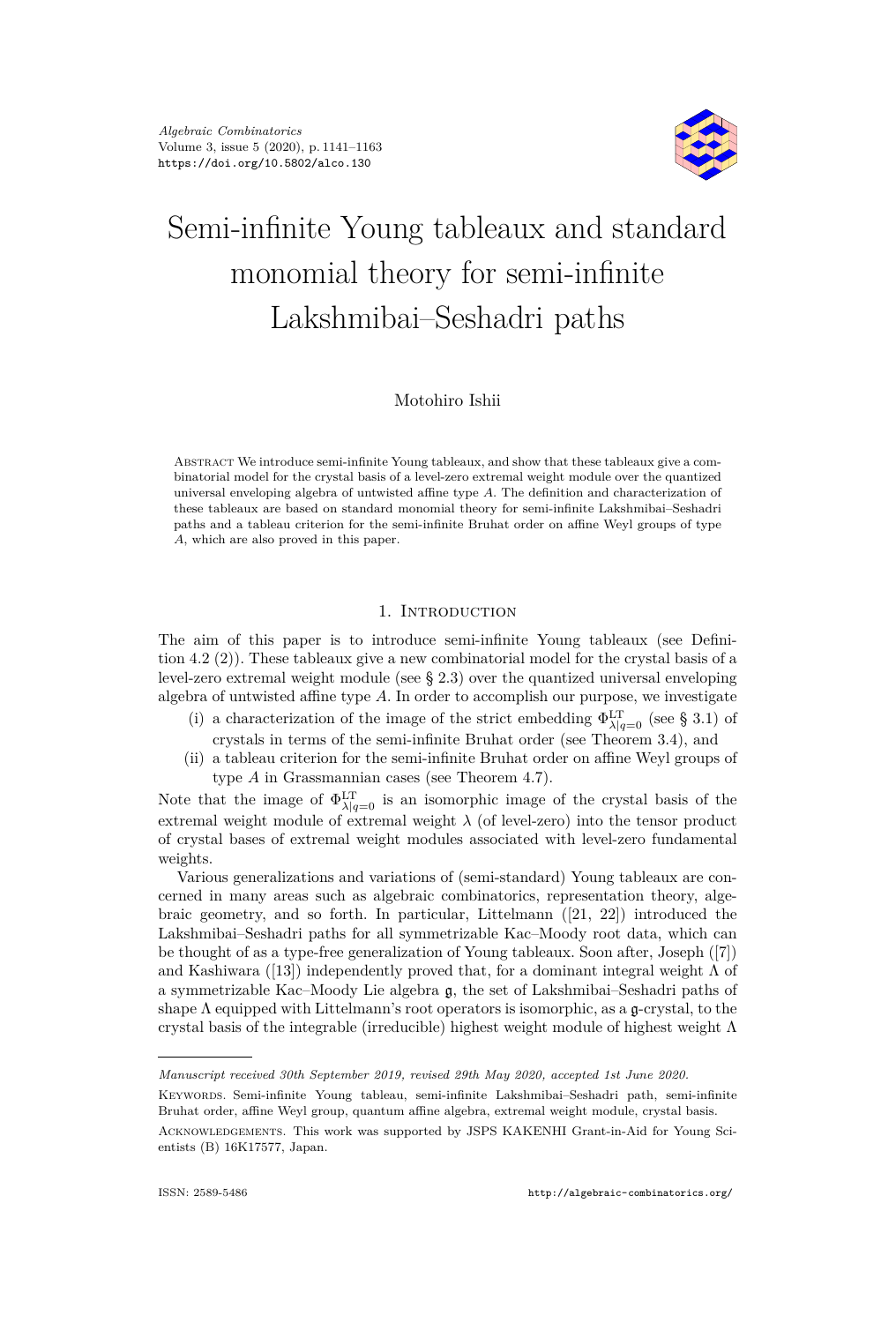over the quantized universal enveloping algebra associated with g. In view of Kashiwara's crystal (basis) theory, further generalizations and variants of Littelmann's path model are investigated; e.g. generalized Lakshmibai–Seshadri paths for Borcherds– Kac–Moody root data ([\[5,](#page-22-1) [8\]](#page-22-2)), quantum Lakshmibai–Seshadri paths and semi-infinite Lakshmibai–Seshadri paths for untwisted affine root data ([\[6,](#page-22-3) [20\]](#page-23-3)). Among these general theories, it should be emphasized that the original Young tableaux have especially nice combinatorial structures (see for instance  $[4, 17]$  $[4, 17]$  $[4, 17]$ ) due to the fact that every fundamental representation of finite type *A* is minuscule; namely, the Weyl group acts transitively on the crystal basis of any fundamental representation in the case of finite type *A*. Similarly, in the case of untwisted affine type *A*, every extremal weight module associated with a level-zero fundamental weight is minuscule (see Proposition [4.3](#page-16-1) [\(2\)\)](#page-16-2); in this case, the affine Weyl group acts transitively on the crystal basis. Therefore, it is natural to try to find a tableau model for crystal bases of level-zero extremal weight modules in the case of untwisted affine type *A*.

Let us give an explanation of our strategy to introduce semi-infinite Young tableaux.

For this purpose, we first briefly sketch a standard monomial theoretic characterization of (ordinary) Young tableaux in terms of crystal basis theory as follows: let  $U_q(\mathfrak{sl}_n(\mathbb{C}))$  be the quantized universal enveloping algebra of type  $A_{n-1}$  (see [\[9,](#page-22-5) § 4.8] TABLE Fin]). Let  $\overline{\omega}_i$ ,  $1 \leq i \leq n-1$ , be the *i*-th fundamental weight; we identify a dominant integral weight  $\lambda = \sum_{i=1}^{n-1} m_i \varpi_i$ ,  $m_i \in \mathbb{Z}_{\geqslant 0}$ ,  $1 \leqslant i \leqslant n-1$ , with the Young diagram such that the number of the columns of length *i* is  $m_i$  for  $1 \leq i \leq n-1$ (see Remark [4.1\)](#page-15-2). For a dominant integral weight  $\lambda$ , let  $L(\lambda)$  be the irreducible finitedimensional highest weight  $U_q(\mathfrak{sl}_n(\mathbb{C}))$ -module of highest weight  $\lambda$ , and let  $B(\lambda)$  be the crystal basis of  $L(\lambda)$ . It follows that  $B(\varpi_i)$  is parametrized by the set  $\text{CST}(\varpi_i)$  of column-strict tableaux of shape  $\varpi_i$  with entries in  $\{1, 2, \ldots, n\}$  (see for instance [\[15,](#page-23-5) Proposition 3.3.1 (i)]). We have an injective homomorphism

<span id="page-2-1"></span>(1) 
$$
L(\lambda) \longrightarrow \bigotimes_{i=1}^{n-1} L(\varpi_i)^{\otimes m_i}
$$

of  $U_q(\mathfrak{sl}_n(\mathbb{C}))$ -modules sending a highest weight vector to the tensor product of highest weight vectors. Further, this homomorphism induces a strict embedding

<span id="page-2-0"></span>(2) 
$$
B(\lambda) \longrightarrow \bigotimes_{i=1}^{n-1} B(\varpi_i)^{\otimes m_i} \cong \prod_{i=1}^{n-1} \mathrm{CST}(\varpi_i)^{m_i} \cong \mathrm{CST}(\lambda)
$$

of  $U_q(\mathfrak{sl}_n(\mathbb{C}))$ -crystals, where  $\mathrm{CST}(\lambda)$  denotes the set of column-strict tableaux of shape  $\lambda$  with entries in  $\{1, 2, \ldots, n\}$ . Since the symmetric group of degree *n* acts transitively on  $\text{CST}(\varpi_i)$ , each element in  $\text{CST}(\lambda)$  is labeled by a tuple of  $N := \sum_{i=1}^{n-1} m_i$ cosets in the symmetric group; the symmetric group of degree *n* will be viewed as the Weyl group of type  $A_{n-1}$ . Let  $\mathbb{T} \in \text{CST}(\lambda)$ , and assume that  $\mathbb{T}$  corresponds to the tuple  $(\bar{w}_1, \bar{w}_2, \dots, \bar{w}_N)$  of *N* cosets in the symmetric group. Then T is in the image of the strict embedding [\(2\)](#page-2-0) if and only if there exist coset representatives  $w_{\nu} \in \bar{w}_{\nu}$ ,  $1 \leq \nu \leq N$ , such that  $w_1 \succeq w_2 \succeq \cdots \succeq w_N$  in the Bruhat order  $\succeq$  on the symmetric group (see [\[23,](#page-23-6) Theorem 10.1]). In consequence, a column-strict tableau satisfying this condition is just a Young tableau, and vise versa ([\[3,](#page-22-6) Theorem 2.6.3 (Tableau Criterion)]; see also [\[15,](#page-23-5) Theorem 3.4.2 (i)]). This gives an isomorphism of  $U_q(\mathfrak{sl}_n(\mathbb{C}))$ -crystals between  $B(\lambda)$  and the set of Young tableaux of shape  $\lambda$ . For an explicit description of the  $U_q(\mathfrak{sl}_n(\mathbb{C}))$ -crystal structure on the set of Young tableaux, see  $[15,$  Theorem 3.4.2 (ii).

In the case of untwisted affine type *A*, our basic idea is to use the semi-infinite Bruhat order on the affine Weyl group in place of the Bruhat order on the symmetric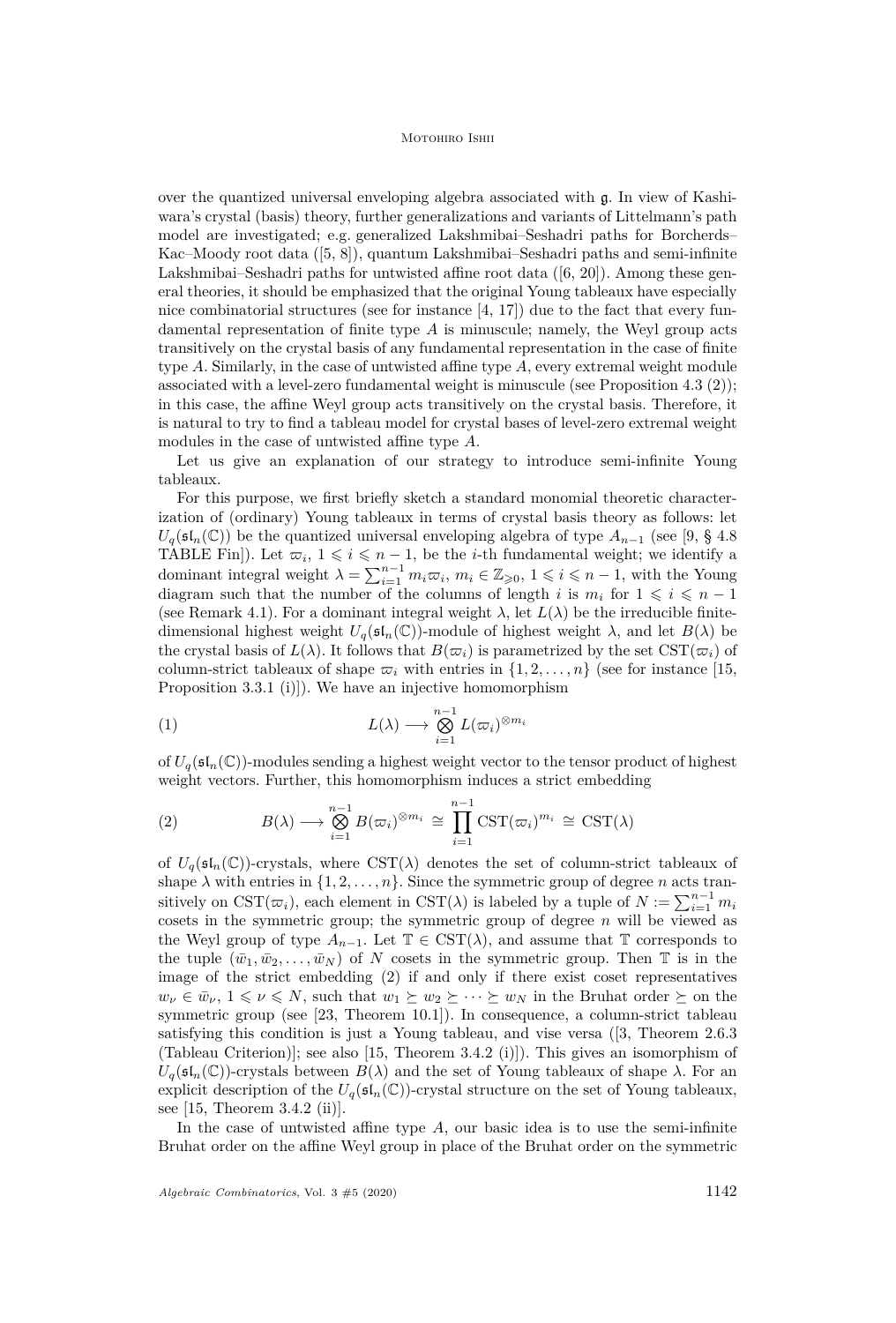group. Let **U** be the quantized universal enveloping algebra of (arbitrary) untwisted affine type, and let  $I_{af} = \{0\} \sqcup I$  be the index set for the simple roots. By abuse of notation, we use the same symbol  $\overline{\omega}_i$ ,  $i \in I$ , for the *i*-th level-zero fundamental weight of **U**. For  $\lambda = \sum_{i \in I} m_i \overline{\omega}_i$ , with  $m_i \in \mathbb{Z}_{\geqslant 0}$ ,  $i \in I$ , let  $V(\lambda)$  be the extremal weight **U**-module of extremal weight  $\lambda$ , and let  $\mathcal{B}(\lambda)$  be the crystal basis of  $V(\lambda)$  (see for instance  $[14, § 3.1]$  $[14, § 3.1]$ . Similarly to  $(1)$ , we have a canonical homomorphism

(3) 
$$
\Phi_{\lambda}: V(\lambda) \longrightarrow \bigotimes_{i \in I} V(\varpi_{i})^{\otimes m_{i}}
$$

of **U**-modules sending an extremal weight vector to the tensor product of extremal weight vectors. The main difficulty in carrying out the argument similar to the above is that the associated map  $\Phi_{\lambda|q=0}$  at  $q=0$  of  $\Phi_{\lambda}$  does not necessarily induce a morphism  $\mathcal{B}(\lambda) \to \bigotimes_{i \in I} \mathcal{B}(\varpi_i)^{\otimes m_i}$  of U-crystals. In fact, each  $\Phi_{\lambda|q=0}(b), b \in \mathcal{B}(\lambda)$ , is a linear combination of crystal basis elements whose terms are in one-to-one correspondence with the terms of a product of some Schur polynomials (see [\[2,](#page-22-7) § 4.2]). To overcome this difficulty, by taking the "leading term"  $\Phi^{\text{LT}}_{\lambda|q=0}(b)$  of  $\Phi_{\lambda|q=0}(b)$  (see Remark [3.2\)](#page-11-0), we introduce a strict embedding

<span id="page-3-0"></span>(4) 
$$
\Phi^{\mathrm{LT}}_{\lambda|q=0} : \mathcal{B}(\lambda) \longrightarrow \bigotimes_{i \in I} \mathcal{B}(\varpi_i)^{\otimes m_i}
$$

of **U**-crystals, which will be viewed as a counterpart of [\(2\)](#page-2-0) in this paper (see [\(38\)](#page-11-1) and Lemma [3.1\)](#page-11-2). In the case that **U** is of untwisted affine type *A*, it follows that  $\mathcal{B}(\varpi_i)$  is parametrized by  $\text{CST}(\varpi_i) \times \mathbb{Z}$ , and the affine Weyl group acts transitively on  $\mathrm{CST}(\varpi_i) \times \mathbb{Z}$  (see Proposition [4.3\)](#page-16-1). Consequently,  $\bigotimes_{i \in I} \mathcal{B}(\varpi_i)^{\otimes m_i}$  is parametrized by  $\text{CST}(\lambda) \times \mathbb{Z}^N$ , where  $N := \sum_{i \in I} m_i$ , and each element in  $\text{CST}(\lambda) \times \mathbb{Z}^N$  is labeled by a tuple of *N* cosets in the affine Weyl group. Let  $\mathbb{T} \in \mathrm{CST}(\lambda) \times \mathbb{Z}^N$ , and assume that T corresponds to the tuple  $(\bar{x}_1, \bar{x}_2, \ldots, \bar{x}_N)$  of cosets in the affine Weyl group. Then  $\mathbb T$  is in the image of the strict embedding  $(4)$  if and only if there exist coset representatives  $x_{\nu} \in \bar{x}_{\nu}$ ,  $1 \leq \nu \leq N$ , such that  $x_1 \succeq x_2 \succeq \cdots \succeq x_N$  in the semiinfinite Bruhat order  $\succeq$  on the affine Weyl group (see Theorem [3.4\)](#page-12-0). Such decreasing sequences are explicitly described in terms of tableaux (see Definition [4.2](#page-15-0) [\(1\)](#page-15-3) and Theorem [4.7\)](#page-16-0). We are thus led to the definition of semi-infinite Young tableaux (see Definition [4.2](#page-15-0) $(2)$ ).

Let us give an example of a semi-infinite Young tableau (by using the notation in  $§ 4.1$ ). Let  $n = 7$  and

(5) 
$$
\lambda = \varpi_1 + 3\varpi_2 + 2\varpi_4 = \square
$$

We claim that

(6) 
$$
\mathbb{T} = \begin{pmatrix} \frac{5}{2} & \frac{2}{3} & \frac{1}{4} & \frac{1}{1} & \frac{1}{1} \\ \frac{3}{4} & \frac{4}{5} & \frac{5}{4} & \frac{4}{5} \\ \frac{6}{6} & 7 & 8 \end{pmatrix}, (-3; 5, 4, -1; 8, 7) \in \text{CST}(\lambda) \times \mathbb{Z}^6
$$

is a semi-infinite Young tableau of shape *λ*. Indeed, T is a semi-infinite Young tableau if (and only if) its rectangle components

(7) 
$$
(\boxed{5}, -3), \quad (\boxed{\frac{2}{3}\frac{3}{4}\frac{1}{5}}, (5, 4, -1)), \quad (\boxed{\frac{1}{3}\frac{4}{4}\frac{1}{5}}, (8, 7))
$$

are semi-infinite Young tableaux. Also, a tableau

(8) 
$$
(\mathsf{T}_1 \mathsf{T}_2 \cdots \mathsf{T}_m, (c_1, c_2, \ldots, c_m)) \in \text{CST}(m\varpi_i) \times \mathbb{Z}^m
$$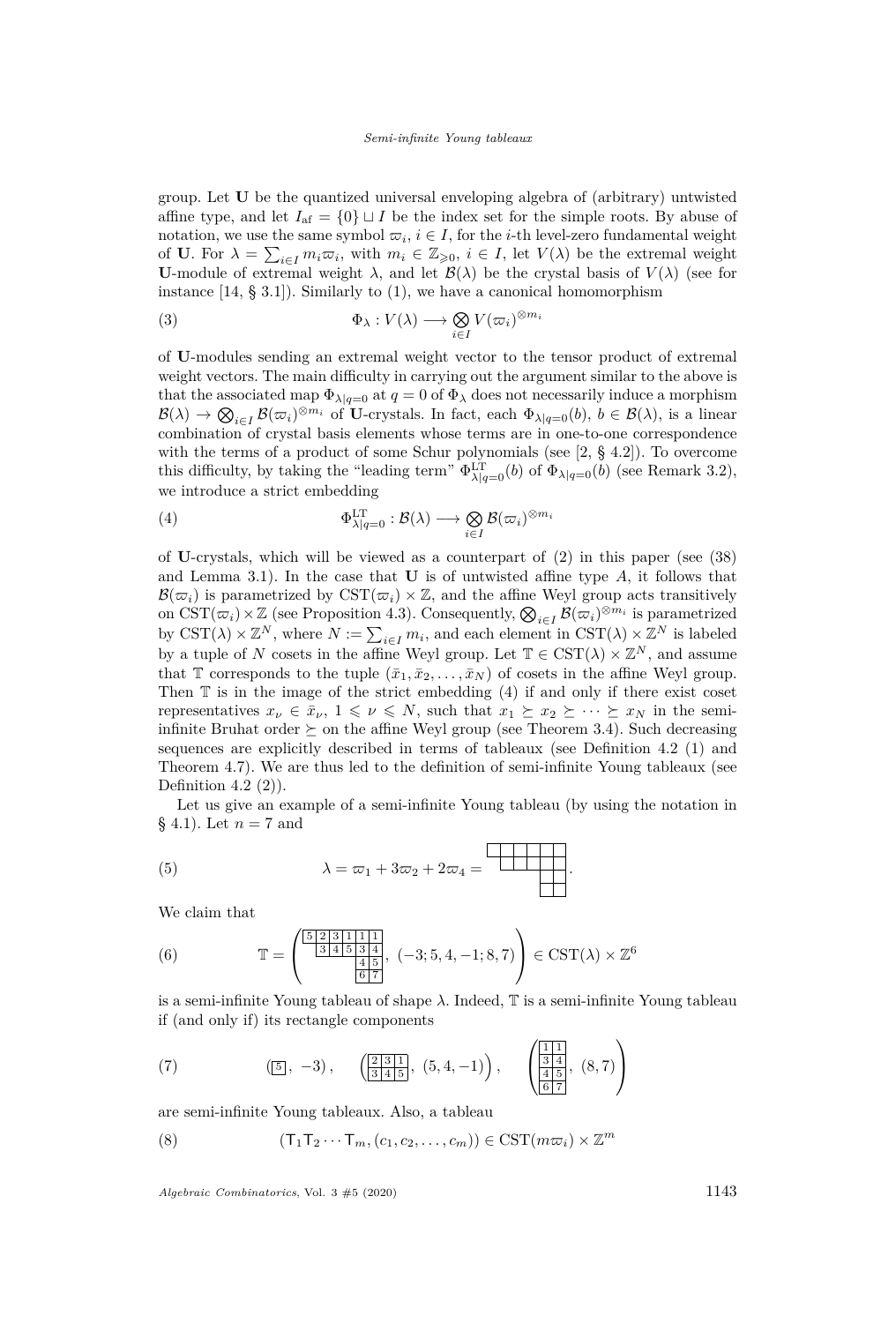#### MOTOHIRO ISHII

of rectangle shape is a semi-infinite Young tableau if (and only if)

(i)  $c_1 \geqslant c_2 \geqslant \cdots \geqslant c_m$ , and

(ii)  $(T_{\nu}(u + c_{\nu} - c_{\nu+1}) \ge T_{\nu+1}(u)$  if  $1 \le u \le i - c_{\nu} + c_{\nu+1}$ ) for every  $1 \le \nu < m$ , where  $\mathsf{T}_{\nu}(s)$  denotes the *s*-th entry (from top) of the *ν*-th column  $\mathsf{T}_{\nu}$ .

This paper is organized as follows. In § [2,](#page-4-0) we set up notation and terminology on untwisted affine root data and crystals. Also, we have compiled some basic facts on extremal weight modules over quantized universal enveloping algebras of untwisted affine types, the semi-infinite Bruhat order on affine Weyl groups, and semi-infinite Lakshmibai–Seshadri paths. In § [3,](#page-10-1) we introduce a strict embedding  $\Phi^{\text{LT}}_{\lambda|q=0}$  of crystals. Then we state and prove a characterization of the image of  $\Phi_{\lambda|q=0}^{\text{LT}}$ , which can be thought of as standard monomial theory for semi-infinite Lakshmibai–Seshadri paths (see Theorem [3.4\)](#page-12-0). In § [4,](#page-15-5) we will restrict our attention to the case of untwisted affine type *A*. We introduce semi-infinite Young tableaux. We prove that the set  $\mathbb{Y}^{\frac{\infty}{2}}(\lambda)$  of semi-infinite Young tableaux of shape  $\lambda$  equals the image of  $\Phi_{\lambda|q=0}^{\text{LT}}$  (see Theorem [4.5\)](#page-16-3), by showing a tableau criterion for the semi-infinite Bruhat order (see Theorem [4.7\)](#page-16-0). Consequently, this proves that  $\mathbb{Y}^{\frac{\infty}{2}}(\lambda)$  is isomorphic, as a **U**-crystal, to the crystal basis  $\mathcal{B}(\lambda)$  (see Corollary [4.6\)](#page-16-4). We give an explicit description of the crystal structure on  $\mathbb{Y}^{\frac{\infty}{2}}(\lambda)$  (see Proposition [4.17\)](#page-21-0).

# 2. Preliminaries

<span id="page-4-0"></span>2.1. UNTWISTED AFFINE ROOT DATA. Let  $\mathfrak{g}_{\text{af}}$  be an untwisted affine Lie algebra over  $\mathbb{C}$  with a Cartan subalgebra  $\mathfrak{h}_{\text{af}}$ . Let  $\{\alpha_i\}_{i\in I_{\text{af}}} \subset \mathfrak{h}_{\text{af}}^* = \text{Hom}_{\mathbb{C}}(\mathfrak{h}_{\text{af}}, \mathbb{C})$  and  $\{\dot{h}_i\}_{i\in I_{\text{af}}} \subset$ haf be the sets of simple roots and simple coroots, respectively. Here *I*af denotes the vertex set of the (affine) Dynkin diagram of  $\mathfrak{g}_{af}$ . Let  $\langle \cdot, \cdot \rangle : \mathfrak{h}_{af} \times \mathfrak{h}_{af}^* \to \mathbb{C}$  be the canonical pairing. We take and fix an integral weight lattice  $P_{\text{af}} \subset \mathfrak{h}_{\text{af}}^*$  satisfying the conditions that  $\alpha_i \in P_{\text{af}}$  and  $h_i \in \text{Hom}_{\mathbb{Z}}(P_{\text{af}}, \mathbb{Z})$  for all  $i \in I_{\text{af}}$ , and for each  $i \in I_{\text{af}}$ there exists  $\Lambda_i \in P_{\text{af}}$  such that  $\langle h_j, \Lambda_i \rangle = \delta_{ij}$  for all  $j \in I_{\text{af}}$ . Let  $\delta = \sum_{i \in I_{\text{af}}} a_i \alpha_i \in$  $\mathfrak{h}_{\text{af}}^*$  and  $c = \sum_{i \in I_{\text{af}}} a_i^{\vee} h_i \in \mathfrak{h}_{\text{af}}$  be the null root and the canonical central element, respectively. We take and fix  $0 \in I_{\text{af}}$  such that  $a_0 = a_0^{\vee} = 1$ . Set  $I = I_{\text{af}} \setminus \{0\}$ ; note that the subset *I* of  $I_{\text{af}}$  corresponds to the vertex set of the Dynkin diagram of a complex finite-dimensional simple Lie subalgebra g of  $\mathfrak{g}_{af}$ . For each  $i \in I_{af}$ , define  $\overline{\omega}_i = \Lambda_i - \langle c, \Lambda_i \rangle \Lambda_0$  and call it the *i*-th level-zero fundamental weight; note that  $\omega_0 = 0$ ,  $\langle c, \omega_i \rangle = 0$  for all  $i \in I_{\text{af}}$ , and  $\langle h_i, \omega_j \rangle = \delta_{ij}$  for all  $i, j \in I$ .

Let  $W_{\text{af}} = \langle r_i \mid i \in I_{\text{af}} \rangle$  be the (affine) Weyl group of  $\mathfrak{g}_{\text{af}}$ , where  $r_i$  denotes the simple reflection with respect to  $\alpha_i$ . The subgroup  $W = \langle r_i | i \in I \rangle \subset W_{\text{af}}$  is the (finite) Weyl group of  $\mathfrak{g}$ . Let  $\ell : W_{\mathrm{af}} \to \mathbb{Z}_{\geqslant 0}$  be the length function. Let  $e \in W_{\mathrm{af}}$  be the unit element. Let  $(\cdot, \cdot)$  be a  $W_{\text{af}}$ -invariant non-degenerate symmetric bilinear form on  $\mathfrak{h}_{\text{af}}^*$  such that  $(\delta, \lambda) = \langle c, \lambda \rangle$  for all  $\lambda \in \mathfrak{h}_{\text{af}}^*$ . Set  $\alpha_i^{\vee} = \frac{2\alpha_i}{\langle \alpha_i, \alpha_i \rangle}$  $\frac{2\alpha_i}{(\alpha_i,\alpha_i)} \in \mathfrak{h}_{\text{af}}^*$  for  $i \in I_{\text{af}}$ . The action of  $W_{\text{af}}$  on  $\mathfrak{h}_{\text{af}}^*$  is given by  $r_i(\lambda) = \lambda - (\alpha_i^{\vee}, \lambda)\alpha_i = \lambda - \langle h_i, \lambda \rangle \alpha_i$  for  $i \in I_{\text{af}}$  and  $λ ∈ *h*<sup>*</sup><sub>af</sub>. Set$ 

(9) 
$$
Q = \bigoplus_{i \in I} \mathbb{Z} \alpha_i, \qquad Q^{\vee} = \bigoplus_{i \in I} \mathbb{Z} \alpha_i^{\vee}, \qquad P^+ = \sum_{i \in I} \mathbb{Z}_{\geq 0} \varpi_i.
$$

We know from [\[9,](#page-22-5) § 6.5] that  $Q^{\vee} \subset Q$ . For  $\xi \in Q^{\vee}$ , we denote by  $t_{\xi} \in W_{\text{af}}$  the translation by *ξ* (see [\[9,](#page-22-5) §6.5]). We know from [9, Proposition 6.5] that  $\{t_{\xi} \mid \xi \in Q^{\vee}\}\$ forms an abelian normal subgroup of  $W_{\text{af}}$ , for which  $t_{\xi}t_{\zeta} = t_{\xi+\zeta}, \xi, \zeta \in Q^{\vee}$ , and  $W_{\text{af}} = W \ltimes \{t_{\xi} \mid \xi \in Q^{\vee}\}.$  For  $w \in W$  and  $\xi \in Q^{\vee}$ , we have

<span id="page-4-1"></span>(10) 
$$
wt_{\xi}\lambda = w\lambda - (\xi, \lambda)\delta \text{ if } \lambda \in \mathfrak{h}_{\text{af}}^* \text{ satisfies } \langle c, \lambda \rangle = 0.
$$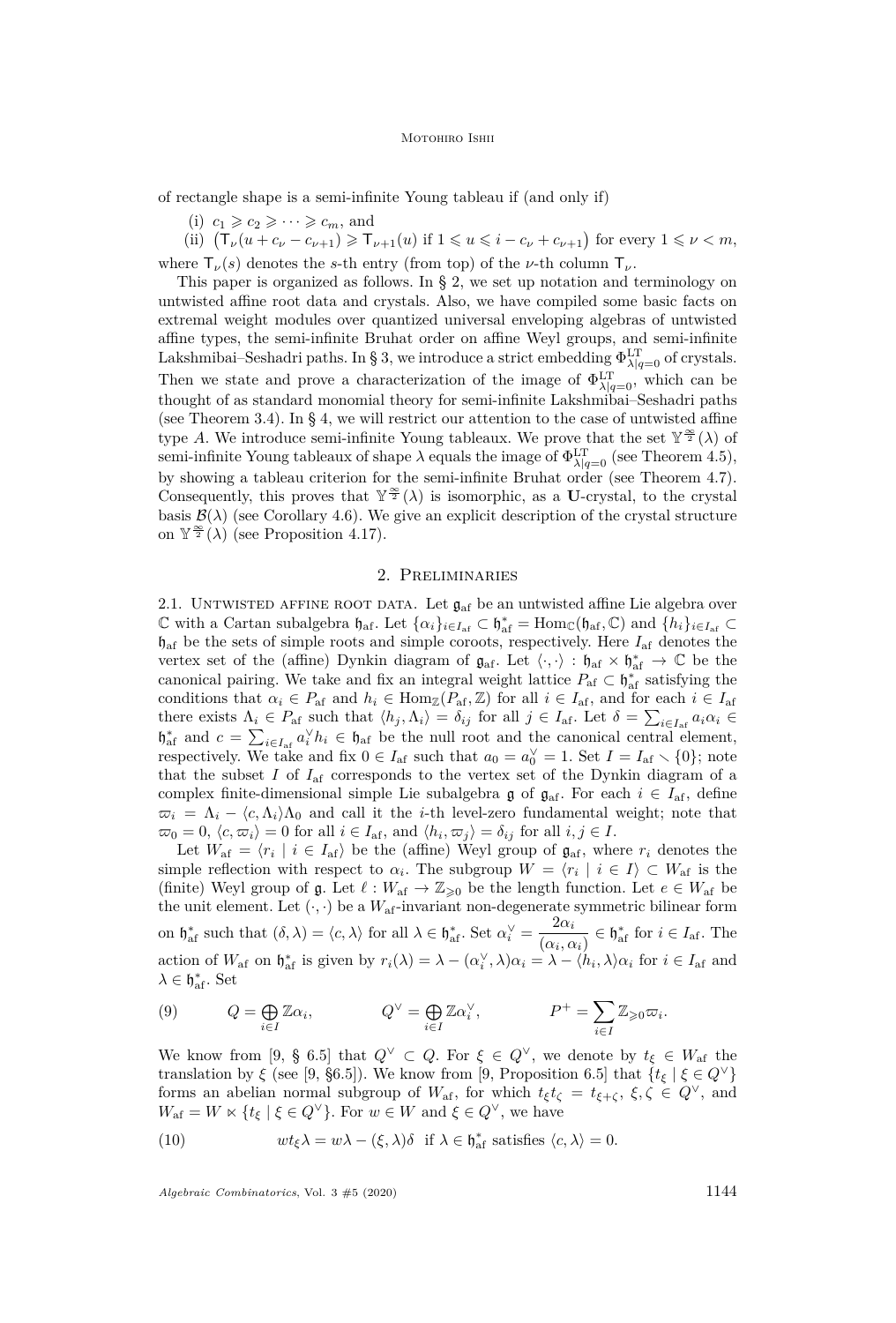Let  $\Delta$  be the root system of  $\mathfrak{g}$ . Set  $\Delta^+ = \Delta \cap \sum_{i \in I} \mathbb{Z}_{\geq 0} \alpha_i$ . For a subset  $J \subset I$ , set

(11) 
$$
Q_J = \bigoplus_{j \in J} \mathbb{Z}\alpha_j
$$
,  $Q_J^{\vee} = \bigoplus_{j \in J} \mathbb{Z}\alpha_j^{\vee}$ ,  $\Delta_J = \Delta \cap Q_J$ ,  $\Delta_J^+ = \Delta^+ \cap Q_J$ .

Denote by  $\Delta_{af}$  the set of real roots of  $\mathfrak{g}_{af}$ , and by  $\Delta_{af}^+$  the set of positive real roots of  $\mathfrak{g}_{\text{af}}$ ; we know from [\[9,](#page-22-5) Proposition 6.3] that

(12) 
$$
\Delta_{\text{af}} = \{ \alpha + n\delta \mid \alpha \in \Delta, n \in \mathbb{Z} \}, \quad \Delta_{\text{af}}^+ = \Delta^+ \sqcup \{ \alpha + n\delta \mid \alpha \in \Delta, n \in \mathbb{Z}_{>0} \}.
$$

For  $\beta \in \Delta_{\text{af}}$ , let  $\beta^{\vee} = \frac{2\beta}{\sqrt{\beta}}$  $\frac{2\rho}{(\beta, \beta)} \in \mathfrak{h}_{\text{af}}^*$ , and let  $r_\beta \in W_{\text{af}}$  be the reflection with respect to *β*; if  $\beta = \alpha + n\delta$ ,  $\alpha \in \Delta$  and  $n \in \mathbb{Z}$ , then  $r_{\beta} = r_{\alpha}t_{n\alpha}$ .

Let *d* be the smallest positive integer such that  $(\alpha_i, \alpha_i)/2 \in (1/d)\mathbb{Z}$  for all  $i \in I_{\text{af}}$ . Let q be an indeterminate, and set  $q_s = q^{1/d}$ . Let **U** be the quantized universal enveloping algebra over  $\mathbb{Q}(q_s)$  associated with  $\mathfrak{g}_{af}$ . Let  $\mathbf{U}'$  be the  $\mathbb{Q}(q_s)$ -subalgebra of **U** corresponding to the derived subalgebra  $[\mathfrak{g}_{\text{af}}, \mathfrak{g}_{\text{af}}]$  of  $\mathfrak{g}_{\text{af}}$  (see for instance  $[2, \S 2.2]$  $[2, \S 2.2]$ ).

<span id="page-5-0"></span>2.2. Crystals. In this subsection, we set up notation and terminology on crystals. For a fuller treatment, we refer the reader to [\[1,](#page-22-8) [11,](#page-23-8) [12,](#page-23-9) [14\]](#page-23-7).

A set B together with the maps wt :  $\mathcal{B} \to P_{\text{af}}$  (resp. wt :  $\mathcal{B} \to P_{\text{af}}/(P_{\text{af}} \cap \mathbb{C}\delta)$ ),  $e_i, f_i: \mathcal{B} \to \mathcal{B} \sqcup \{\mathbf{0}\}, i \in I_{af}, \text{ and } \varepsilon_i, \varphi_i: \mathcal{B} \to \mathbb{Z} \sqcup \{-\infty\} \text{ is called a } \mathbf{U}\text{-crystal}$ (resp. U'-crystal) if the following conditions are satisfied:

- $(C1)$   $\varphi_i(b) = \varepsilon_i(b) + \langle h_i, \text{wt}(b) \rangle$  for all  $i \in I_{\text{af}},$
- $(C2)$  wt $(e_i b) = \text{wt}(b) + \alpha_i$  if  $e_i b \in \mathcal{B}$ ,
- (C3)  $\text{wt}(f_i b) = \text{wt}(b) \alpha_i \text{ if } f_i b \in \mathcal{B}$ ,
- $(C4) \varepsilon_i(e_i b) = \varepsilon_i(b) 1$  and  $\varphi_i(e_i b) = \varphi_i(b) + 1$  if  $e_i b \in \mathcal{B}$ ,
- $(C5) \varepsilon_i(f_i b) = \varepsilon_i(b) + 1$  and  $\varphi_i(f_i b) = \varphi_i(b) 1$  if  $f_i b \in \mathcal{B}$ ,
- (C6)  $f_i b = b'$  if and only if  $b = e_i b'$  for  $b, b' \in \mathcal{B}$  and  $i \in I_{af}$ ,
- (C7) if  $\varphi_i(b) = -\infty$ , then  $e_i b = f_i b = 0$ .

The maps  $e_i, f_i: \mathcal{B} \to \mathcal{B} \sqcup \{\mathbf{0}\}, i \in I_{\text{af}}, \text{ are called the Kashiwara operators. For a$ subset  $\mathcal{B}'$  of a crystal  $\mathcal{B}$ , we say that  $\mathcal{B}'$  is stable under the Kashiwara operators if  $e_i \mathcal{B}', f_i \mathcal{B}' \subset \mathcal{B}' \sqcup \{\mathbf{0}\}\$ for all  $i \in I_{\text{af}}$ .

Let  $\mathcal{B}_1$  and  $\mathcal{B}_2$  be **U**-crystals or **U**'-crystals. A morphism  $\Psi : \mathcal{B}_1 \to \mathcal{B}_2$  is, by definition, a map  $\mathcal{B}_1 \sqcup \{\mathbf{0}\} \to \mathcal{B}_2 \sqcup \{\mathbf{0}\}$  such that

- $(M1) \Psi(0) = 0$ ,
- (M2) if  $b \in \mathcal{B}_1$  and  $\Psi(b) \in \mathcal{B}_2$ , then  $wt(\Psi(b)) = wt(b), \varepsilon_i(\Psi(b)) = \varepsilon_i(b)$ , and  $\varphi_i(\Psi(b)) = \varphi_i(b)$  for all  $i \in I_{\text{af}}$ ,

(M3) if  $b, b' \in \mathcal{B}_1$ ,  $\Psi(b), \Psi(b') \in \mathcal{B}_2$  and  $f_i b = b'$ , then  $f_i \Psi(b) = \Psi(b')$  for all  $i \in I_{af}$ . A morphism  $\Psi : \mathcal{B}_1 \to \mathcal{B}_2$  is called strict if  $\Psi(f_i b) = f_i \Psi(b)$  and  $\Psi(e_i b) = e_i \Psi(b)$  for all  $b \in \mathcal{B}_1$  and  $i \in I_{af}$ . A morphism  $\Psi : \mathcal{B}_1 \to \mathcal{B}_2$  is called a strict embedding if it is a strict morphism and the associated map  $B_1 \sqcup \{0\} \rightarrow B_2 \sqcup \{0\}$  is injective. A morphism  $\Psi: \mathcal{B}_1 \to \mathcal{B}_2$  is called an isomorphism if the associated map  $\mathcal{B}_1 \sqcup \{\mathbf{0}\} \to \mathcal{B}_2 \sqcup \{\mathbf{0}\}$  is bijective.

The tensor product  $\mathcal{B}_1 \otimes \mathcal{B}_2$  of crystals  $\mathcal{B}_1$  and  $\mathcal{B}_2$  is defined to be the set  $\mathcal{B}_1 \times \mathcal{B}_2$ whose crystal structure is defined as follows:

(T1)  $\text{wt}(b_1 \otimes b_2) = \text{wt}(b_1) + \text{wt}(b_2),$  $(T2) \varepsilon_i(b_1 \otimes b_2) = \max\{\varepsilon_i(b_1), \varepsilon_i(b_2) - \langle h_i, \text{wt}(b_1) \rangle\},\$  $(T3) \varphi_i(b_1 \otimes b_2) = \max{\varphi_i(b_2), \varphi_i(b_1) + \langle h_i, \text{wt}(b_2) \rangle},$  $(T4) e_i(b_1 \otimes b_2) = \begin{cases} (e_i b_1) \otimes b_2 & \text{if } \varphi_i(b_1) \geq \varepsilon_i(b_2), \\ l_1 \otimes (l_1) & \text{if } \varphi_i(b_1) \geq \varepsilon_i(b_2), \end{cases}$  $b_1 \otimes (e_i b_2)$  if  $\varphi_i(b_1) < \varepsilon_i(b_2)$ ,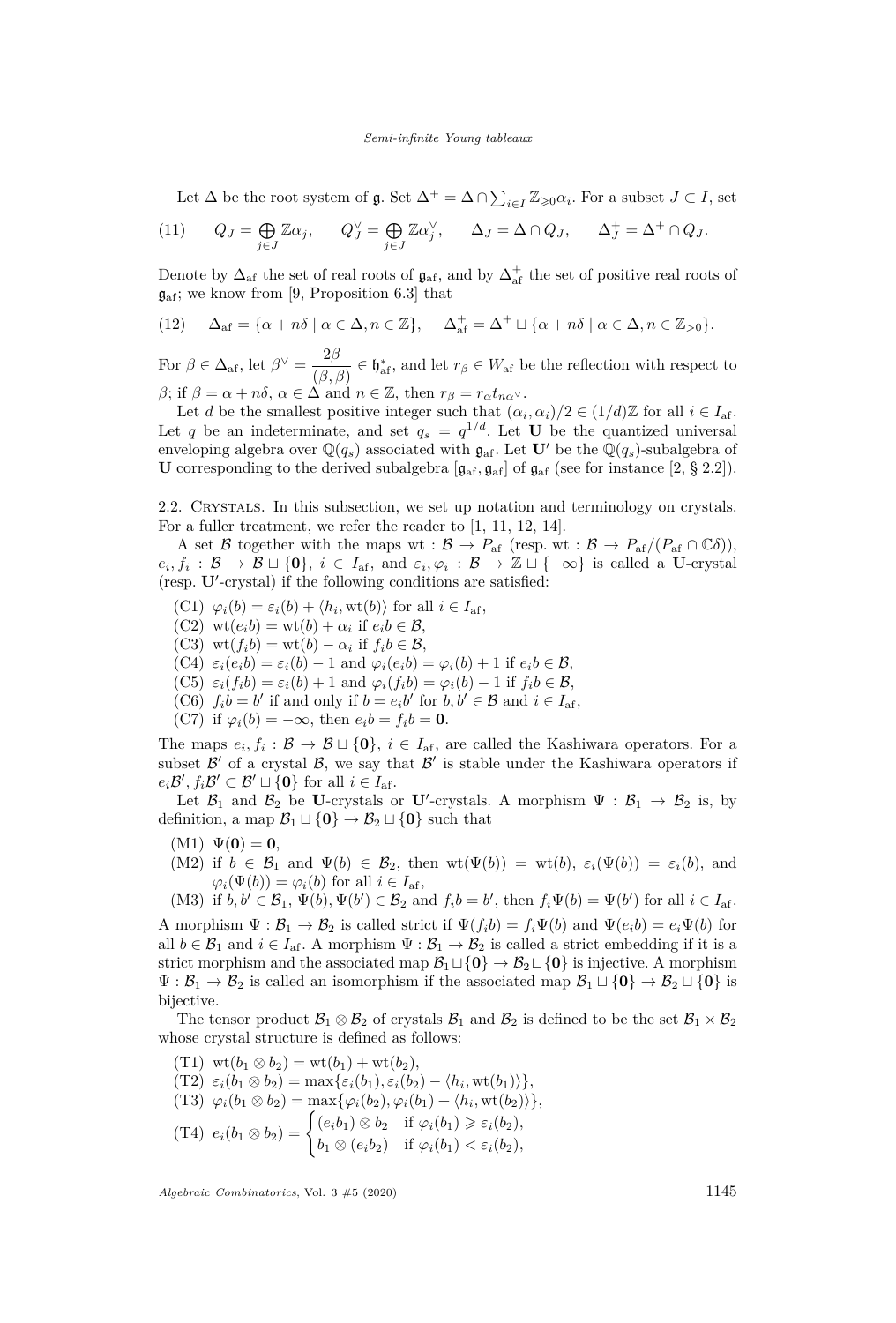(T5) 
$$
f_i(b_1 \otimes b_2) = \begin{cases} (f_ib_1) \otimes b_2 & \text{if } \varphi_i(b_1) > \varepsilon_i(b_2), \\ b_1 \otimes (f_ib_2) & \text{if } \varphi_i(b_1) \leq \varepsilon_i(b_2). \end{cases}
$$

Here, we write  $b_1 \otimes b_2$  for  $(b_1, b_2) \in \mathcal{B}_1 \times \mathcal{B}_2$ , and we understand that  $b_1 \otimes \mathbf{0} = \mathbf{0} \otimes b_2 = \mathbf{0}$ .

Let  $\beta$  be a regular **U**-crystal (resp. regular **U**'-crystal) in the sense of [\[14,](#page-23-7) § 2.2]. By [\[11,](#page-23-8) § 7], we have a  $W_{\text{af}}$ -action  $S: W_{\text{af}} \to \text{Bij}(\mathcal{B}), x \mapsto S_x$ , on (the underlying set)  $\beta$  given by

<span id="page-6-1"></span>(13) 
$$
S_{r_i}b = \begin{cases} f_i^{\langle h_i, \text{wt}(b) \rangle}b & \text{if } \langle h_i, \text{wt}(b) \rangle \geq 0, \\ e_i^{-\langle h_i, \text{wt}(b) \rangle}b & \text{if } \langle h_i, \text{wt}(b) \rangle \leq 0, \end{cases}
$$

for each  $b \in \mathcal{B}$  and  $i \in I_{af}$ . Note that  $wt(S_x b) = x wt(b)$  holds for all  $x \in W_{af}$  and  $b \in \mathcal{B}$ . An element  $b \in \mathcal{B}$  of weight  $\lambda \in P_{\text{af}}$  (resp.  $\lambda \in P_{\text{af}}/(P_{\text{af}} \cap \mathbb{C}\delta)$ ) is called an extremal element if we can find elements  $b_x \in \mathcal{B}$ ,  $x \in W_{\text{af}}$ , such that

(E1)  $b_e = b$ ,

(E2) if  $\langle h_i, x \lambda \rangle \geq 0$ , then  $e_i b_x = \mathbf{0}$  and  $f_i^{\langle h_i, x \lambda \rangle} b_x = b_{r_i x}$ ,

(E3) if  $\langle h_i, x \lambda \rangle \leq 0$ , then  $f_i b_x = \mathbf{0}$  and  $e_i^{-\langle h_i, x \lambda \rangle} b_x = b_{r_i x}$ .

Then  $b_x = S_x b$  holds for all  $x \in W_{\text{af}}$ .

<span id="page-6-0"></span>2.3. Extremal weight modules and their crystal bases. In this subsection, following [\[2,](#page-22-7) [11,](#page-23-8) [14\]](#page-23-7), we review some of the standard facts on extremal weight modules and their crystal bases.

For  $\lambda \in P^+$ , let  $V(\lambda)$  be the extremal weight **U**-module generated by an extremal weight vector  $u_{\lambda}$  of extremal weight  $\lambda$ , and let  $(\mathcal{L}(\lambda), \mathcal{B}(\lambda))$  be the crystal basis of  $V(\lambda)$  ([\[11,](#page-23-8) Proposition 8.2.2]; see also [\[14,](#page-23-7) § 3.2]). Note that  $\mathcal{B}(\lambda)$  is a regular **U**-crystal in the sense of [\[14,](#page-23-7) § 2.2] (see § [2.2\)](#page-5-0). Let  $\mathcal{B}_0(\lambda)$  be the connected component of the crystal graph of  $\mathcal{B}(\lambda)$  containing  $u_{\lambda} \mod q_s\mathcal{L}(\lambda)$ .

Let  $z_i$ ,  $i \in I$ , be the U'-linear automorphism of  $V(\varpi_i)$  of weight  $\delta$  introduced in [\[14,](#page-23-7) § 5.2];  $z_i$  sends a (unique) global basis element of weight  $\overline{\omega}_i$  to a (unique) global basis element of weight  $\overline{\omega}_i + \delta$ . Then  $z_i$  induces a Q-linear automorphism of  $\mathcal{L}(\varpi_i)/q_s\mathcal{L}(\varpi_i)$  and an automorphism of  $\mathcal{B}(\varpi_i)$  as a U'-crystal; by abuse of notation, we use the same letter  $z_i$  for the automorphism of  $\mathcal{B}(\varpi_i)$ . The **U**'-module  $W(\varpi_i) = V(\varpi_i)/(z_i - 1)V(\varpi_i)$  is called a level-zero fundamental representation. We know from [\[14,](#page-23-7) Theorem 5.17] that  $W(\varpi_i)$  is a finite-dimensional irreducible **U**'module and has a (simple) crystal basis.

For  $\lambda = \sum_{i \in I} m_i \varpi_i \in P^+$ , with  $m_i \in \mathbb{Z}_{\geqslant 0}, i \in I$ , let  $\tilde{V}(\lambda) = \bigotimes_{i \in I} V(\varpi_i)^{\otimes m_i}$ and  $\tilde{u}_{\lambda} = \bigotimes_{i \in I} u_{\varpi_i}^{\otimes m_i} \in \tilde{V}(\lambda)$ . For each  $i \in I$  and  $1 \leqslant \nu \leqslant m_i$ , let  $z_{i,\nu}$  be the **U'**linear automorphism of  $\tilde{V}(\lambda)$  obtained by the action of  $z_i$  on the *v*-th factor  $V(\varpi_i)$ of  $V(\varpi_i)^{\otimes m_i}$  in  $\tilde{V}(\lambda)$ . The U-submodule

(14) 
$$
\check{V}(\lambda) = \mathbf{U} \left[ z_{i,\nu}, z_{i,\nu}^{-1} \mid i \in I, 1 \leq \nu \leq m_i \right] \tilde{u}_{\lambda} \subset \tilde{V}(\lambda)
$$

 $\mathcal{B}(\mathcal{L}(\lambda), \mathcal{B}(\lambda)) = \bigotimes_{i \in I} \mathcal{B}(\varpi_i)^{\otimes m_i}$  such that  $\check{\mathcal{L}}(\lambda) \subset \bigotimes_{i \in I} \mathcal{L}(\varpi_i)^{\otimes m_i}$ ([\[14,](#page-23-7) Theorem 8.5]). Let  $\breve{\mathcal{B}}_0(\lambda)$  be the connected component of the crystal graph of  $\check{B}(\lambda)$  containing  $\tilde{u}_{\lambda}$  mod  $q_s\check{\mathcal{L}}(\lambda)$ . Since  $\check{V}(\lambda)$  contains an extremal weight vector  $\tilde{u}_{\lambda}$ of weight  $\lambda$ , we have a **U**-linear homomorphism  $\Phi_{\lambda}: V(\lambda) \to V(\lambda)$  sending  $u_{\lambda}$  to  $\tilde{u}_{\lambda}$ . We know from [\[2,](#page-22-7) § 4.2] that the map  $\Phi_{\lambda}$  is injective, commutes with the Kashiwara operators  $e_i, f_i, i \in I_{af}$ , and induces an injective Q-linear map  $\Phi_{\lambda|q=0} : \mathcal{L}(\lambda)/q_s\mathcal{L}(\lambda) \to$  $\check{\mathcal{L}}(\lambda)/q_s\check{\mathcal{L}}(\lambda)$ ; note that  $\Phi_{\lambda|q=0}(\mathcal{B}(\lambda)) \not\subset \check{\mathcal{B}}(\lambda)$ , in general (see Theorem [2.1](#page-7-0) [\(2\)\)](#page-7-1).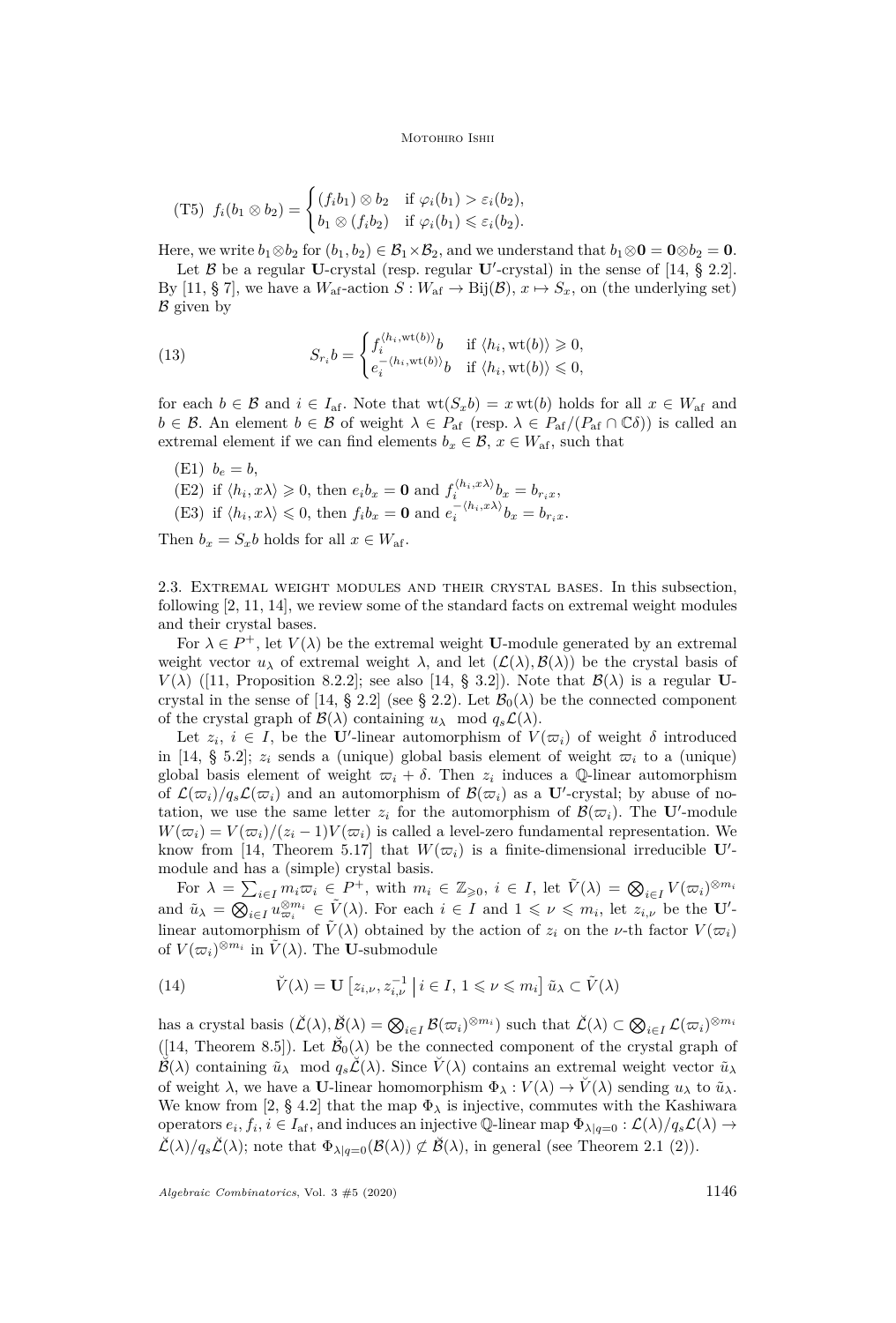For 
$$
\lambda = \sum_{i \in I} m_i \varpi_i \in P^+
$$
, with  $m_i \in \mathbb{Z}_{\geqslant 0}$ ,  $i \in I$ , set

<span id="page-7-2"></span>(15)

$$
\operatorname{Par}(\lambda) = \left\{ \rho = \left(\rho^{(i)}\right)_{i \in I} \middle| \rho^{(i)} \text{ is a partition of length less than } m_i \text{ for each } i \in I \right\};
$$

we understand that a partition of length less than 1 is an empty partition  $Ø$ . For a partition  $\rho = (\rho_1 \geqslant \rho_2 \geqslant \cdots \geqslant \rho_l > 0)$ , set  $|\rho| = \sum_{\nu=1}^l \rho_\nu$ . For  $\rho = (\rho^{(i)})_{i \in I} \in \text{Par}(\lambda)$ , set

(16) 
$$
\text{wt}(\boldsymbol{\rho}) = -\sum_{i \in I} \left| \rho^{(i)} \right| \delta.
$$

Let  $\rho = (\rho^{(i)})_{i \in I} \in \text{Par}(\lambda)$ . Let  $S_{\rho}^-$  be the (PBW-type) basis element of weight wt( $\rho$ ) of the negative imaginary part of **U** constructed in [\[2,](#page-22-7) the element  $S_{\mathbf{c}_0}^-$  in § 3.1; see also Remark 4.1]. Define

<span id="page-7-5"></span>(17) 
$$
s_{\rho}(z^{-1}) = \prod_{i \in I} s_{\rho^{(i)}}(z_{i,1}^{-1}, z_{i,2}^{-1}, \dots, z_{i,m_i}^{-1}),
$$

where the right-hand side is a product of Schur polynomials in the variables  $z_{i,\nu}^{-1}$ ,  $i \in I, 1 \leqslant \nu \leqslant m_i.$ 

<span id="page-7-0"></span>THEOREM 2.1 ([\[2,](#page-22-7) § 4.2]; see also [\[14,](#page-23-7) § 13]). Let  $\lambda \in P^+$ .

(1) *We have*

(18) 
$$
\mathcal{B}(\lambda) = \left\{ g_1 g_2 \cdots g_l S_{\rho}^{-} u_{\lambda} \mod q_s \mathcal{L}(\lambda) \middle| g_k \in \{e_i, f_i \mid i \in I_{\text{af}} \}, 1 \leq k \leq l, l \in \mathbb{Z}_{\geq 0}, \rho \in \text{Par}(\lambda) \right\} \setminus \{0\}.
$$

<span id="page-7-1"></span>(2) *We have*

<span id="page-7-3"></span>(19) 
$$
\Phi_{\lambda|q=0} (g_1 g_2 \cdots g_l S_{\rho}^{-} u_{\lambda} \mod q_s \mathcal{L}(\lambda)) = g_1 g_2 \cdots g_l s_{\rho}(z^{-1}) \tilde{u}_{\lambda} \mod q_s \check{\mathcal{L}}(\lambda)
$$

$$
= s_{\rho}(z^{-1}) g_1 g_2 \cdots g_l \tilde{u}_{\lambda} \mod q_s \check{\mathcal{L}}(\lambda)
$$

*for*  $g_1 g_2 \cdots g_l S_{\rho}^- u_{\lambda} \mod q_s \mathcal{L}(\lambda) \in \mathcal{B}(\lambda)$ *. In particular,* 

(20) 
$$
\Phi_{\lambda|q=0}(\mathcal{B}(\lambda))=\left\{s_{\boldsymbol{\rho}}(z^{-1})b \mod q_s\check{\mathcal{L}}(\lambda)\,\middle|\, \boldsymbol{\rho}\in\mathrm{Par}(\lambda),\ b\in\check{\mathcal{B}}_0(\lambda)\right\},\
$$

*and the map*  $\Phi_{\lambda}$ <sub>|*q*=0</sub> *induces an isomorphism of* **U***-crystals from*  $\mathcal{B}_0(\lambda)$  *to*  $\breve{\mathcal{B}}_0(\lambda)$ .

<span id="page-7-4"></span>(3) Let  $\mathcal{B}_{\rho}(\lambda)$  be the connected component of  $\mathcal{B}(\lambda)$  containing  $S_{\rho}^{-}u_{\lambda} \mod q_{s}\mathcal{L}(\lambda)$ . *Then we have*  $\mathcal{B}(\lambda) = \bigsqcup_{\rho \in \text{Par}(\lambda)} \mathcal{B}_{\rho}(\lambda)$ *. Moreover, for each*  $\rho \in \text{Par}(\lambda)$ *, there exists an isomorphism of*  $\dot{\mathbf{U}}'$ -crystals from  $\mathcal{B}_0(\lambda)$  to  $\mathcal{B}_{\rho}(\lambda)$  sending  $u_{\lambda}$ mod  $q_s\mathcal{L}(\lambda)$  *to*  $S_{\rho}^- u_{\lambda}$  mod  $q_s\mathcal{L}(\lambda)$ *.* 

<span id="page-7-6"></span>2.4. Semi-infinite Bruhat order on affine Weyl groups. In this subsection, we recall some basic facts on the semi-infinite Bruhat order on affine Weyl groups (see  $[6, 18, 25]$  $[6, 18, 25]$  $[6, 18, 25]$  $[6, 18, 25]$  $[6, 18, 25]$  for more details).

We take and fix  $J \subset I$ . Let  $W_J = \langle r_j | j \in J \rangle$ , and let  $W^J$  be the set of minimal coset representatives for  $W/W_J$  (see [\[3,](#page-22-6) Corollary 2.4.5 (i)]). For  $w \in W$ , we denote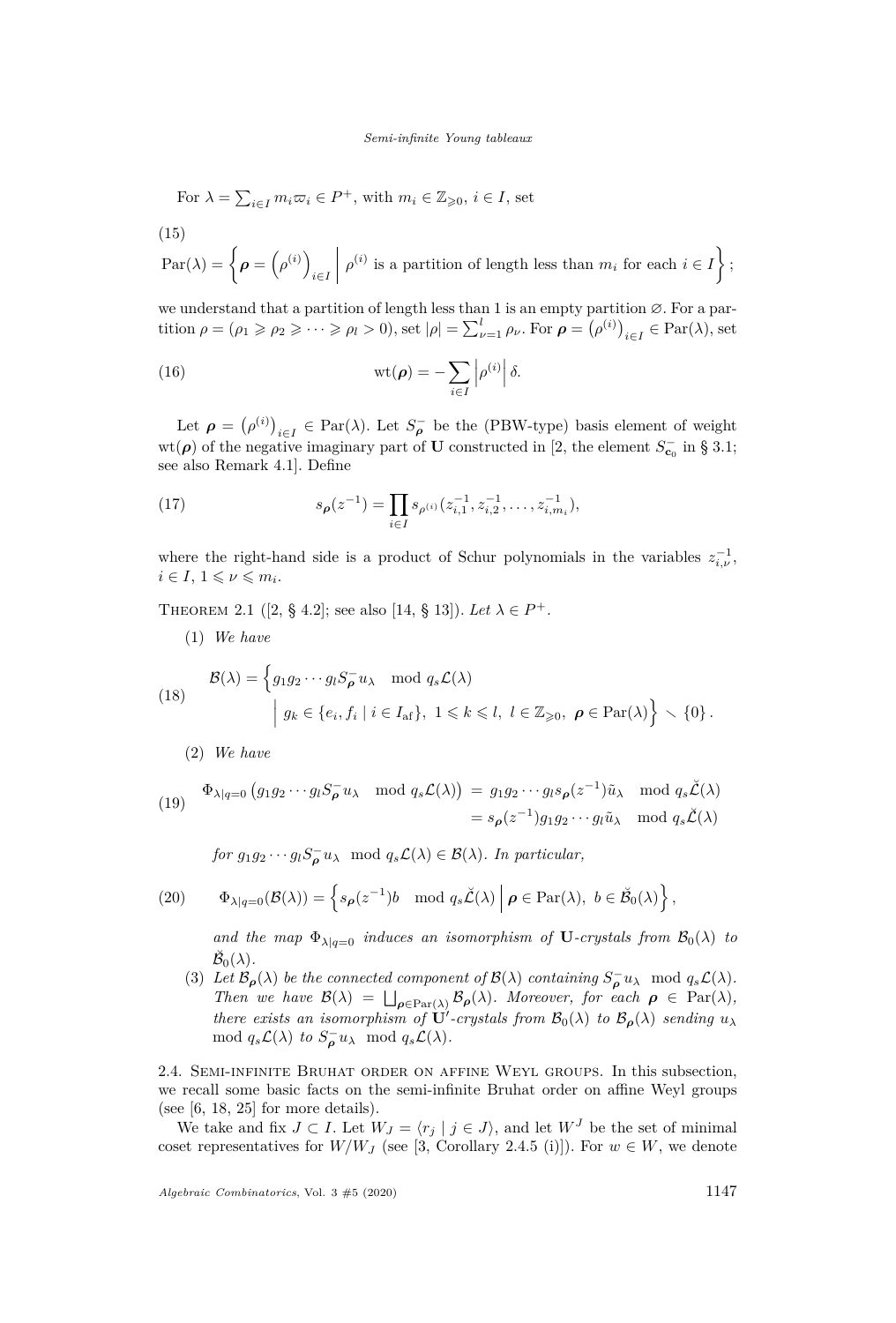by  $\lfloor w \rfloor \in W^J$  the minimal coset representative for the coset  $wW_J \in W/W_J$ . Define

(21)  $(\Delta_J)_{\text{af}} = {\alpha + n\delta \mid \alpha \in \Delta_J, n \in \mathbb{Z}} \subset \Delta_{\text{af}},$ 

(22) 
$$
(\Delta_J)_{\text{af}}^+ = (\Delta_J)_{\text{af}} \cap \Delta_{\text{af}}^+ = \Delta_J^+ \sqcup \{\alpha + n\delta \mid \alpha \in \Delta_J, n \in \mathbb{Z}_{>0}\},\
$$

- <span id="page-8-0"></span>(23)  $(W_J)_{\text{af}} = W_J \ltimes \{t_{\xi} \mid \xi \in Q_J^{\vee}\} = \langle r_{\beta} \mid \beta \in (\Delta_J)_{\text{af}}^{\pm} \rangle,$
- (24)  $(W^{J})_{\text{af}} = \{x \in W_{\text{af}} \mid x\beta \in \Delta_{\text{af}}^{+} \text{ for all } \beta \in (\Delta_{J})_{\text{af}}^{+}\};$

note that  $(W_{\varnothing})_{af} = \{e\}$  and  $(W^{\varnothing})_{af} = W_{af}$ .

<span id="page-8-1"></span>LEMMA 2.2 ([\[25\]](#page-23-11); see also [\[18,](#page-23-10) Lemma 10.5]). *For each*  $x \in W_{\text{af}}$ *, there exist a unique*  $x_1 \in (W^J)$ <sub>af</sub> and a unique  $x_2 \in (W_J)$ <sub>af</sub> such that  $x = x_1 x_2$ . In particular,  $(W^J)_{\text{af}}$  is *a complete system of coset representatives for*  $W_{af}/(W_J)_{af}$ .

Define a map  $\Pi^J: W_{\text{af}} \to (W^J)_{\text{af}}$  by  $\Pi^J(x) = x_1$  if  $x = x_1 x_2$  with  $x_1 \in (W^J)_{\text{af}}$ and  $x_2 \in (W_J)_{\text{af}}$ .

<span id="page-8-2"></span>Lemma 2.3 ([\[25\]](#page-23-11); see also [\[18,](#page-23-10) Proposition 10.8]).

- $(1) \Pi^{J}(w) = |w| \text{ for } w \in W.$
- (2)  $\Pi^{J}(xt_{\xi}) = \Pi^{J}(x)\Pi^{J}(t_{\xi})$  for  $x \in W_{\text{af}}$  and  $\xi \in Q^{\vee}$ .

For simplicity of notation, we let  $T_{\xi} = T_{\xi}^{J}$  stand for  $\Pi^{J}(t_{\xi}) \in (W^{J})_{\text{af}}$  for  $\xi \in Q^{\vee}$ . The next lemma follows immediately from [\(23\)](#page-8-0) and Lemmas [2.2](#page-8-1)[–2.3.](#page-8-2)

<span id="page-8-6"></span>Lemma 2.4.

<span id="page-8-7"></span> $(W^{J})_{\text{af}} = \{wT_{\xi} \mid w \in W^{J}, \xi \in Q^{\vee}\}.$ (2) Let  $\xi, \zeta \in Q^{\vee}$ . If  $\xi \equiv \zeta \mod Q_J^{\vee}$ , then  $T_{\xi}^J = T_{\zeta}^J$ .

Set  $\rho_J = (1/2) \sum_{\alpha \in \Delta_I^+} \alpha$ ; we abbreviate  $\rho_J$  to  $\rho$  if  $J = I$ . For  $x = wt_{\xi} \in W_{\text{af}}$  with  $w \in W$  and  $\xi \in Q^{\vee}$ , define

(25) 
$$
\ell^{\frac{\infty}{2}}(x) = \ell(w) + 2(\xi, \rho).
$$

Define the (parabolic) semi-infinite Bruhat graph  $\text{SiB}^J$  to be the  $\Delta^{\ddag}_{\text{af}}$ -colored directed graph with vertex set  $(W<sup>J</sup>)<sub>af</sub>$  and edges of the form  $x \xrightarrow{\beta} r_{\beta}x$  for  $x \in (W<sup>J</sup>)<sub>af</sub>$ and  $\beta \in \Delta_{\text{af}}^+$ , where  $r_{\beta}x \in (W^J)_{\text{af}}$  and  $\ell^{\frac{\infty}{2}}(r_{\beta}x) = \ell^{\frac{\infty}{2}}(x) + 1$ .

<span id="page-8-5"></span>The semi-infinite Bruhat order is a partial order  $\preceq$  on  $(W<sup>J</sup>)<sub>af</sub>$  defined as follows: for  $x, y \in (W^J)_{\text{af}}$ , we write  $x \preceq y$  if there exists a directed path from  $x$  to  $y$  in  $\text{SiB}^J$ . PROPOSITION 2.5 ([\[6,](#page-22-3) Proposition A.1.2]). Let  $w \in W^J$ ,  $\xi \in Q^{\vee}$  and  $\beta \in \Delta_{\text{af}}^+$ . Write  $\beta = w\gamma + \chi\delta$  *with*  $\gamma \in \Delta$  *and*  $\chi \in \mathbb{Z}_{\geqslant 0}$ . Then  $r_{\beta}wT_{\xi} \in (W^J)_{\text{af}}$  *and there exists an edge*  $wT_{\xi} \stackrel{\beta}{\longrightarrow} r_{\beta}wT_{\xi}$  *in* SiB<sup>*J*</sup> *if and only if*  $\gamma \in \Delta^+ \setminus \Delta^+_J$  *and one of the following* 

- <span id="page-8-3"></span>*conditions holds:* (B)  $\chi = 0$  *and*  $\ell(wr_{\gamma}) = \ell(w) + 1$ ; *in this case, we have*  $r_{\beta}wT_{\xi} = wr_{\gamma}T_{\xi}$  *and*  $wr_{\gamma} \in W^J$ .
	- (Q)  $\chi = 1$  *and*  $\ell(\lfloor wr_{\gamma} \rfloor) = \ell(w) + 1 2(\gamma^{\vee}, \rho \rho_{J})$ ; *in this case, we have*  $r_{\beta}wT_{\xi} =$  $|wr_{\gamma}|T_{\xi+\gamma}$ <sup>γ</sup>.

<span id="page-8-4"></span>Remark 2.6.

- (1) If  $wT_{\xi} \stackrel{\beta}{\longrightarrow} \Pi^{J}(r_{\beta}wT_{\xi})$  in SiB<sup>J</sup>, then  $r_{\beta}wT_{\xi} = \Pi^{J}(r_{\beta}wT_{\xi}) \in (W^{J})_{\text{af}}$  (see [\[6,](#page-22-3) Appendix A]).
- (2) The condition [\(B\)](#page-8-3) (resp. [\(Q\)\)](#page-8-4) for  $w \in W<sup>J</sup>$  and  $\gamma \in \Delta^+ \setminus \Delta^+_J$  in Proposition [2.5](#page-8-5) corresponds to the existence of the Bruhat edge (resp. quantum edge)  $w \stackrel{\gamma}{\longrightarrow} [wr_{\gamma}]$  in the (parabolic) quantum Bruhat graph for  $W^J$  (see [\[19,](#page-23-12) § 4]).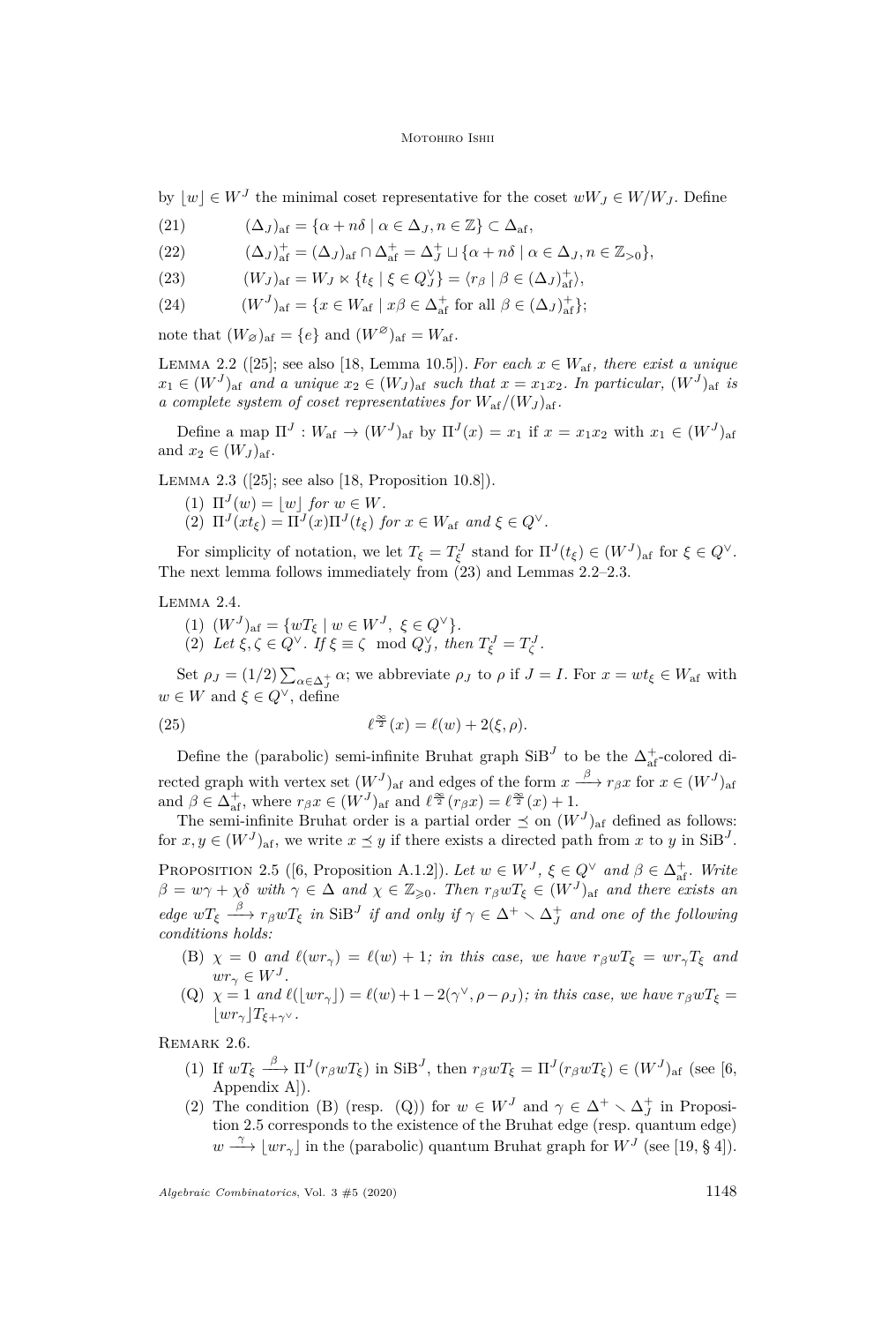2.5. Semi-infinite Lakshmibai–Seshadri paths. In this subsection, we give a brief exposition of the **U**-crystal of semi-infinite Lakshmibai–Seshadri paths; see [\[6\]](#page-22-3) for more details.

Let  $\lambda \in P^+$  and set  $J_{\lambda} = \{j \in I \mid \langle h_j, \lambda \rangle = 0\}$ . For a rational number  $0 < a \leq 1$ , define  $\text{SiB}(\lambda; a)$  to be the subgraph of  $\text{SiB}^{J_{\lambda}}$  with the same vertex set but having only the edges of the form

(26) 
$$
x \xrightarrow{\beta} y
$$
 with  $a(\beta^{\vee}, x\lambda) \in \mathbb{Z};$ 

note that  $\text{SiB}(\lambda; 1) = \text{SiB}^{J_{\lambda}}$ . A semi-infinite Lakshmibai–Seshadri path of shape  $\lambda$  is, by definition, a pair  $(x; a)$  of a decreasing sequence  $x: x_1 \succeq x_2 \succeq \cdots \succeq x_l$  of elements in  $(W^{J_{\lambda}})_{\text{af}}$  and an increasing sequence  $a: 0 = a_0 < a_1 < \cdots < a_l = 1$  of rational numbers such that there exists a directed path from  $x_{u+1}$  to  $x_u$  in  $\text{SiB}(\lambda; a_u)$  for each  $u = 1, 2, \ldots, l - 1$ . Let  $\mathbb{B}^{\infty}(\lambda)$  denote the set of semi-infinite Lakshmibai–Seshadri paths of shape  $\lambda$ .

Following [\[6,](#page-22-3) § 3.1], we equip the set  $\mathbb{B}^{\infty}(\lambda)$  with a **U**-crystal structure. For  $\eta =$  $(x_1, \ldots, x_l; a_0, a_1, \ldots, a_l) \in \mathbb{B}^{\frac{\infty}{2}}(\lambda)$ , define the map  $\bar{\eta}: [0,1] \to \mathbb{R} \otimes_{\mathbb{Z}} P_{\text{af}}$  by

<span id="page-9-0"></span>(27) 
$$
\bar{\eta}(t) = \sum_{p=1}^{u-1} (a_p - a_{p-1}) x_p \lambda + (t - a_{u-1}) x_u \lambda \text{ for } t \in [a_{u-1}, a_u], 1 \le u \le l.
$$

Define wt:  $\mathbb{B}^{\frac{\infty}{2}}(\lambda) \to P_{\text{af}}$  by wt $(\eta) = \bar{\eta}(1) \in P_{\text{af}}$ . Set

<span id="page-9-1"></span>(28) 
$$
h_i^{\eta}(t) = \langle h_i, \bar{\eta}(t) \rangle \text{ for } t \in [0, 1], \qquad m_i^{\eta} = \min\{h_i^{\eta}(t) \mid t \in [0, 1]\}.
$$

We define  $e_i \eta$ ,  $i \in I_{\text{af}}$ , as follows: if  $m_i^{\eta} = 0$ , then we set  $e_i \eta = 0$ . If  $m_i^{\eta} \le -1$ , then we set

<span id="page-9-2"></span>(29) 
$$
\begin{cases} t_1 = \min\{t \in [0,1] \mid h_i^{\eta}(t) = m_i^{\eta}\}, \\ t_0 = \max\{t \in [0,t_1] \mid h_i^{\eta}(t) = m_i^{\eta} + 1\}. \end{cases}
$$

Let  $1 \leqslant p \leqslant q \leqslant l$  be such that  $a_{p-1} \leqslant t_0 < a_p$  and  $t_1 = a_q$ . Then we define

<span id="page-9-5"></span>
$$
(30) \qquad e_i \eta = (x_1, \ldots, x_p, r_i x_p, \ldots, r_i x_q, x_{q+1}, \ldots, x_l;
$$

 $a_0, \ldots, a_{p-1}, t_0, a_p, \ldots, a_q = t_1, \ldots, a_l);$ 

if  $t_0 = a_{p-1}$ , then we drop  $x_p$  and  $a_{p-1}$ , and if  $r_j x_q = x_{q+1}$ , then we drop  $x_{q+1}$  and  $a_q = t_1.$ 

Next, we define  $f_i\eta$ ,  $i \in I_{af}$ , as follows: if  $m_i^{\eta} = h_i^{\eta}(1)$ , then we set  $f_i\eta = 0$ . If  $h_i^{\eta}(1) - m_i^{\eta} \geq 1$ , then we set

<span id="page-9-3"></span>(31) 
$$
\begin{cases} t_0 = \max\{t \in [0,1] \mid h_i^{\eta}(t) = m_i^{\eta}\}, \\ t_1 = \min\{t \in [t_0,1] \mid h_i^{\eta}(t) = m_i^{\eta} + 1\}. \end{cases}
$$

Let  $1 \leqslant p \leqslant q \leqslant l - 1$  be such that  $t_0 = a_p$  and  $a_q < t_1 \leqslant a_{q + 1}$ . Then we define

(32) 
$$
f_i \eta = (x_1, \dots, x_p, r_i x_{p+1}, \dots, r_i x_{q+1}, x_{q+1}, \dots, x_l; a_0, \dots, a_p = t_0, \dots, a_q, t_1, a_{q+1}, \dots, a_l);
$$

if  $t_1 = a_{q+1}$ , then we drop  $x_{q+1}$  and  $a_{q+1}$ , and if  $x_p = r_i x_{p+1}$ , then we drop  $x_p$  and  $a_p = t_0$ .

For  $\eta \in \mathbb{B}^{\frac{\infty}{2}}(\lambda)$  and  $i \in I_{\text{af}}$ , define

<span id="page-9-4"></span>(33) 
$$
\begin{cases} \varepsilon_i(\eta) = -m_i^{\eta}, \\ \varphi_i(\eta) = h_i^{\eta}(1) - m_i^{\eta} \end{cases}
$$

Now we assume that  $\lambda = \sum_{i \in I} m_i \overline{\omega}_i$ , with  $m_i \in \mathbb{Z}_{\geqslant 0}, i \in I$ . Set  $J^c_{\lambda} = I$  $J_{\lambda} = \{i \in I \mid m_i > 0\}$ . Following [\[6,](#page-22-3) Equation (7.2.2)], we define an element

*.*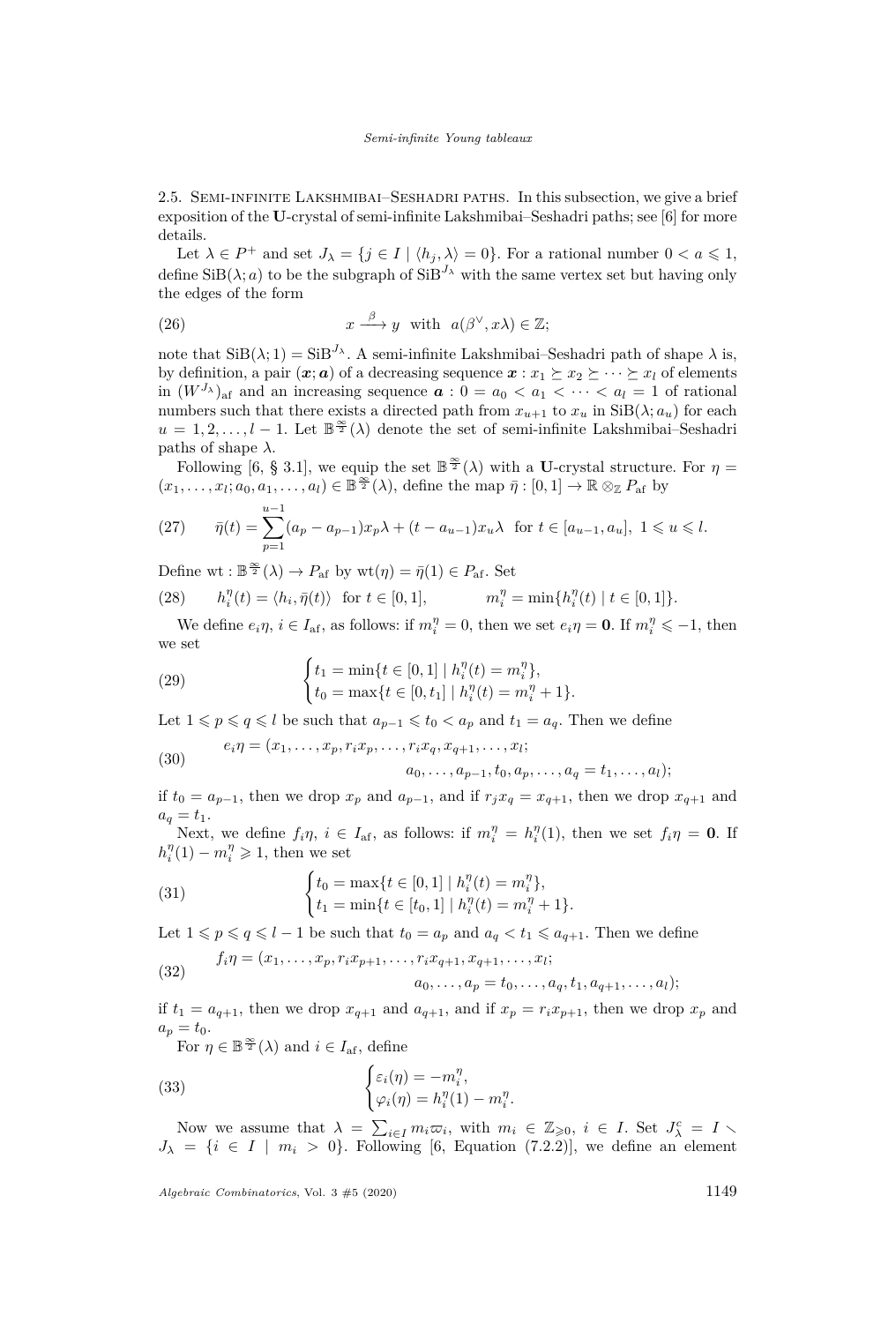$\eta_{\rho} \in \mathbb{B}^{\frac{\infty}{2}}(\lambda)$  of weight  $\lambda + \text{wt}(\rho)$  for each  $\rho = (\rho^{(i)})_{i \in I} \in \text{Par}(\lambda)$ , with  $\rho^{(i)} =$  $(\rho_1^{(i)} \geqslant \rho_2^{(i)} \geqslant \cdots \geqslant \rho_{m_i-1}^{(i)})$  (see [\(15\)](#page-7-2)). Let *s* be the least common multiple of  $\{m_i \mid$  $i \in J_{\lambda}^{c}$ . Let  $c_i(\xi) \in \mathbb{Z}$  denote the coefficient of  $\alpha_i^{\vee}$  in  $\xi \in Q^{\vee}$ . For  $\xi, \zeta \in Q^{\vee}$ , write  $\xi \succeq \zeta$  if  $\xi - \zeta \in \sum_{i \in I} \mathbb{Z}_{\geq 0} \alpha_i^{\vee}$ , and write  $\xi \succ \zeta$  if  $\xi \succeq \zeta$  and  $\xi \neq \zeta$ . Let  $\zeta_1, \ldots, \zeta_s \in Q^{\vee}$ be such that

- (i)  $c_i(\zeta_t) = \rho_u^{(i)}$  if  $i \in J_{\lambda}^c$  and  $\frac{s(u-1)}{m_i} < t \leqslant \frac{su}{m_i}$  $\frac{\partial u}{\partial n_i}$ , and
- (ii)  $c_j(\zeta_t) = 0$  for all  $j \in J_\lambda$  and  $1 \leq t \leq s$ ;

note that  $\zeta_1 \succeq \cdots \succeq \zeta_s$  and  $\zeta_s = 0$ . Assume that

$$
(34) \qquad \zeta_1 = \cdots = \zeta_{s_1} \succ \zeta_{s_1+1} = \cdots = \zeta_{s_2} \succ \cdots \cdots \succ \zeta_{s_{k-1}+1} = \cdots = \zeta_{s_k},
$$

where  $1 \le s_1 < \cdots < s_{k-1} < s_k = s$ . Set

(35) 
$$
\eta_{\rho} = \left(T_{\zeta_{s_1}}, \ldots, T_{\zeta_{s_{k-1}}}, e; 0, \frac{s_1}{s}, \ldots, \frac{s_{k-1}}{s}, 1\right).
$$

<span id="page-10-3"></span>THEOREM 2.7 ([\[6,](#page-22-3) Theorems 3.1.5 and 3.2.1]). Let  $\lambda \in P^+$ .

- (1) The set  $\mathbb{B}^{\infty}(\lambda)$  equipped with the maps wt,  $e_i, f_i, i \in I_{af}$ , and  $\varepsilon_i, \varphi_i, i \in I_{af}$ , *defined above, is a* **U***-crystal.*
- <span id="page-10-4"></span>(2) *There exists a unique isomorphism of* **U***-crystals from*  $\mathcal{B}(\lambda)$  *to*  $\mathbb{B}^{\frac{\infty}{2}}(\lambda)$  *sending*  $S_{\rho}^{-}u_{\lambda} \mod q_{s}\mathcal{L}(\lambda)$  *to*  $\eta_{\rho}$  *for every*  $\rho \in \text{Par}(\lambda)$ *.*

For  $\lambda_1, \ldots, \lambda_N \in P^+$ , let  $\mathbb{B}^{\frac{\infty}{2}}(\lambda_1) * \cdots * \mathbb{B}^{\frac{\infty}{2}}(\lambda_N)$  be the set of symbols  $\eta_1 * \cdots * \eta_N$ , with  $\eta_{\nu} \in \mathbb{B}^{\frac{\infty}{2}}(\lambda_{\nu}), 1 \leq \nu \leq N$ . We define a **U**-crystal structure on  $\mathbb{B}^{\frac{\infty}{2}}(\lambda_{1}) * \cdots *$  $\mathbb{B}^{\frac{\infty}{2}}(\lambda_N)$  in a way similar to the above. For  $\eta = \eta_1 * \cdots * \eta_N \in \mathbb{B}^{\frac{\infty}{2}}(\lambda_1) * \cdots * \mathbb{B}^{\frac{\infty}{2}}(\lambda_N)$ , define  $\bar{\eta} : [0,1] \to \mathbb{R} \otimes_{\mathbb{Z}} P_{\text{af}}$  by

<span id="page-10-2"></span>(36) 
$$
\bar{\eta}(t) = \sum_{\nu=1}^{\mu-1} \bar{\eta}_{\nu}(1) + \bar{\eta}_{\mu}(Nt - \mu + 1) \text{ for } \frac{\mu-1}{N} \leq t \leq \frac{\mu}{N}, 1 \leq \mu \leq N,
$$

where each  $\bar{\eta}_{\nu} : [0,1] \to \mathbb{R} \otimes_{\mathbb{Z}} P_{\text{af}}, 1 \leqslant \nu \leqslant N$ , is defined by [\(27\)](#page-9-0). Define wt $(\eta) = \bar{\eta}(1)$ . By the same way as in [\(28\)](#page-9-1), we define  $h_i^{\eta}(t)$  and  $m_i^{\eta}$  for  $\eta = \eta_1 * \cdots * \eta_N$  by using [\(36\)](#page-10-2). We define  $e_i \eta$  (resp.  $f_i \eta$ )  $\in \mathbb{B}^{\frac{\infty}{2}}(\lambda_1) * \cdots * \mathbb{B}^{\frac{\infty}{2}}(\lambda_N) \sqcup \{0\}$  as follows: if  $m_i^{\eta} = 0$  $(\text{resp. } m_i^{\eta} = h_i^{\eta}(1)),$  then we set  $e_i \eta = \mathbf{0}$  (resp.  $f_i \eta = \mathbf{0}$ ). Assume that  $m_i^{\eta} \leq -1$ (resp.  $h_i^{\eta}(1) - m_i^{\eta} \geq 1$ ), and let  $0 \leq t_0 < t_1 \leq 1$  be as in [\(29\)](#page-9-2) (resp. [\(31\)](#page-9-3)). We see that there exists  $1 \leq v \leq N$  such that  $\frac{\nu - 1}{N} \leq t_0 < t_1 \leq \frac{\nu}{N}$  $\frac{\nu}{N}$ . Then we set  $e_i \eta = \eta_1 * \cdots *$  $\eta_{\nu-1} * e_i \eta_{\nu} * \eta_{\nu+1} * \cdots * \eta_N$  (resp.  $f_i \eta = \eta_1 * \cdots * \eta_{\nu-1} * f_i \eta_{\nu} * \eta_{\nu+1} * \cdots * \eta_N$ ). We define the functions  $\varepsilon_i, \varphi_i$  as in [\(33\)](#page-9-4). The proof of the next proposition is straightforward.

<span id="page-10-5"></span>PROPOSITION 2.8. Let  $\lambda_1, ..., \lambda_N \in P^+$ . The map  $\mathbb{B}^{\frac{\infty}{2}}(\lambda_1) \otimes \cdots \otimes \mathbb{B}^{\frac{\infty}{2}}(\lambda_N) \rightarrow$  $\mathbb{B}^{\frac{\infty}{2}}(\lambda_1) * \cdots * \mathbb{B}^{\frac{\infty}{2}}(\lambda_N)$ ,  $\eta_1 \otimes \cdots \otimes \eta_N \mapsto \eta_1 * \cdots * \eta_N$ , is an isomorphism of **U**-crystals.

# 3. Standard monomial theory for semi-infinite Lakshmibai–Seshadri paths

<span id="page-10-1"></span><span id="page-10-0"></span>3.1. STRICT EMBEDDING  $\Phi_{\lambda|q=0}^{\text{LT}}$ . Let  $\lambda = \sum_{i\in I} m_i \varpi_i \in P^+$ , with  $m_i \in \mathbb{Z}_{\geqslant 0}, i \in I$ . Recall the automorphisms  $z_{i,\nu}$ ,  $i \in I$ ,  $1 \leqslant \nu \leqslant m_i$ , of the **U**'-crystal  $\breve{\mathcal{B}}(\lambda)$  (see § [2.3\)](#page-6-0). For  $\rho = (\rho^{(i)})_{i \in I} \in \text{Par}(\lambda)$ , with  $\rho^{(i)} = (\rho_1^{(i)} \geqslant \rho_2^{(i)} \geqslant \cdots \geqslant \rho_{m_i-1}^{(i)} \geqslant 0)$ ,  $i \in I$ , define the automorphism  $z^{-\rho}$  of the **U**'-crystal  $\breve{\mathcal{B}}(\lambda)$  by

(37) 
$$
z^{-\rho} = \prod_{i \in I} z_{i,1}^{-\rho_1^{(i)}} z_{i,2}^{-\rho_2^{(i)}} \cdots z_{i,m_i-1}^{-\rho_{m_i-1}^{(i)}}.
$$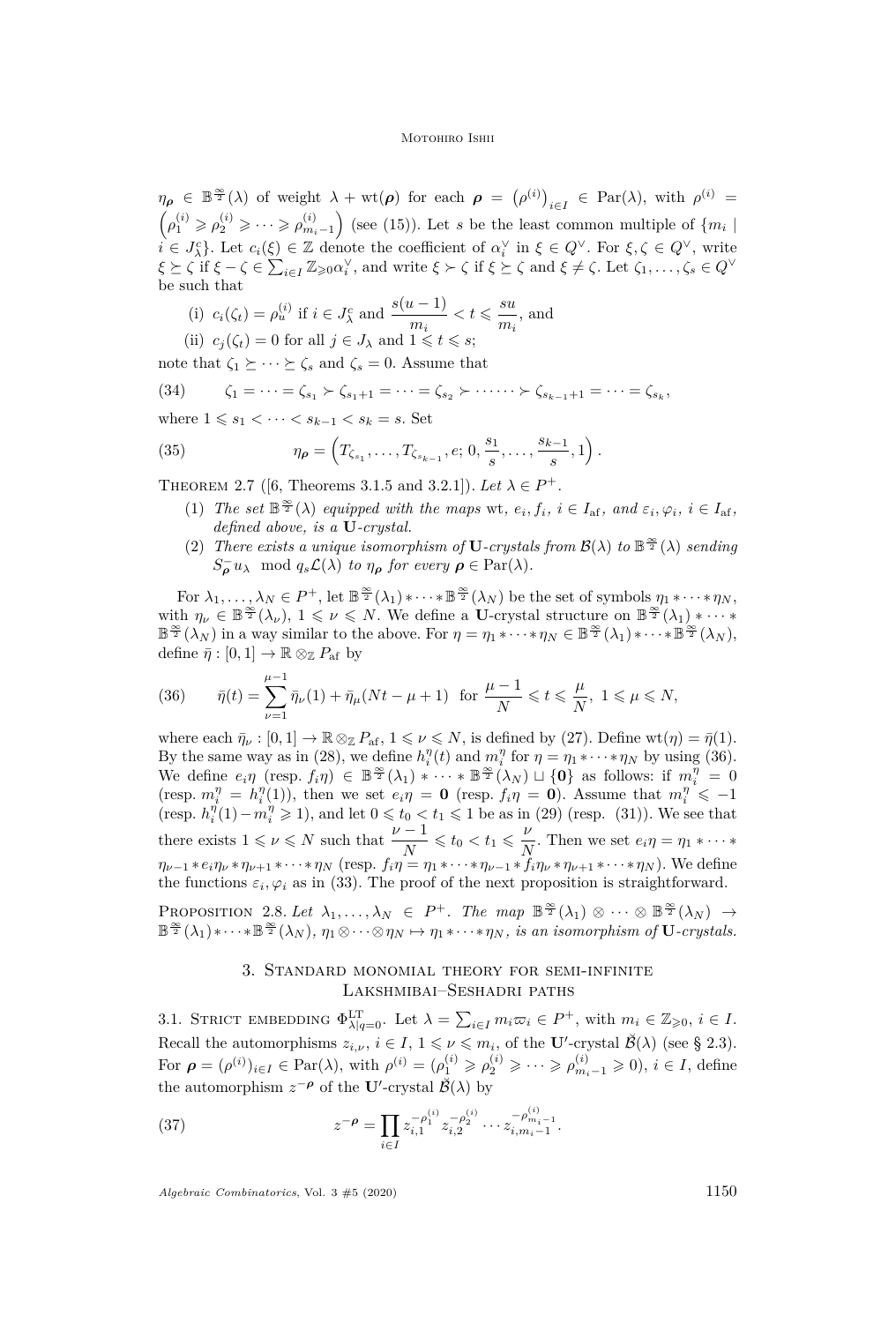Define the map  $\Phi^{\mathrm{LT}}_{\lambda|q=0} : \mathcal{B}(\lambda) \to \check{\mathcal{B}}(\lambda)$  by

<span id="page-11-1"></span>(38)  $g_1g_2\cdots g_lS_{\rho}^-u_{\lambda} \mod q_s\mathcal{L}(\lambda) \longmapsto g_1g_2\cdots g_lz^{-\rho}\tilde{u}_{\lambda} \mod q_s\check{\mathcal{L}}(\lambda),$ 

where  $g_k \in \{e_i, f_i \mid i \in I_{\text{af}}\}, 1 \leq k \leq l, l \in \mathbb{Z}_{\geq 0}$ , and  $\rho \in \text{Par}(\lambda)$  (cf. [\(19\)](#page-7-3)). Set  $\check{\mathcal{B}}_{\rho}(\lambda) = z^{-\rho} \left( \check{\mathcal{B}}_0(\lambda) \right) \subset \check{\mathcal{B}}(\lambda)$ ; note that  $\check{\mathcal{B}}_{\rho}(\lambda)$  is a connected component of  $\check{\mathcal{B}}(\lambda)$ , and is isomorphic to  $\breve{\mathcal{B}}_0(\lambda)$  as a **U**'-crystal.

<span id="page-11-2"></span>LEMMA 3.1. The map  $\Phi_{\lambda|q=0}^{\text{LT}}$  *is well-defined, and is a strict embedding of* **U***-crystals.* 

*Proof.* It suffices to show that the map  $\Phi_{\lambda|q=0}^{\text{LT}}$  induces an isomorphism of **U**-crystals from  $\mathcal{B}_{\rho}(\lambda)$  to  $\check{\mathcal{B}}_{\rho}(\lambda)$  for every  $\rho \in \text{Par}(\lambda)$ . We know that the maps  $\mathcal{B}_{\rho}(\lambda) \to \mathcal{B}_{0}(\lambda)$ in Theorem [2.1](#page-7-0) [\(3\),](#page-7-4)  $\Phi_{\lambda|q=0} : \mathcal{B}_0(\lambda) \to \mathcal{B}_0(\lambda)$  in Theorem 2.1 [\(2\),](#page-7-1) and  $z^{-\rho} : \mathcal{B}_0(\lambda) \to$  $\check{\mathcal{B}}_{\rho}(\lambda)$  are isomorphisms of **U**'-crystals. We check at once that the composition of these maps is describe by [\(38\)](#page-11-1), which proves that  $\Phi^{\text{LT}}_{\lambda|q=0}$  is well-defined and induces an isomorphism of **U**'-crystals from  $\mathcal{B}_{\rho}(\lambda)$  to  $\breve{\mathcal{B}}_{\rho}(\lambda)$ . Since  $wt(S_{\rho}^{-}u_{\lambda}) = \lambda + wt(\rho) =$  $wt(z^{-\rho}\tilde{u}_{\lambda}), \Phi_{\lambda|q=0}^{\text{LT}}$  is a morphism of **U**-crystals. □

<span id="page-11-0"></span>Remark 3.2. If we think of the Schur polynomials as the generating functions of the weights of Young tableaux (see [\[4,](#page-22-4) Page 3]), then the term  $z^{-\rho}$  in  $s_{\rho}(z^{-1})$  (see [\(17\)](#page-7-5)) corresponds to the tuple of the Littlewood–Richardson tableaux of shapes  $\rho^{(i)}$ ,  $i \in I$ (see [\[4,](#page-22-4) § 5.2]), and the coefficient of  $z^{-\rho}$  in  $s_{\rho}(z^{-1})$  is 1.

3.2. CHARACTERIZATION OF THE IMAGE OF  $\Phi_{\lambda|q=0}^{\text{LT}}$ . In this subsection, we give a characterization of the image of the map  $\Phi_{\lambda|q=0}^{\text{LT}}$  in terms of semi-infinite Bruhat order via semi-infinite Lakshmibai–Seshadri paths.

Recall the notation  $J_{\lambda} = \{i \in I \mid \langle h_i, \lambda \rangle = 0\}, \lambda \in P^+$ .

DEFINITION 3.3. Let  $\lambda_{\nu} \in P^+$  and  $\eta^{(\nu)} = \left( x_1^{(\nu)}, \ldots, x_{l_{\nu}}^{(\nu)} \right)$  $\left(\begin{matrix} \nu\\ l_{\nu} \end{matrix}\right)$ ;  $\boldsymbol{a}^{(\nu)}$ )  $\in \mathbb{B}^{\frac{\infty}{2}}(\lambda_{\nu}), 1 \leqslant \nu \leqslant$ *N*. We say that there exists a defining chain for  $\bigotimes_{\nu=1}^{N} \eta^{(\nu)} \in \bigotimes_{\nu=1}^{N} \mathbb{B}^{\frac{\infty}{2}}(\lambda_{\nu})$  if there  $\tilde{x}_{s}^{(\nu)} \in W_{\text{af}}, 1 \leqslant s \leqslant l_{\nu}, 1 \leqslant \nu \leqslant N, \text{ such that}$  $(DC1)$   $\Pi^{J_{\lambda_{\nu}}}(\tilde{x}_{s}^{(\nu)}) = x_{s}^{(\nu)}$  *for all*  $1 \leq s \leq l_{\nu}, 1 \leq \nu \leq N$ ,  $(DC2)$   $\tilde{x}_p^{(\nu)} \succeq \tilde{x}_q^{(\nu)}$  for all  $1 \leqslant p \leqslant q \leqslant l_{\nu}, 1 \leqslant \nu \leqslant N$ , and

 $(DC3) \; \tilde{x}^{(\nu)}_l$  $\hat{x}_{l_{\nu}}^{(\nu)} \geq \tilde{x}_{1}^{(\nu+1)}$  for all  $1 \leq \nu < N$ ,

*where*  $\succeq$  *denotes the semi-infinite Bruhat order on*  $W_{\text{af}}$  *defined by using* SiB<sup> $\varnothing$ </sup> *(see §* [2.4](#page-7-6)). The tuple  $(\tilde{x}_s^{(\nu)})_{1 \leq s \leq l_\nu, 1 \leq \nu \leq N}$  above is called a defining chain for  $\bigotimes_{\nu=1}^N \eta^{(\nu)}$ .

Let  $\lambda = \sum_{i \in I} m_i \varpi_i \in P^+$ . Recall the notation  $J^c_{\lambda} = I \setminus J_{\lambda}$ . Set  $\check{\mathbb{B}}^{\frac{\infty}{2}}(\lambda) =$  $\bigotimes_{i \in J_{\lambda}^c} \mathbb{B}^{\frac{\infty}{2}}(\varpi_i)^{\otimes m_i}$ . We know from Theorem [2.7](#page-10-3) that there exists an isomorphism

(39) 
$$
\Psi_{\lambda} : \breve{\mathcal{B}}(\lambda) \to \breve{\mathbb{B}}^{\frac{\infty}{2}}(\lambda)
$$

of **U**-crystals defined as the tensor product of the isomorphisms  $\mathcal{B}(\varpi_i) \to \mathbb{B}^{\frac{\infty}{2}}(\varpi_i)$ sending  $u_{\varpi_i}$  to  $(e; 0, 1)$ ,  $i \in I$ . Write

(40) 
$$
\Psi_{\lambda}(b) = \bigotimes_{i \in J_{\lambda}^{c}} \Psi_{\lambda}^{(i)}(b) \in \mathbb{B}^{\frac{\infty}{2}}(\lambda), \text{ where } \Psi_{\lambda}^{(i)}(b) \in \mathbb{B}^{\frac{\infty}{2}}(\varpi_{i})^{\otimes m_{i}}, i \in J_{\lambda}^{c}.
$$

Set

(41) 
$$
\check{\mathbb{S}}^{\frac{\infty}{2}}(\lambda) = \left\{ \eta \in \check{\mathbb{B}}^{\frac{\infty}{2}}(\lambda) \middle| \text{there exists a defining chain for } \eta \right\}.
$$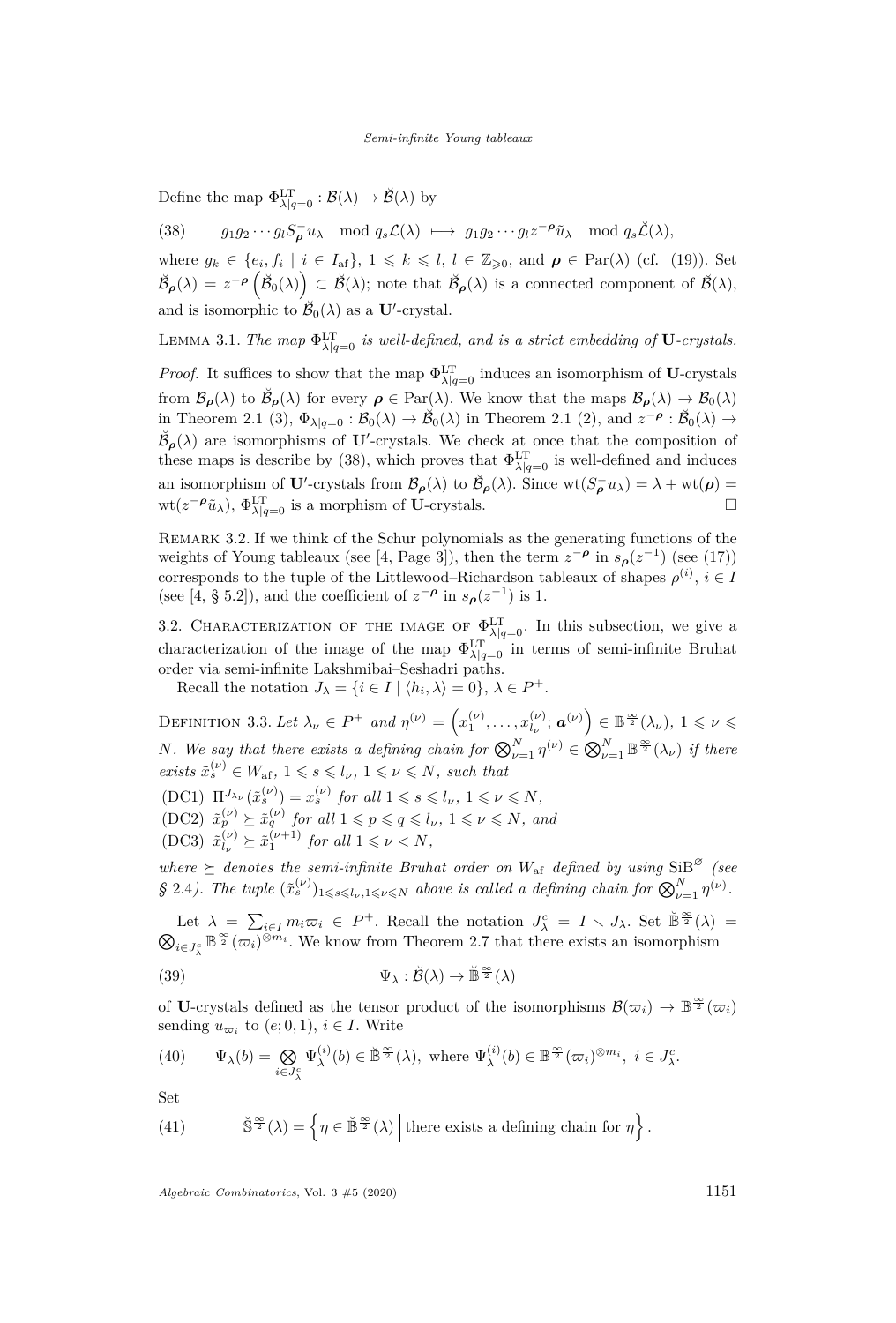<span id="page-12-7"></span><span id="page-12-0"></span>THEOREM 3.4. Let  $\lambda \in P^+$ . For  $b \in \check{\mathcal{B}}(\lambda)$ , the following conditions are equivalent:

- (1)  $b \in \Phi_{\lambda|q=0}^{\mathsf{LT}}(\mathcal{B}(\lambda)).$
- <span id="page-12-5"></span> $(2) \Psi_{\lambda}(b) \in \check{\mathbb{S}}^{\frac{\infty}{2}}(\lambda).$
- <span id="page-12-6"></span> $(3) \Psi_{\lambda}^{(i)}$  $\sum_{\lambda}^{(i)}(b) \in \mathbb{S}^{\frac{\infty}{2}}(m_i\varpi_i)$  *for every*  $i \in J_{\lambda}^c$ .

*In particular*,  $\check{S}^{\frac{\infty}{2}}(\lambda) = \bigotimes_{i \in J_{\lambda}^c} \check{S}^{\frac{\infty}{2}}(m_i \varpi_i)$  *(cf.* [\[2,](#page-22-7) Remark 4.17]*; see also* [\[14,](#page-23-7) Conjecture 13.1 (iii)]),  $\check{S}^{\infty}(\lambda)$  *is stable under the Kashiwara operators, and the map*  $\Psi_{\lambda} \circ \Phi_{\lambda|q=0}^{\text{LT}} : \mathcal{B}(\lambda) \to \check{\mathbb{S}}^{\frac{\infty}{2}}(\lambda)$  *is an isomorphism of* **U***-crystals.* 

Remark 3.5.

- (1) Our argument in the proof of Theorem [3.4](#page-12-0) in § [3.3](#page-12-1) does not imply [\[14,](#page-23-7) Conjecture 13.1 (iii)] since [\[2,](#page-22-7) Remark 4.17] is used in the proof of Theorem [2.7](#page-10-3) ([\[6,](#page-22-3) Theorems 3.1.5 and 3.2.1]).
- (2) Similar result to Theorem [3.4](#page-12-0) is obtained in [\[16,](#page-23-13) Theorem 3.1], where they proved that, for any  $\lambda, \mu \in P^+$ , the subset  $\mathbb{S}^{\frac{\infty}{2}}(\lambda + \mu)$  of elements in  $\mathbb{B}^{\frac{\infty}{2}}(\lambda) \otimes$  $\mathbb{B}^{\frac{\infty}{2}}(\mu)$  having a defining chain is stable under the Kashiwara operators, and is isomorphic to  $\mathbb{B}^{\infty}(\lambda + \mu)$  as a **U**-crystal. But the proof is slightly different from ours. The main task in the proof of [\[16,](#page-23-13) Theorem 3.1] is to construct an isomorphism of **U**-crystals between  $\mathbb{S}^{\frac{\infty}{2}}(\lambda + \mu)$  and  $\mathbb{B}^{\frac{\infty}{2}}(\lambda + \mu)$ . This is achieved by giving an explicit parametrization of the connected components of  $\mathbb{S}^{\frac{\infty}{2}}(\lambda + \mu)$ . In contrast of this, our argument starts from a specific choice of a map (see [\(38\)](#page-11-1)), and aims to give an explicit description of the image of this map; in fact, there are infinitely many strict embeddings of **U**-crystals from  $\mathcal{B}(\lambda)$  to  $\mathcal{B}(\lambda)$ , in general.

<span id="page-12-1"></span>3.3. Proof of Theorem [3.4](#page-12-0). This subsection is devoted to the proof of Theorem [3.4.](#page-12-0)

We see from [\[14,](#page-23-7) Theorem 5.17] that, for each  $i \in I$ , there exists a strict surjective morphism of  $\mathbf{U}'$ -crystals from  $\mathcal{B}(\varpi_i)$  to the crystal basis of a finite-dimensional  $\mathbf{U}'$ module  $W(\varpi_i)$  (see § [2.3\)](#page-6-0). Hence, the next lemma follows from [\[1,](#page-22-8) Lemmas 1.5–1.6].

<span id="page-12-2"></span>LEMMA 3.6. Let  $i_1, ..., i_N \in I$ .

- (1) *Any connected component of*  $\bigotimes_{\nu=1}^{N} \mathcal{B}(\varpi_{i_{\nu}})$  *contains an extremal element.*
- (2) If  $b = \bigotimes_{\nu=1}^{N} b^{(\nu)} \in \bigotimes_{\nu=1}^{N} \mathcal{B}(\varpi_{i_{\nu}})$  is an extremal element, then  $S_x b =$  $\bigotimes_{\nu=1}^{N} S_x b^{(\nu)}$  for all  $x \in W_{\text{af}}$ .
- (3)  $\bigotimes_{\nu=1}^N b^{(\nu)} \in \bigotimes_{\nu=1}^N \mathcal{B}(\varpi_{i_{\nu}})$  *is an extremal element if and only if there exist*  $w \in W$  *and*  $\xi_1, \ldots, \xi_N \in Q^{\vee}$  *such that*  $b^{(\nu)} = S_{wt_{\xi_{\nu}}} u_{\varpi_{i_{\nu}}}$  for  $1 \leq \nu \leq N$ .

By Theorem [2.7,](#page-10-3) the  $W_{\text{af}}$ -action on  $\mathcal{B}(\lambda)$  (see [\(13\)](#page-6-1)) induces a  $W_{\text{af}}$ -action on  $\mathbb{B}^{\frac{\infty}{2}}(\lambda)$ . The next lemma follows from Theorem [2.7](#page-10-3) [\(2\)](#page-10-4) and Lemmas [2.3–](#page-8-2)[2.4](#page-8-6) and [3.6.](#page-12-2)

<span id="page-12-3"></span>LEMMA 3.7. Let  $i_1, ..., i_N \in I$ .

- (1) *Any connected component of*  $\bigotimes_{\nu=1}^{N} \mathbb{B}^{\frac{\infty}{2}}(\varpi_{i_{\nu}})$  *contains an extremal element.*
- <span id="page-12-4"></span>(2) If  $\eta = \bigotimes_{\nu=1}^{N} \eta^{(\nu)} \in \bigotimes_{\nu=1}^{N} \mathbb{B}^{\frac{\infty}{2}}(\varpi_{i_{\nu}})$  is an extremal element, then  $S_x \eta =$  $\bigotimes_{\nu=1}^{N} S_{x} \eta^{(\nu)}$  for all  $x \in W_{\text{af}}$ .
- (3)  $\bigotimes_{\nu=1}^{N} \eta^{(\nu)} \in \bigotimes_{\nu=1}^{N} \mathbb{B}^{\frac{\infty}{2}}(\varpi_{i_{\nu}})$  *is an extremal element if and only if there exist*  $w \in W$  *and*  $\sigma_{\nu} \in \mathbb{Z}$ ,  $1 \leqslant \nu \leqslant N$ , *such that*  $\eta^{(\nu)} = S_w \left( T_{\sigma,\alpha}^{I \setminus \{i_{\nu}\}} \right)$  $\sigma_{\nu} \alpha_{i_{\nu}}^{\vee}$ ; 0, 1)  $\in$  $\mathbb{B}^{\frac{\infty}{2}}(\varpi_{i_{\nu}})$  for  $1 \leqslant \nu \leqslant N$ .

We also denote by  $z_i$  the automorphism, as a U'-crystal, of  $\mathbb{B}^{\frac{\infty}{2}}(\varpi_i)$  corresponding to the automorphism  $z_i$  of  $\mathcal{B}(\varpi_i)$ . Recall that  $c_i(\xi)$  denotes the coefficient of  $\alpha_i^{\vee}$  in *ξ* ∈ *Q*<sup>∨</sup>.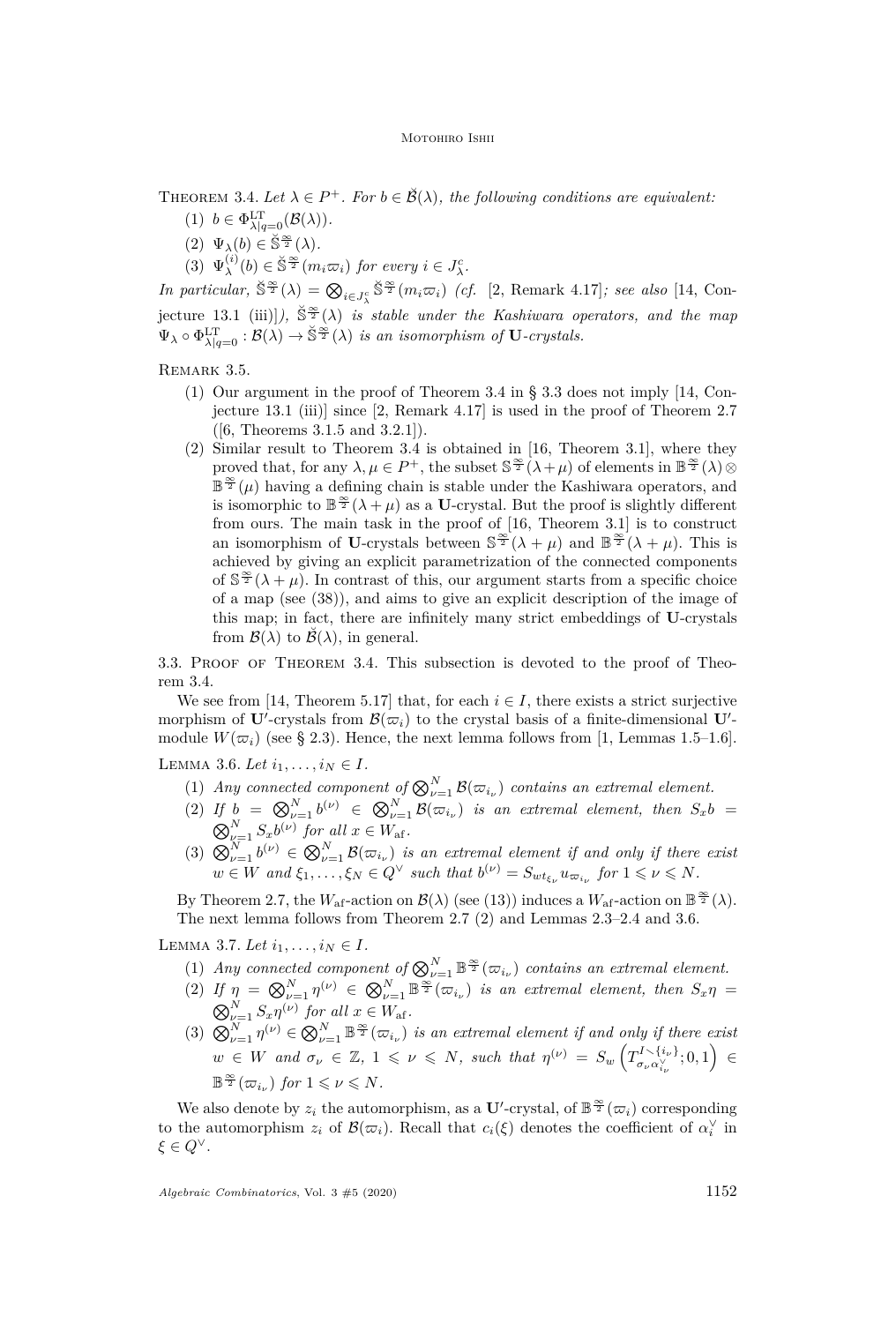<span id="page-13-8"></span><span id="page-13-0"></span>LEMMA 3.8. Let  $\lambda = \sum_{i \in I} m_i \varpi_i \in P^+$ .

(1) *For each*  $i \in I$ *, we have*  $z_i^k(e; 0, 1) = \left(T_{-k\alpha}^{I \setminus \{i\}}\right)$  $\left(\begin{array}{c}J\setminus\{i\},\\-k\alpha_i^{\vee}\end{array};0,1\right)$  *in*  $\mathbb{B}^{\frac{\infty}{2}}(\varpi_i)$  *for all*  $k\in\mathbb{Z}$ *. In particular, for every*  $\rho = (\rho^{(i)})_{i \in I} \in \text{Par}(\lambda)$ *, with*  $\rho^{(i)} = (\rho_1^{(i)} \geqslant \cdots \geqslant$  $\rho_{m_i-1}^{(i)} \geqslant 0$ ,  $i \in I$ , we have

(42) 
$$
\Psi_{\lambda}^{(i)}(z^{-\rho}\tilde{u}_{\lambda}) = \left(T^{I\setminus\{i\}}_{\rho_1^{(i)}\alpha_i^{\vee}};0,1\right) \otimes \cdots \otimes \left(T^{I\setminus\{i\}}_{\rho_{m_i-1}^{(i)}\alpha_i^{\vee}};0,1\right) \otimes (e;0,1)
$$

- $in \mathbb{B}^{\frac{\infty}{2}}(\varpi_i)^{\otimes m_i}$  *for each*  $i \in I$ *.*
- <span id="page-13-1"></span>(2) *Any connected component of*  $\mathbb{B}^{\frac{\infty}{2}}(\lambda)$  *contains an extremal element of the form*

(43) 
$$
\bigotimes_{i \in J_{\lambda}^{c}} \bigotimes_{\nu=1}^{m_{i}} \left( T_{\rho_{\nu}^{(i)} \alpha_{i}^{\vee}}^{I \setminus \{i\}}; 0, 1 \right),
$$

where  $\rho_{\nu}^{(i)} \in \mathbb{Z}, 1 \leq \nu \leq m_i, i \in J_{\lambda}^c, \text{ and } \rho_{m_i}^{(i)} = 0 \text{ for all } i \in J_{\lambda}^c.$ 

*Proof.* [\(1\):](#page-13-0) Since  $z_i^k(e; 0, 1)$  is an extremal element of weight  $\overline{\omega}_i + k\delta$ , there exists *x* ∈  $(W^{I \setminus \{i\}})$ <sub>af</sub> such that  $z_i^k(e; 0, 1) = S_x(e; 0, 1) = (x; 0, 1)$  by [\[14,](#page-23-7) Proposition 5.4 (i)]. If we write  $x = wT_{\xi}^{I \setminus \{i\}}$ ,  $w \in W$ ,  $\xi \in Q^{\vee}$ , then  $wt(x; 0, 1) = w\overline{\omega}_i - (\xi, \overline{\omega}_i)\delta =$  $w\bar{\omega}_i - c_i(\xi)\delta$ , which implies that  $w = e$  and  $c_i(\xi) = -k$ . By Lemma [2.4](#page-8-6) [\(2\),](#page-8-7) we have  $T_{\xi}^{I \setminus \{i\}} = T_{-k\alpha_{\xi}^{V}}^{I \setminus \{i\}}$  $\mathcal{L}^{I \setminus \{i\}}_{-k\alpha_i^{\vee}}$ , which proves that  $z_i^k(e; 0, 1) = \left(T_{-k\alpha_i^{\vee}}^{I \setminus \{i\}}\right)$ <sup>*i*</sup>  $\left(\begin{matrix} i \\ -k\alpha_i^\vee \end{matrix}\right)$  *i* θ, 1).

[\(2\):](#page-13-1) By Lemma [3.7,](#page-12-3) any connected component *C* of  $\mathbb{B}^{\infty}(\lambda)$  contains an extremal element of the form  $\eta = \bigotimes_{i \in J_{\lambda}^c} \bigotimes_{\nu=1}^{m_i} \left( T_{\sigma_{\nu}^{(i)} \alpha_{\nu}^{(i)}}^{I \setminus \{i\}} \right)$  $\sigma_{\nu}^{I \setminus \{i\}}(0,1)$ , with  $\sigma_{\nu}^{(i)} \in \mathbb{Z}, 1 \leq \nu \leq m_i$ ,  $i \in J^c_{\lambda}$ . Set  $\rho_{\nu}^{(i)} = \sigma_{\nu}^{(i)} - \sigma_{m_i}^{(i)}$  and  $\xi = -\sum_{i \in J^c_{\lambda}} \sigma_{m_i}^{(i)} \alpha_i^{\vee}$ . By Lemmas [2.4](#page-8-6) [\(2\)](#page-8-7) and [3.7](#page-12-3) [\(2\),](#page-12-4)

(44) 
$$
C \ni S_{t_{\xi}} \eta = \bigotimes_{i \in J_{\lambda}^{c}} \bigotimes_{\nu=1}^{m_{i}} S_{t_{\xi}} \left( T_{\sigma_{\nu}^{(i)} \alpha_{i}^{\vee}}^{I \setminus \{i\}}; 0, 1 \right) = \bigotimes_{i \in J_{\lambda}^{c}} \bigotimes_{\nu=1}^{m_{i}} \left( T_{\rho_{\nu}^{(i)} \alpha_{i}^{\vee}}^{I \setminus \{i\}}; 0, 1 \right),
$$

which is the desired conclusion.

For  $J \subset I$ , set  $J^c = I \setminus J$ . Let  $[\cdot]_J : Q^{\vee} = Q^{\vee}_J \oplus Q^{\vee}_{J^c} \rightarrow Q^{\vee}_J$  be the projection. Recall that we write  $\xi \succeq \zeta$  for  $\xi, \zeta \in Q^{\vee}$  if  $\xi - \zeta \in \sum_{i \in I} \mathbb{Z}_{\geqslant 0} \alpha_i^{\vee}$ .

<span id="page-13-7"></span><span id="page-13-2"></span>Lemma 3.9.

- (1) For  $\xi_1, \xi_2 \in Q^{\vee}$ ,  $T_{\xi_1}^J \succeq T_{\xi_2}^J$  in  $(W^J)_{\text{af}}$  if and only if  $[\xi_1]_{J^c} \succeq [\xi_2]_{J^c}$  in  $Q^{\vee}$ .
- <span id="page-13-3"></span>(2) *For*  $x, y \in W$ <sub>af</sub>  $and \xi \in \dot{Q}^{\vee}$ ,  $x \succeq y$  *in*  $W$ <sub>af</sub> *if* and only if  $xt_{\xi} \succeq yt_{\xi}$  *in*  $W$ <sub>af</sub>. In *particular, we have*  $wt_{\xi} \succeq t_{\xi}$  *in*  $W_{\text{af}}$  *for all*  $w \in W$ *.*
- <span id="page-13-4"></span>(3) *For any*  $y \in W_{af}$  *and*  $\xi \in Q^{\vee}$ *, there exists*  $\vartheta \in Q^{\vee}$  *such that*  $\vartheta \succeq \xi$  *in*  $Q^{\vee}$  *and*  $t_{\vartheta} \succeq y$  *in*  $W_{\text{af}}$ .
- <span id="page-13-5"></span>(4) Let  $J, K \subset I$  be such that  $J^c \cap K^c = \emptyset$ . Then, for any  $x, y \in W_{\text{af}}$ , there exist  $\vartheta_1 \in Q_J^{\vee}$  and  $\vartheta_2 \in Q_K^{\vee}$  such that  $\Pi^J(x t_{\vartheta_1}) = \Pi^J(x)$ ,  $\Pi^K(y t_{\vartheta_2}) = \Pi^K(y)$  and  $xt_{\vartheta_1} \succeq yt_{\vartheta_2}$  *in*  $W_{\text{af}}$ *.*

<span id="page-13-6"></span>(5) Let 
$$
J \subset I
$$
 and  $x, y \in W_{af}$ . If  $x \succeq y$  in  $W_{af}$ , then  $\Pi^{J}(x) \succeq \Pi^{J}(y)$  in  $(W^{J})_{af}$ .

*Proof.* [\(1\):](#page-13-2) This is a special case of [\[6,](#page-22-3) Lemma 6.2.1].

[\(2\):](#page-13-3) The assertion follows immediately from the formula  $\ell^{\frac{\infty}{2}}(xt_{\xi}) = \ell^{\frac{\infty}{2}}(x) + 2(\xi, \rho)$ .

[\(3\):](#page-13-4) Let  $y = vt_{\zeta}$ ,  $v \in W$  and  $\zeta \in Q^{\vee}$ , and let  $v = r_{i_1} r_{i_2} \cdots r_{i_l}$ ,  $i_1, i_2, \ldots, i_l \in I_{af}$ , be a reduced expression. If we set  $w_k = r_{i_1} r_{i_2} \cdots r_{i_k}$  and  $\gamma_k = w_k \alpha_{i_k}$  for  $k = 1, 2, ..., l$ , then

(45) 
$$
y = w_l t_\zeta \xrightarrow{\delta + \gamma_l} w_{l-1} t_{\zeta + \alpha_{i_l}^\vee} \xrightarrow{\delta + \gamma_{l-1}} \cdots \xrightarrow{\delta + \gamma_1} t_{\zeta + \alpha_{i_1}^\vee + \alpha_{i_2}^\vee + \cdots + \alpha_{i_l}^\vee} \text{ in } \text{SiB}^\varnothing,
$$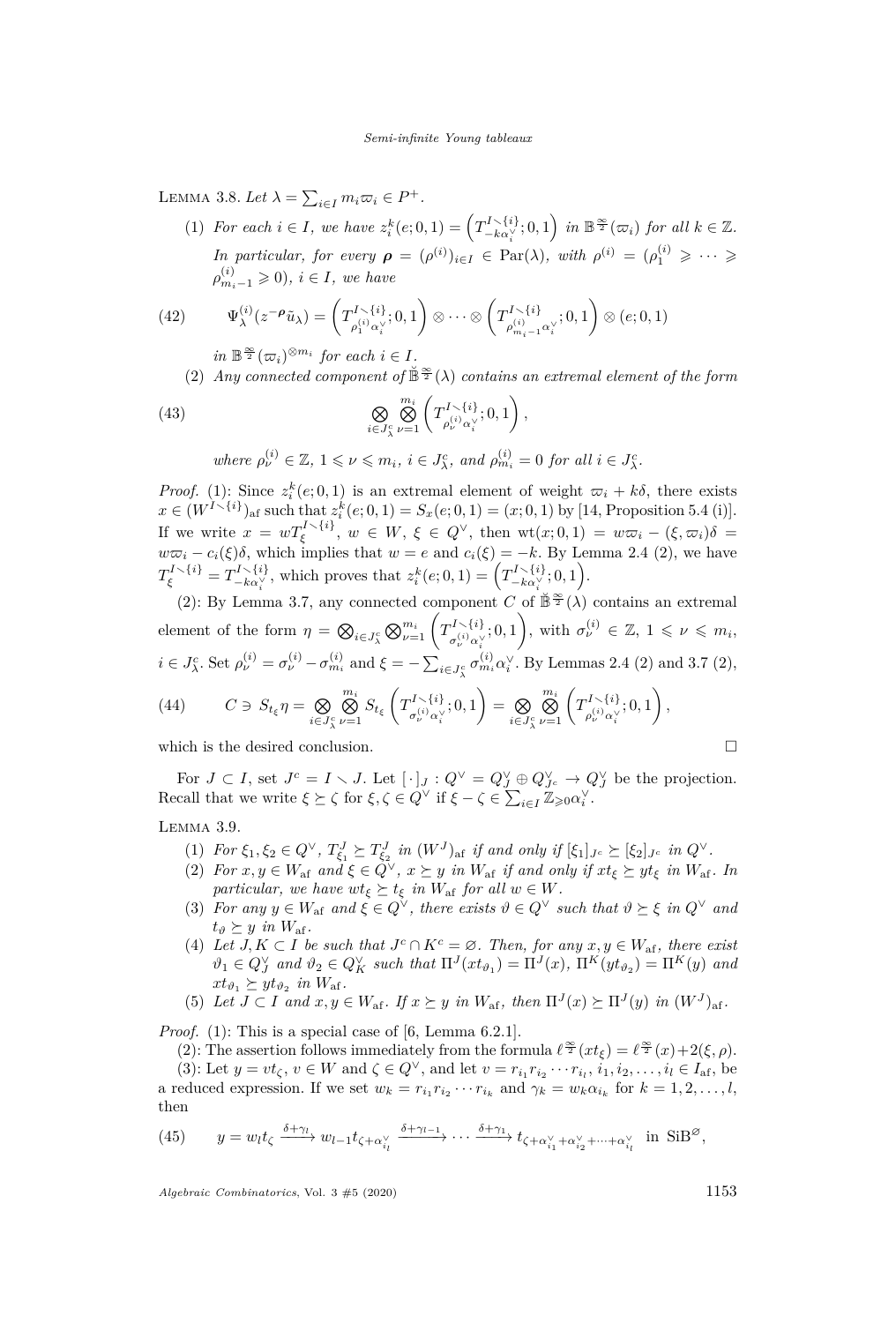#### MOTOHIRO ISHII

which proves that  $\vartheta' = \zeta + \alpha_{i_1}^{\vee} + \alpha_{i_2}^{\vee} + \cdots + \alpha_{i_l}^{\vee} \in Q^{\vee}$  satisfies  $t_{\vartheta'} \succeq y$ . We see that  $\vartheta = \sum_{i \in I} \max\{c_i(\xi), c_i(\vartheta')\} \alpha_i^{\sqrt{i}}$  satisfies  $\vartheta \succeq \xi$ ,  $\vartheta \succeq \vartheta'$ , and hence  $t_{\vartheta} \succeq t_{\vartheta'}$  by [\(1\).](#page-13-2)

[\(4\):](#page-13-5) Assume that  $x = wt_{\xi}$  with  $w \in W$  and  $\xi \in Q^{\vee}$ . By [\(3\),](#page-13-4) there exists  $\vartheta \in Q^{\vee}$ such that  $\vartheta \geq \xi$  and  $t_{\vartheta} \geq y$ . If we set  $\vartheta_1 = [\vartheta - \xi]_J$  and  $\vartheta_2 = [\xi - \vartheta]_K$ , then  $\Pi^{J}(xt_{\vartheta_1}) = \Pi^{J}(x)$  and  $\Pi^{K}(yt_{\vartheta_2}) = \Pi^{K}(y)$ . Moreover, we have  $\xi + \vartheta_1 \succeq \vartheta + \vartheta_2$ , because  $\vartheta \geq \xi$ ,  $\xi + \vartheta_1 = [\xi]_{J^c} + [\vartheta]_{K^c} + [\vartheta]_{J \cap K}$  since  $J = K^c \sqcup (J \cap K)$ , and  $\vartheta + \vartheta_2 = [\xi]_{J^c} + [\vartheta]_{K^c} + [\xi]_{J \cap K}$  since  $K = J^c \sqcup (J \cap K)$ . Then [\(1\)–](#page-13-2)[\(2\)](#page-13-3) shows that

(46) 
$$
xt_{\vartheta_1} = wt_{\xi+\vartheta_1} \succeq t_{\xi+\vartheta_1} \succeq t_{\vartheta+\vartheta_2} = t_{\vartheta}t_{\vartheta_2} \succeq yt_{\vartheta_2}.
$$

[\(5\):](#page-13-6) By induction on  $\ell^{\infty}(x) - \ell^{\infty}(y)$ , the assertion follows from [\[6,](#page-22-3) Lemma 6.1.1] for  $K = \varnothing$ .

*Proof of Theorem [3.4.](#page-12-0)* We first prove that [\(2\)](#page-12-5) and [\(3\)](#page-12-6) are equivalent. Clearly, (2) im-plies [\(3\).](#page-12-6) We prove that [\(3\)](#page-12-6) implies [\(2\).](#page-12-5) The proof is by induction on  $\#J_{\lambda}^c$ . If  $\#J_{\lambda}^c=1$ , then [\(2\)](#page-12-5) and [\(3\)](#page-12-6) are equivalent. Assume that  $\#J_{\lambda}^c > 1$ ,  $b \in \mathcal{B}(\lambda)$  satisfies [\(3\),](#page-12-6) and  $\Psi_{\lambda}(b) = \Psi_{\lambda}^{(i)}(b) \otimes \bigotimes_{j \in J_{\lambda}^c \smallsetminus \{i\}} \Psi_{\lambda}^{(j)}$  $\lambda^{(j)}(b)$ . By [\(3\),](#page-12-6) there exists a defining chain  $(x_1, \ldots, x_N)$ for  $\Psi_{\lambda}^{(i)}$  $\lambda^{(i)}(b)$ . By induction hypothesis, there exists a defining chain  $(y_1, \ldots, y_M)$  for  $\bigotimes_{j \in J_{\lambda}^c \smallsetminus \{i\}} \Psi_{\lambda}^{(j)}$ (*j*)(*b*). Applying Lemma [3.9](#page-13-7) [\(4\)](#page-13-5) to  $x = x_N$ ,  $y = y_1$ ,  $J = I \setminus \{i\}$ , and  $K = \hat{J}_{\lambda} \cup \{i\}$  to obtain  $\vartheta_1 \in Q_{I \setminus \{i\}}^{\vee}$  and  $\vartheta_2 \in Q_{J_{\lambda} \cup \{i\}}^{\vee}$  such that  $x_N t_{\vartheta_1} \succeq y_1 t_{\vartheta_2}$ . By Lemma [3.9](#page-13-7) [\(2\),](#page-13-3) we conclude that  $(x_1 t_{\vartheta_1}, \ldots, x_N t_{\vartheta_1}, y_1 t_{\vartheta_2}, \ldots, y_M t_{\vartheta_2})$  is a defining chain for  $\Psi_{\lambda}(b)$ .

We next prove that  $(1)$  and  $(2)$  are equivalent. The proof is completed by showing that

- <span id="page-14-0"></span>(i)  $\check{S}^{\frac{\infty}{2}}(\lambda)$  is stable under the Kashiwara operators, and
- <span id="page-14-1"></span>(ii) each connected component of  $\check{S}^{\frac{\infty}{2}}(\lambda)$  contains  $\Psi_{\lambda}(z^{-\rho}\tilde{u}_{\lambda})$  for some  $\rho \in$  $Par(\lambda)$ ,

because  $\Psi_{\lambda} \circ \Phi_{\lambda|q=0}^{\text{LT}} : \mathcal{B}(\lambda) \to \mathbb{B}^{\frac{\infty}{2}}(\lambda)$  is a strict embedding of **U**-crystals, and  $\Psi_{\lambda}(z^{-\rho}\tilde{u}_{\lambda}) \in \tilde{\mathbb{S}}^{\frac{\infty}{2}}(\lambda)$  for every  $\rho \in \text{Par}(\lambda)$ ; indeed, by Lemmas [3.8](#page-13-8) [\(1\)](#page-13-0) and [3.9](#page-13-7) [\(1\),](#page-13-2) we have a defining chain  $\left(t_{\rho_1^{(i)}\alpha_i^\vee},\ldots,t_{\rho_{m_i-1}^{(i)}\alpha_i^\vee},e\right)$  for  $\Psi_\lambda^{(i)}$  $\lambda^{(i)}(z^{-\rho}\tilde{u}_{\lambda})$  for every  $\rho =$  $(\rho^{(i)})_{i \in I} \in \text{Par}(\lambda)$ , with  $\rho^{(i)} = (\rho_1^{(i)} \geq \cdots \geq \rho_{m_i-1}^{(i)} \geq 0)$ ,  $i \in I$ , and hence there exists a defining chain for  $\Psi_{\lambda}(z^{-\rho}\tilde{u}_{\lambda})$  by the implication  $(3) \Rightarrow (2)$  $(3) \Rightarrow (2)$ .

We prove [\(i\)](#page-14-0) only for the action of  $e_j$ ,  $j \in I_{af}$ ; the proof for  $f_j$  is similar. Let  $\eta = \bigotimes_{i \in J_{\gamma}^{c}} \eta^{(i)} \in \check{\mathbb{S}}^{\frac{\infty}{2}}(\lambda)$ , with  $\eta^{(i)} \in \check{\mathbb{S}}^{\frac{\infty}{2}}(m_{i}\varpi_{i}), i \in J_{\lambda}^{c}$ . By tensor product rule and the implication [\(3\)](#page-12-6)  $\Rightarrow$  [\(2\),](#page-12-5) we only need to show that, for each  $i \in J_{\lambda}^c$ , if  $e_j \eta^{(i)} \neq \mathbf{0}$ , then  $e_j\eta^{(i)} \in \mathbb{S}^{\frac{\infty}{2}}(m_i\varpi_i)$ . Write  $\eta^{(i)} = \bigotimes_{\nu=1}^{m_i} \eta^{(i)}_{\nu}$ , with  $\eta^{(i)}_{\nu} \in \mathbb{B}^{\frac{\infty}{2}}(\varpi_i)$ ,  $1 \leq \nu \leq m_i$ , and let  $(x_s^{[\nu]})_{1\leqslant s\leqslant l_\nu,1\leqslant \nu\leqslant m_i}$  be a defining chain for  $\eta^{(i)}$ ; by Lemma [3.9](#page-13-7) [\(5\),](#page-13-6) we may assume that  $x_s^{[\nu]} \in (W^{I \setminus \{i\}})_{\text{af}}, 1 \leqslant s \leqslant l_{\nu}, 1 \leqslant \nu \leqslant m_i$ . By tensor product rule,  $e_j\eta^{(i)} = \eta_1^{(i)} \otimes \cdots \otimes e_j\eta_\nu^{(i)} \otimes \cdots \otimes \eta_{m_i}^{(i)}$  for some  $1 \leqslant \nu \leqslant m_i$ . Let  $1 \leqslant p < q \leqslant l_{\nu}$  be as in [\(30\)](#page-9-5) for  $\eta_{\nu}^{(i)}$ . It follows from Proposition [2.8](#page-10-5) and [\[6,](#page-22-3) Lemma 4.1.6] that the tuple

$$
(47) \ \left(x_1^{[1]}, \ldots, x_{l_{\nu-1}}^{[\nu-1]}, x_1^{[\nu]}, \ldots, x_p^{[\nu]}, r_i x_p^{[\nu]}, \ldots, r_i x_q^{[\nu]}, x_{q+1}^{[\nu]}, \ldots, x_{l_{\nu}}^{[\nu]}, x_1^{[\nu+1]}, \ldots, x_{l_{m_i}}^{[m_i]}\right)
$$

is a defining chain for  $e_j \eta^{(i)}$ , and hence  $e_j \eta^{(i)} \in \mathbb{S}^{\frac{\infty}{2}}(m_i \varpi_i)$ .

Finally, we prove [\(ii\).](#page-14-1) Let *C* be an arbitrary connected component of  $\check{S}^{\frac{\infty}{2}}(\lambda)$ ; we see from [\(i\)](#page-14-0) that *C* is a connected component of  $\mathbb{B}^{\infty}(\lambda)$ . By Lemma [3.8](#page-13-8) [\(2\),](#page-13-1) *C* contains an element of the form  $\eta = \bigotimes_{i \in J_{\lambda}^{c}} \bigotimes_{\nu=1}^{m_{i}} \left( T_{\rho_{\nu}^{(i)} \alpha_{\nu}^{V}}^{I \setminus \{i\}} \right)$  $\rho_{\nu}^{(I \setminus \{i\}}, 0, 1)$ , with  $\rho_{m_i}^{(i)} = 0, i \in J_{\lambda}^c$ . Since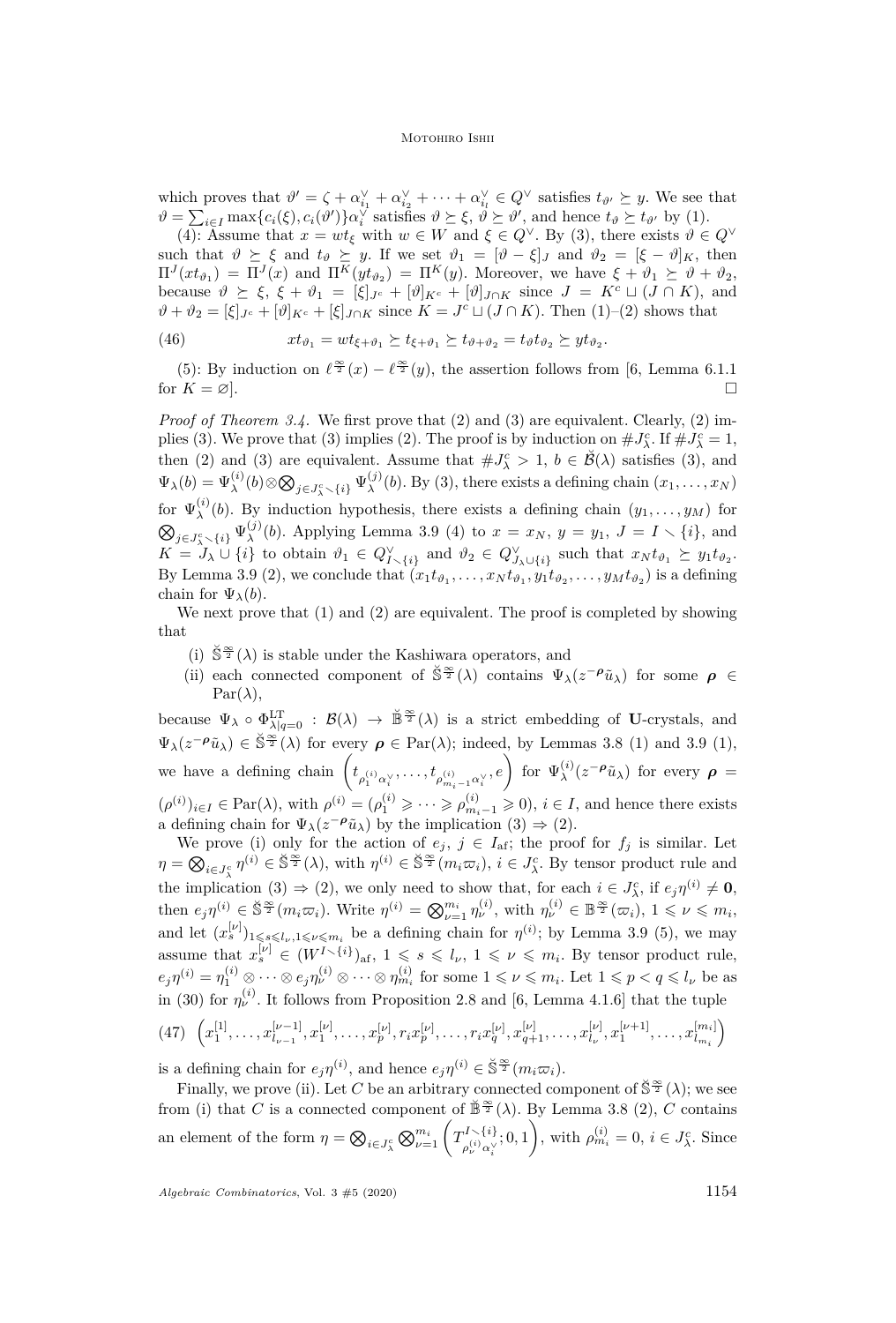there exists a defining chain for *η*, we see from Lemma [3.9](#page-13-7) [\(1\)](#page-13-2) that  $\rho^{(i)} = (\rho_1^{(i)} \geq$  $\rho_2^{(i)} \geqslant \cdots \geqslant \rho_{m_i-1}^{(i)}$ ) is a partition of length less than  $m_i$  for each  $i \in I$ ; here, we set  $\rho^{(i)} = \emptyset$  if  $i \in J_\lambda$ . Hence  $\rho = (\rho^{(i)})_{i \in I} \in \text{Par}(\lambda)$ . We have  $\Psi_\lambda(z^{-\rho}\tilde{u}_\lambda) = \eta \in C$  by Lemma [3.8](#page-13-8)  $(1)$ , which proves  $(ii)$ .

# 4. Semi-infinite Young tableaux

<span id="page-15-5"></span>Throughout this section, we will make the following assumptions:  $\mathfrak{g}_{\text{af}}$  is of type  $A_{n-1}^{(1)}$ (see [\[9,](#page-22-5) § 4.8 TABLE Aff1]), and  $I = \{1, 2, ..., n-1\}$  satisfies

(48) 
$$
(\alpha_i, \alpha_j) = \begin{cases} 2 & \text{if } i = j, \\ -1 & \text{if } i - j \equiv \pm 1 \mod n, \\ 0 & \text{otherwise} \end{cases}
$$

for all  $i, j \in I_{af} = \{0\} \sqcup I$ . In this case,  $\alpha_i^{\vee} = \alpha_i$ ,  $i \in I_{af}$ , and hence  $Q^{\vee} = Q$ . We sometimes think of *W* as the permutation group of  $\{1, 2, \ldots, n\}$ , namely the symmetric group of degree *n*, where  $r_i$ ,  $i \in I$ , acts as the transposition  $(i \; i+1)$ . Observe that this action extends to the  $W_{\text{af}}$ -action, where  $r_0$  acts as the transposition  $(n\ 1)$ ; note that each  $t_{\xi}$ ,  $\xi \in Q$ , acts as the identity.

<span id="page-15-4"></span>4.1. Semi-infinite Young tableaux and isomorphism theorem. We identify each element  $\lambda = \sum_{i \in I} m_i \varpi_i \in P^+$  with the Young diagram such that the number of the columns of length *i* is  $m_i$  for each  $i \in I$ . A column-strict tableau of shape  $\lambda \in P^+$ with entries in  $\{1, 2, \ldots, n\}$  is, by definition, an assignment of a number in  $\{1, 2, \ldots, n\}$ to each box of the Young diagram  $\lambda$  such that the entries are strictly increasing from top to bottom in each column. Let  $\text{CST}(\lambda)$  be the set of column-strict tableaux of shape  $\lambda$  with entries in  $\{1, 2, \ldots, n\}$ . For a tuple  $(T_1, T_2, \ldots, T_M)$  of column-strict tableaux of one-column shapes, let  $\prod_{\nu=1}^{M} \mathsf{T}_{\nu} = \mathsf{T}_{1} \mathsf{T}_{2} \cdots \mathsf{T}_{M}$  denote the column-strict tableau whose *ν*-th column is  $\mathsf{T}_{\nu}$ . For  $\mathsf{T} \in \text{CST}(\varpi_i)$ , let  $\mathsf{T}(s) \in \{1, 2, ..., n\}, 1 \leqslant s \leqslant i$ , denote the *s*-th entry (from top) of T.

<span id="page-15-2"></span>Remark 4.1. In this paper, we consider a Young diagram as a collection of boxes, arranged in right-justified rows, with a weakly decreasing number of boxes in each row from top to bottom. For example, the Young diagram  $\lambda = 5\varpi_1 + 3\varpi_2 + 4\varpi_3 + 2\varpi_4 + \varpi_6$ is as follows:



<span id="page-15-3"></span><span id="page-15-0"></span>DEFINITION 4.2.

(1) *Define the partial order*  $\preceq$  *on*  $\text{CST}(\varpi_i) \times \mathbb{Z}$  *as follows: for*  $(T, c), (T', c') \in$  $\text{CST}(\varpi_i) \times \mathbb{Z}, \text{ set } (\mathsf{T}, c) \preceq (\mathsf{T}', c') \text{ if }$ 

(50) 
$$
(c \leq c') \quad and \quad (\mathsf{T}(u) \leq \mathsf{T}'(u+c'-c) \text{ if } 1 \leq u \leq i-c'+c).
$$

<span id="page-15-1"></span>(2) Let 
$$
\lambda = \sum_{i \in I} m_i \varpi_i \in P^+
$$
,  $m_i \in \mathbb{Z}_{\geq 0}$ ,  $i \in I$ , and  $N = \sum_{i \in I} m_i$ . Let

(51) 
$$
\mathbb{T} = \left( \prod_{i=1}^{n-1} \prod_{\nu=1}^{m_i} \mathsf{T}_{\nu}^{(i)}, (c_{\nu}^{(i)})_{1 \leq \nu \leq m_i, 1 \leq i \leq n-1} \right) \in \text{CST}(\lambda) \times \mathbb{Z}^N,
$$

*where*  $\mathsf{T}_{\nu}^{(i)} \in \text{CST}(\varpi_i)$  and  $c_{\nu}^{(i)} \in \mathbb{Z}$  for  $1 \leq \nu \leq m_i$ ,  $i \in I$ . We call  $\mathbb{T}$  a *semi-infinite Young tableau of shape λ if*

$$
(52) \quad (\mathsf{T}_1^{(i)}, c_1^{(i)}) \succeq (\mathsf{T}_2^{(i)}, c_2^{(i)}) \succeq \cdots \succeq (\mathsf{T}_{m_i}^{(i)}, c_{m_i}^{(i)}) \text{ in } \text{CST}(\varpi_i) \times \mathbb{Z} \text{ for every } i \in I.
$$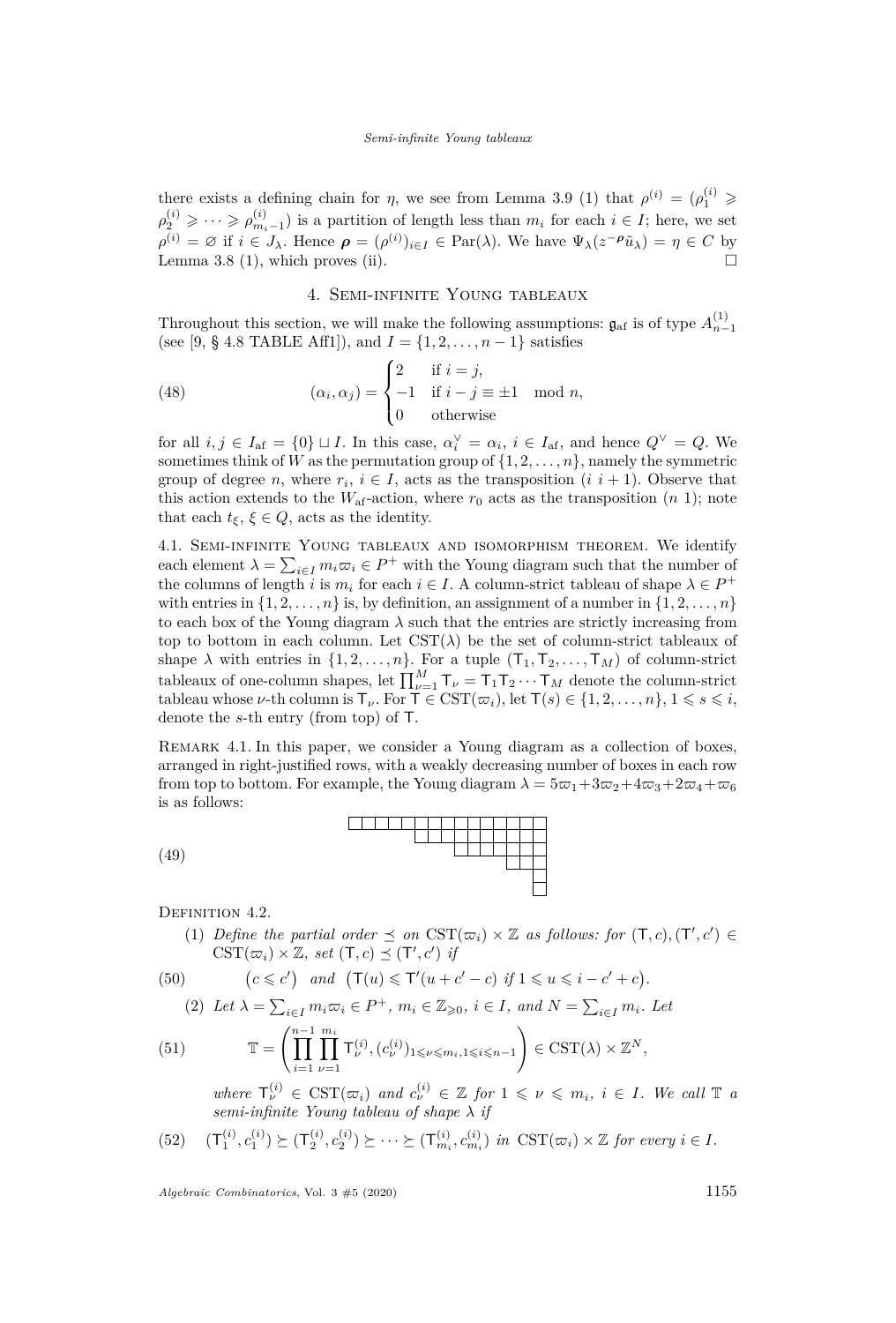Let  $\mathbb{Y}^{\frac{\infty}{2}}(\lambda)$  be the set of semi-infinite Young tableaux of shape  $\lambda$ *;* note that  $\mathbb{Y}^{\frac{\infty}{2}}(\varpi_i) = \mathrm{CST}(\varpi_i) \times \mathbb{Z}.$ 

In § [4.3,](#page-17-0) we define a U-crystal structure on  $\mathbb{Y}^{\frac{\infty}{2}}(\varpi_i)$ , and prove the next proposition.

<span id="page-16-6"></span><span id="page-16-1"></span>PROPOSITION 4.3. Let  $i \in I$ .

- (1) *There exists a unique isomorphism*  $\Upsilon_i : \mathcal{B}(\varpi_i) \to \mathbb{Y}^{\frac{\infty}{2}}(\varpi_i)$  *of* **U***-crystals.*
- <span id="page-16-2"></span>(2) We have  $\mathcal{B}(\varpi_i) = \{u_x := S_x u_{\varpi_i} \mid x \in (W^{I \setminus \{i\}})_{\text{af}}\},\$  and the map  $(W^{I\smallsetminus\{i\}})_{\text{af}} \rightarrow \mathcal{B}(\varpi_i), x \mapsto u_x$ , is bijective. In particular,  $V(\varpi_i)$  is a *minuscule representation of* **U***.*

<span id="page-16-8"></span>REMARK 4.4. It follows from Theorem [2.7](#page-10-3) [\(2\)](#page-10-4) and Proposition [4.3](#page-16-1) that  $\mathbb{B}^{\infty}(\varpi_i)$  =  $\{ (x,0,1) \mid x \in (W^{I\setminus\{i\}})_{\text{af}} \},$  and the map  $\mathcal{B}(\varpi_i) \to \mathbb{B}^{\frac{\infty}{2}}(\varpi_i), u_x \mapsto (x,0,1), x \in$  $(W^{I\smallsetminus\{i\}})_{\text{af}}$ , equals the isomorphism in Theorem [2.7](#page-10-3) [\(2\).](#page-10-4)

Let  $\lambda = \sum_{i \in I} m_i \overline{\omega}_i \in P^+$  and  $N = \sum_{i \in I} m_i$ . We have a bijection from  $\bigotimes_{i=1}^{n-1} \mathbb{Y}^{\frac{\infty}{2}}(\varpi_i)^{\otimes m_i}$  to  $\mathrm{CST}(\lambda) \times \mathbb{Z}^N$  defined by

<span id="page-16-5"></span>
$$
(53) \qquad \bigotimes_{i=1}^{n-1} \bigotimes_{\nu=1}^{m_i} \left( \mathsf{T}_{\nu}^{(i)}, c_{\nu}^{(i)} \right) \longmapsto \left( \prod_{i=1}^{n-1} \prod_{\nu=1}^{m_i} \mathsf{T}_{\nu}^{(i)}, (c_{\nu}^{(i)})_{1 \leqslant \nu \leqslant m_i, 1 \leqslant i \leqslant n-1} \right),
$$

where  $(\mathsf{T}_{\nu}^{(i)}, c_{\nu}^{(i)}) \in \mathbb{Y}^{\frac{\infty}{2}}(\varpi_i), 1 \leqslant \nu \leqslant m_i, i \in I$ . Define a U-crystal structure on  $\text{CST}(\lambda) \times \mathbb{Z}^N$  to be such that the map [\(53\)](#page-16-5) is an isomorphism of **U**-crystals. From now on we assume that  $\breve{\mathcal{B}}(\lambda) = \bigotimes_{i=1}^{n-1} \mathcal{B}(\varpi_i)^{\otimes m_i} = \mathcal{B}(\varpi_1)^{\otimes m_1} \otimes \cdots \otimes \mathcal{B}(\varpi_{n-1})^{\otimes m_{n-1}}$ .

<span id="page-16-3"></span>THEOREM 4.5. Let  $\lambda = \sum_{i \in I} m_i \varpi_i \in P^+$  and  $N = \sum_{i \in I} m_i$ . Then,  $\mathbb{Y}^{\frac{\infty}{2}}(\lambda)$  equals the *image of the composition of the maps*

<span id="page-16-7"></span>
$$
(54)
$$

$$
\mathcal{B}(\lambda) \xrightarrow[\S]{\Phi_{\lambda|q=0}^{\mathrm{LT}}}\check{\mathcal{B}}(\lambda) = \bigotimes_{i=1}^{n-1}\mathcal{B}(\varpi_i)^{\otimes m_i} \xrightarrow[\text{Proposition}]{\Phi_{i=1}^{n-1}\Upsilon_i^{\otimes m_i}}\bigotimes_{i=1}^{n-1}\Upsilon_2^{\infty}(\varpi_i)^{\otimes m_i} \xrightarrow[\text{(53)}]{\cong} \mathrm{CST}(\lambda) \times \mathbb{Z}^N.
$$

Since the map [\(54\)](#page-16-7) is a strict embedding of **U**-crystals, we have the following.

<span id="page-16-4"></span>COROLLARY 4.6. Let  $\lambda = \sum_{i \in I} m_i \varpi_i \in P^+$  and  $N = \sum_{i \in I} m_i$ . Then,  $\mathbb{Y}^{\frac{\infty}{2}}(\lambda)$  is *stable under the Kashiwara operators on*  $\bigotimes_{i=1}^{n-1} \mathbb{Y}^{\frac{\infty}{2}}(\varpi_i)^{\otimes m_i} \cong \mathrm{CST}(\lambda) \times \mathbb{Z}^N$ , and is *isomorphic, as a* **U***-crystal, to the crystal basis*  $\mathcal{B}(\lambda)$ *.* 

Theorem [4.5](#page-16-3) follows from Theorem [3.4,](#page-12-0) Definition [4.2,](#page-15-0) Remark [4.4,](#page-16-8) and the following tableau criterion for the semi-infinite Bruhat order.

<span id="page-16-0"></span>THEOREM 4.7. Let  $i \in I$  and  $x, y \in (W^{I \setminus \{i\}})_{\text{af}}$ . Write  $\Upsilon_i(u_x) = (\mathsf{T}, c)$  and  $\Upsilon_i(u_y) =$  $(T', c')$ . The following conditions are equivalent:

- (1)  $x \leq y$  *in*  $(W^{I \setminus \{i\}})_{\text{af}}$ .
- (2)  $c \leq c'$  and  $\mathsf{T}(u) \leq \mathsf{T}'(u + c' c)$  if  $1 \leq u \leq i c' + c$ .

Theorem [4.7](#page-16-0) will be proved in § [4.4.](#page-19-0)

4.2. EXPLICIT DESCRIPTION OF  $(W^J)_{\text{af}}$ . In this subsection, following [\[19,](#page-23-12) § 3], we give an explicit description of  $(W<sup>J</sup>)<sub>af</sub>$  for later use.

We take and fix  $J = \bigsqcup_{m=1}^{k} I_m \subset I$ , where  $I_1, I_2, \ldots, I_k$  are the sets of vertices of the connected components of the Dynkin diagram of  $\Delta_J$ ; note that  $\Delta_J = \bigsqcup_{m=1}^k \Delta_{I_m}$ and each  $\Delta_{I_m}$ ,  $1 \leq m \leq k$ , is of finite type *A*. Set  $(I_m)_{af} = \{0\} \sqcup I_m \subset I_{af}, 1 \leq m \leq k$ . For  $1 \le s \le t \le n-1$ , set  $\alpha_{s,t} = \sum_{i=s}^{t} \alpha_i$ ; note that  $\alpha_s = \alpha_{s,s}$ . It follows that

<span id="page-16-9"></span>(55) 
$$
\Delta = {\pm \alpha_{s,t} | 1 \leqslant s \leqslant t \leqslant n-1}.
$$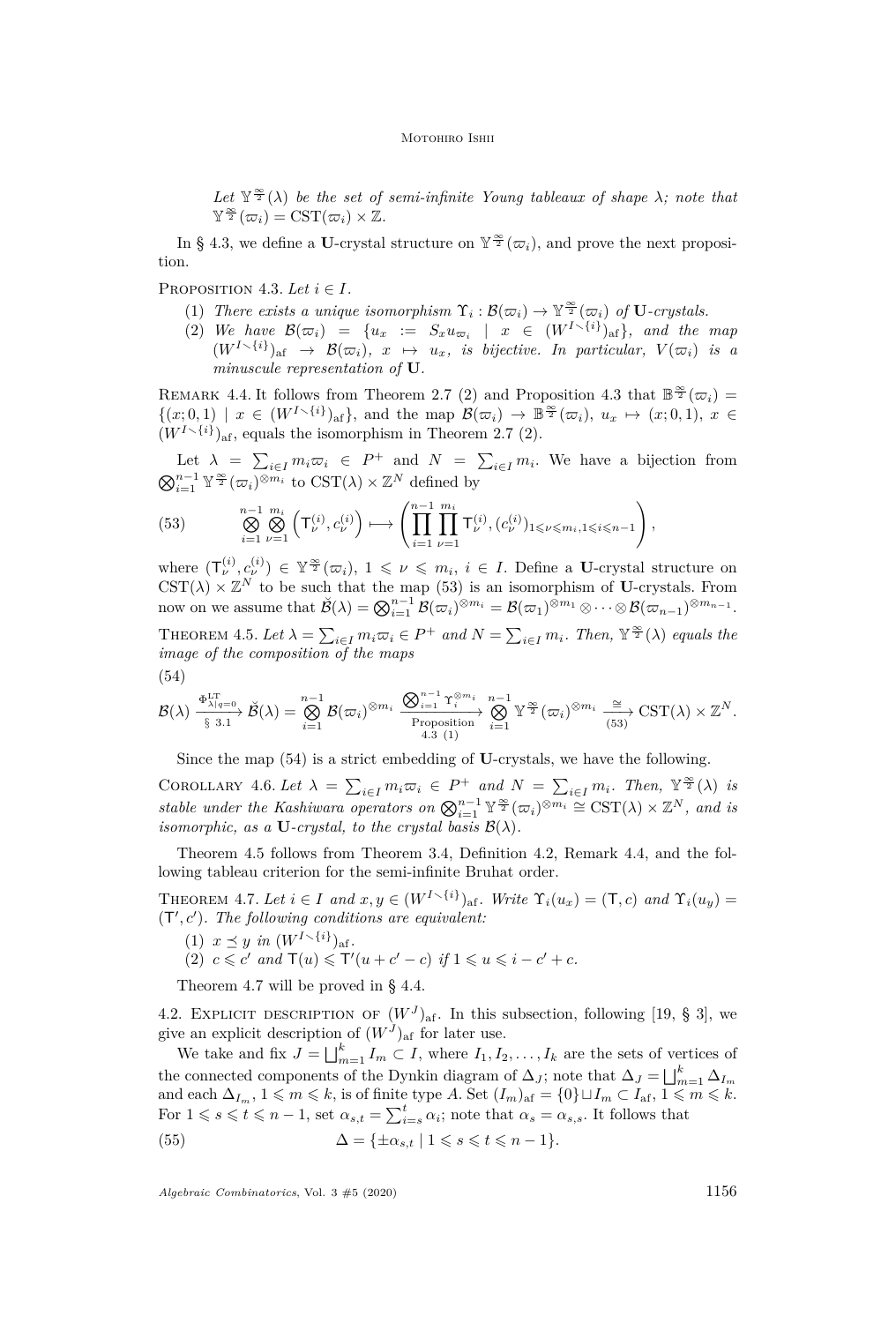Set

(56) 
$$
Q^{J} = \{ \xi \in Q \mid (\xi, \alpha) \in \{-1, 0\} \text{ for all } \alpha \in \Delta_{J}^{+} \}.
$$

<span id="page-17-2"></span>LEMMA 4.8 ([\[19,](#page-23-12) Equation (3.6)]). For each  $\xi \in Q$  there exist a unique  $\phi_J(\xi) \in Q_J$ *and a unique*  $(j_1, j_2, \ldots, j_k) \in \prod_{m=1}^k (I_m)_{\text{af}}$  *such that* 

<span id="page-17-1"></span>(57) 
$$
\xi + \phi_J(\xi) + \sum_{m=1}^k \varpi_{j_m} \in \bigoplus_{i \in I \setminus J} \mathbb{Z} \varpi_i \oplus \mathbb{C} \delta.
$$

*In particular,*  $\xi + \phi_J(\xi) \in Q^J$  *for any*  $\xi \in Q$ *, and hence*  $Q^J$  *is a complete system of coset representatives for*  $Q/Q_J$ .

For a subset  $K \subset I$ , let  $w_0^K$  be the longest element of  $W_K$ . For  $j_m \in (I_m)_{\text{af}}$ , set

(58) 
$$
v_{j_m}^{I_m} = w_0^{I_m} w_0^{I_m \setminus \{j_m\}} \in W_{I_m} \subset W_J;
$$

note that  $v_0^{I_m} = e$ . For  $\xi \in Q$ , define

(59) 
$$
z_{\xi} = z_{\xi}^{J} = v_{j_1}^{I_1} v_{j_2}^{I_2} \cdots v_{j_k}^{I_k} \in W_J,
$$

where  $(j_1, j_2, \ldots, j_k) \in \prod_{m=1}^k (I_m)_{\text{af}}$ , satisfying [\(57\)](#page-17-1) for  $\xi$ , is determined uniquely by Lemma [4.8;](#page-17-2) note that  $z_{\xi} = z_{\zeta}$  if  $\xi \equiv \zeta \mod Q_J$ .

<span id="page-17-4"></span>LEMMA 4.9 ([\[19,](#page-23-12) Lemma 3.7]). We have  $T_{\xi} = \Pi^{J}(t_{\xi}) = z_{\xi}t_{\xi+\phi_{J}(\xi)}$  for every  $\xi \in Q$ . *Therefore, by Lemma* [2.3](#page-8-2),  $\Pi^{J}(wt_{\xi}) = \lfloor w \rfloor z_{\xi} t_{\xi + \phi_{J}(\xi)}$  *for every*  $w \in W$  *and*  $\xi \in Q$ *, and we have a bijection*  $W^J \times Q^J \to (W^J)_{\text{af}}, (w, \xi) \mapsto wT_{\xi}$ . In particular,

(60) 
$$
(W^{J})_{\text{af}} = \{wT_{\xi} = wz_{\xi}t_{\xi} \mid w \in W^{J}, \ \xi \in Q^{J}\}.
$$

<span id="page-17-0"></span>4.3. CRYSTAL STRUCTURE ON  $\mathbb{Y}^{\frac{\infty}{2}}(\varpi_i)$ . In this subsection, we define a U-crystal structure on  $\mathbb{Y}^{\frac{\infty}{2}}(\varpi_i)$ , and give a proof of Proposition [4.3.](#page-16-1)

We know from [\[3,](#page-22-6) Lemma 2.4.7] that

<span id="page-17-3"></span>(61)  

$$
W^{I \setminus \{i\}} = \{w \in W \mid w(1) < w(2) < \cdots < w(i), \text{ and } w(i+1) < w(i+2) < \cdots < w(n)\}.
$$

For  $w \in W^{I \setminus \{i\}}, \text{set}$ 

(62) 
$$
\mathsf{T}_{w} = \frac{\begin{array}{|c|c|} \hline w(1) \\ \hline \hline \vdots \\ \hline \hline \vdots \\ \hline w(i) \end{array}} \in \mathrm{CST}(\varpi_{i}).
$$

By [\(61\)](#page-17-3), we have  $\text{CST}(\varpi_i) = {\mathsf{T}_w \mid w \in W^{I \setminus \{i\}}}$  and the map  $W^{I \setminus \{i\}} \to \text{CST}(\varpi_i)$ ,  $w \mapsto \mathsf{T}_w$ , is bijective. Let  $c_i(\xi)$  be the coefficient of  $\alpha_i = \alpha_i^{\vee}$  in  $\xi \in Q$ . It follows from Lemma [4.8](#page-17-2) that  $Q^{I \setminus \{i\}} = \{c\alpha_i + \phi_{I \setminus \{i\}}(c\alpha_i) \mid c \in \mathbb{Z}\}\)$ , and the maps  $\mathbb{Z} \to Q^{I \setminus \{i\}}\$  $c \mapsto c\alpha_i + \phi_{I \setminus \{i\}}(c\alpha_i)$ , and  $Q^{I \setminus \{i\}} \to \mathbb{Z}, \xi \mapsto c_i(\xi)$ , are inverses of each other. We have thus proved that the map

<span id="page-17-5"></span>(63) 
$$
\mathcal{Y}_i: (W^{I \setminus \{i\}})_{\text{af}} \to \mathbb{Y}^{\frac{\infty}{2}}(\varpi_i), wT_{\xi} \mapsto \mathcal{Y}_i(wT_{\xi}) = (\mathsf{T}_w, c_i(\xi)),
$$

is bijective, where  $w \in W^{I \setminus \{i\}}$  and  $\xi \in Q^{I \setminus \{i\}}$  (see Lemma [4.9\)](#page-17-4).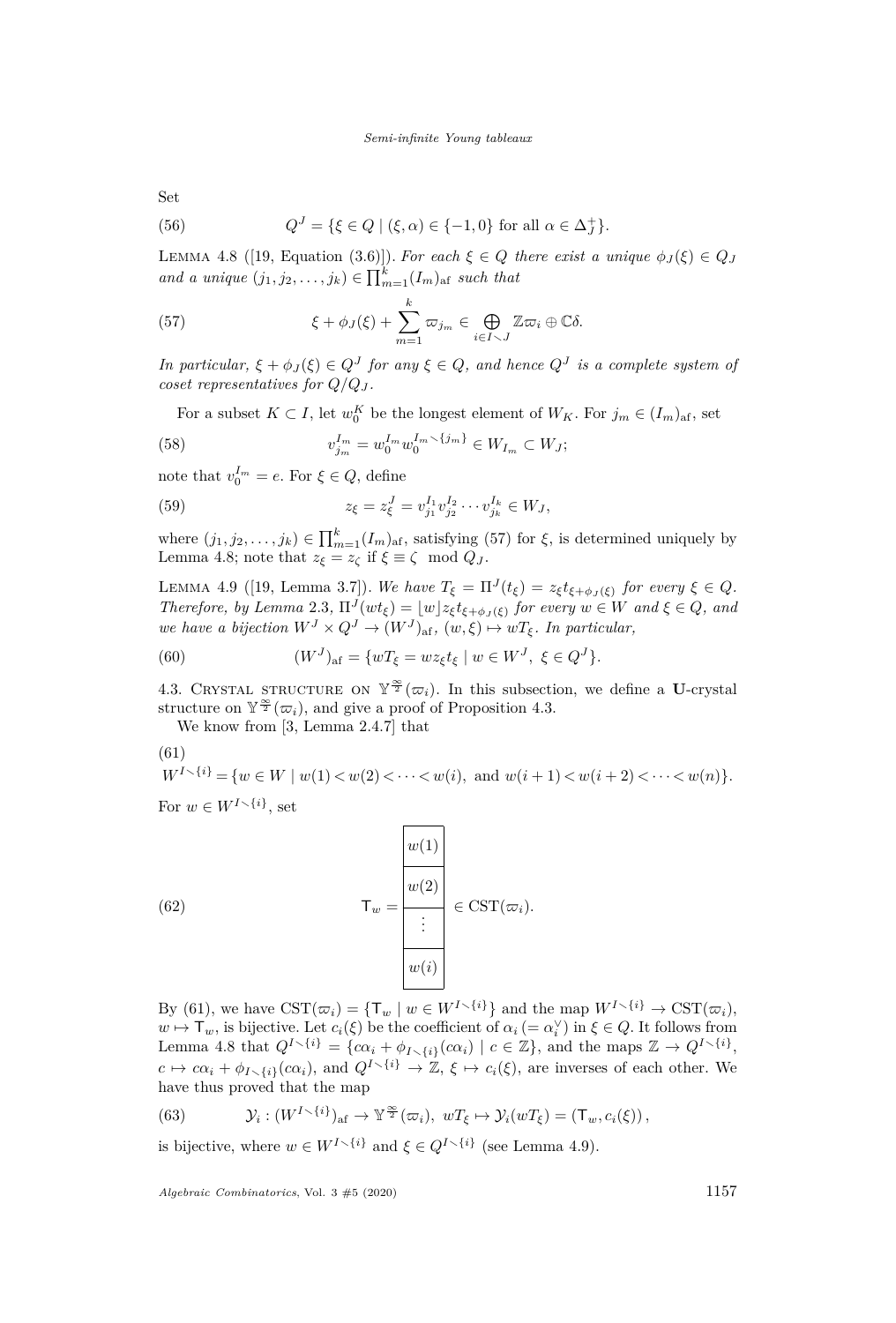#### MOTOHIRO ISHII

Following [\[26,](#page-23-14) § 3.7] (see also [\[10,](#page-23-15) § 4.1]), we equip the set  $\text{CST}(\varpi_i)$  with a **U**'crystal structure as follows: let  $\mathsf{T} \in \text{CST}(\varpi_i)$ . For  $k \in \{1, 2, ..., n\}$ , write  $k \in \mathsf{T}$  if  $T(s) = k$  for some  $1 \le s \le i$ .

- (i) Define  $wt(T_w) = w\overline{\omega}_i \pmod{\mathbb{C}\delta}$  for  $w \in W^{I \setminus \{i\}}$ .
- (ii) For  $j \in I$ , if  $T(s) = j + 1$  and  $j \notin T$ , then we define  $e_jT \in \text{CST}(\varpi_i)$  to be such that  $(e_i \mathsf{T})(s) = j$  and  $(e_i \mathsf{T})(u) = \mathsf{T}(u)$  for  $1 \leq u \leq i, u \neq s$ .
- (iii) If  $1 \in \mathsf{T}$  and  $n \notin \mathsf{T}$ , then we define  $e_0 \mathsf{T} \in \mathrm{CST}(\varpi_i)$  to be such that  $(e_0 \mathsf{T})(i)$  = *n* and  $(e_0T)(u) = T(u+1)$  for  $1 \le u \le i-1$ .
- (iv) Otherwise, we set  $e_i$ **T** = **0** for  $j \in I_{\text{af}}$ .
- (v) For  $j \in I$ , if  $T(s) = j$  and  $j + 1 \notin T$ , then we define  $f_jT \in \text{CST}(\varpi_i)$  to be such that  $(f_i \mathsf{T})(s) = j + 1$  and  $(f_i \mathsf{T})(u) = \mathsf{T}(u)$  for  $1 \leq u \leq i, u \neq s$ .
- (vi) If  $1 \notin \mathsf{T}$  and  $n \in \mathsf{T}$ , then we define  $f_0 \mathsf{T} \in \text{CST}(\varpi_i)$  to be such that  $(f_0 \mathsf{T})(1) =$ 1 and  $(f_0 \mathsf{T})(u) = \mathsf{T}(u-1)$  for  $2 \leq u \leq i$ .
- (vii) Otherwise, we set  $f_j$ **T** = **0** for  $j \in I_{af}$ .
- (viii) Define

<span id="page-18-2"></span>(64) 
$$
\varepsilon_j(\mathsf{T}) = \begin{cases} 1 & \text{if } e_j \mathsf{T} \neq \mathbf{0}, \\ 0 & \text{if } e_j \mathsf{T} = \mathbf{0}, \end{cases} \qquad \qquad \varphi_j(\mathsf{T}) = \begin{cases} 1 & \text{if } f_j \mathsf{T} \neq \mathbf{0}, \\ 0 & \text{if } f_j \mathsf{T} = \mathbf{0}. \end{cases}
$$

<span id="page-18-1"></span>REMARK 4.10. The U'-crystal  $\text{CST}(\varpi_i)$  defined above is isomorphic to the crystal basis of the U'-module  $W(\varpi_i)$  (see § [2.3\)](#page-6-0). Indeed, we see from [\[14,](#page-23-7) Theorem 5.17 (ix)] (see also [\[24,](#page-23-16) Remark 3.3]) that  $W(\varpi_i)$  is isomorphic to a Kirillov–Reshetikhin module, whose crystal basis is a perfect crystal of level 1 in the sense of [\[10,](#page-23-15) Definition 1.1.1]. It follows that the **U**'-crystal CST( $\varpi_i$ ) and the crystal basis of  $W(\varpi_i)$ satisfy the conditions in [\[10,](#page-23-15) Proposition 1.2.1 for  $l = 1$ ], and hence they must be isomorphic to each other.

The set  $\mathbb{Y}^{\frac{\infty}{2}}(\varpi_i) = \mathrm{CST}(\varpi_i) \times \mathbb{Z}$  can be identified with the affinization of the **U**'-crystal CST( $\varpi_i$ ) in the sense of [\[14,](#page-23-7) § 4.2]. We have thus obtained a **U**-crystal structure on  $\mathbb{Y}^{\leq}(\overline{\omega}_i)$  as follows: for  $w \in W^{I \setminus \{i\}}$ ,  $c \in \mathbb{Z}$ ,  $\mathsf{T} \in \mathrm{CST}(\overline{\omega}_i)$ , and  $j \in I_{\mathrm{af}}$ ,

<span id="page-18-0"></span>(65) 
$$
\begin{cases} \operatorname{wt}(\mathsf{T}_w, c) = w\varpi_i - c\delta, \\ e_j(\mathsf{T}, c) = (e_j \mathsf{T}, c - \delta_{j,0}), \\ \varepsilon_j(\mathsf{T}, c) = \varepsilon_j(\mathsf{T}), \ \varphi_j(\mathsf{T}, c) = \varphi_j(\mathsf{T}); \end{cases}
$$

we understand that  $(0, c) = 0$ . By [\(10\)](#page-4-1), [\(63\)](#page-17-5), and [\(65\)](#page-18-0), we have  $wt(\mathcal{Y}_i(x)) = x\varpi_i$  for all  $x \in (W^{I \setminus \{i\}})_{\text{af}}$ .

*Proof of Proposition [4.3.](#page-16-1)* [\(1\):](#page-16-6) Since  $\mathbb{Y}^{\frac{\infty}{2}}(\varpi_i)$  is isomorphic to the affinization of the crystal basis of  $W(\varpi_i)$  (see Remark [4.10\)](#page-18-1), we see from [\[14,](#page-23-7) Proposition 5.4 (ii) and Theorem 5.17 (vii)] that  $\mathcal{B}(\varpi_i)$  is isomorphic, as a **U**-crystal, to  $\mathbb{Y}^{\frac{\infty}{2}}(\varpi_i)$ . Note that  $(T_e, 0) \in \mathbb{Y}^{\frac{\infty}{2}}(\varpi_i)$  (and hence  $u_{\varpi_i} \in \mathcal{B}(\varpi_i)$ ) is a unique element of weight  $\varpi_i$ ; indeed, by [\(65\)](#page-18-0),  $wt(T_w, c) = \varpi_i$  holds if and only if  $w = e$  and  $c = 0$ . This and the connectedness of  $\mathcal{B}(\varpi_i)$  (see [\[14,](#page-23-7) Proposition 5.4 (ii)]) prove the uniqueness of the isomorphism between  $\mathcal{B}(\overline{\omega}_i)$  and  $\mathbb{Y}^{\frac{\infty}{2}}(\overline{\omega}_i)$ .

[\(2\):](#page-16-2) By [\(1\)](#page-16-6) and [\(64\)](#page-18-2)–[\(65\)](#page-18-0), we see that  $\varepsilon_j(b), \varphi_j(b) \in \{0,1\}$  for all  $j \in I_{\text{af}}$  and  $b \in \mathcal{B}(\varpi_i)$ . Hence  $e_jb = S_{r_j}b$  (resp.  $f_jb = S_{r_j}b$ ) if  $e_jb \neq \mathbf{0}$  (resp.  $f_jb \neq \mathbf{0}$ ) for  $j \in I_{\text{af}}$ and  $b \in \mathcal{B}(\varpi_i)$ . Since  $\mathcal{B}(\varpi_i)$  is connected ([\[14,](#page-23-7) Proposition 5.4 (ii)]), this proves that the action of  $W_{\text{af}}$  is transitive. We have  $\{x \in W_{\text{af}} \mid S_x u_{\varpi_i} = u_{\varpi_i}\} = (W_{I \setminus \{i\}})_{\text{af}}$ (see [\(23\)](#page-8-0)) by [\[6,](#page-22-3) Proposition 5.1.1], and hence  $\mathcal{B}(\varpi_i) = \{S_x u_{\varpi_i} \mid x \in (W^{I \setminus \{i\}})_{\text{af}}\}$  by Lemma [2.2.](#page-8-1)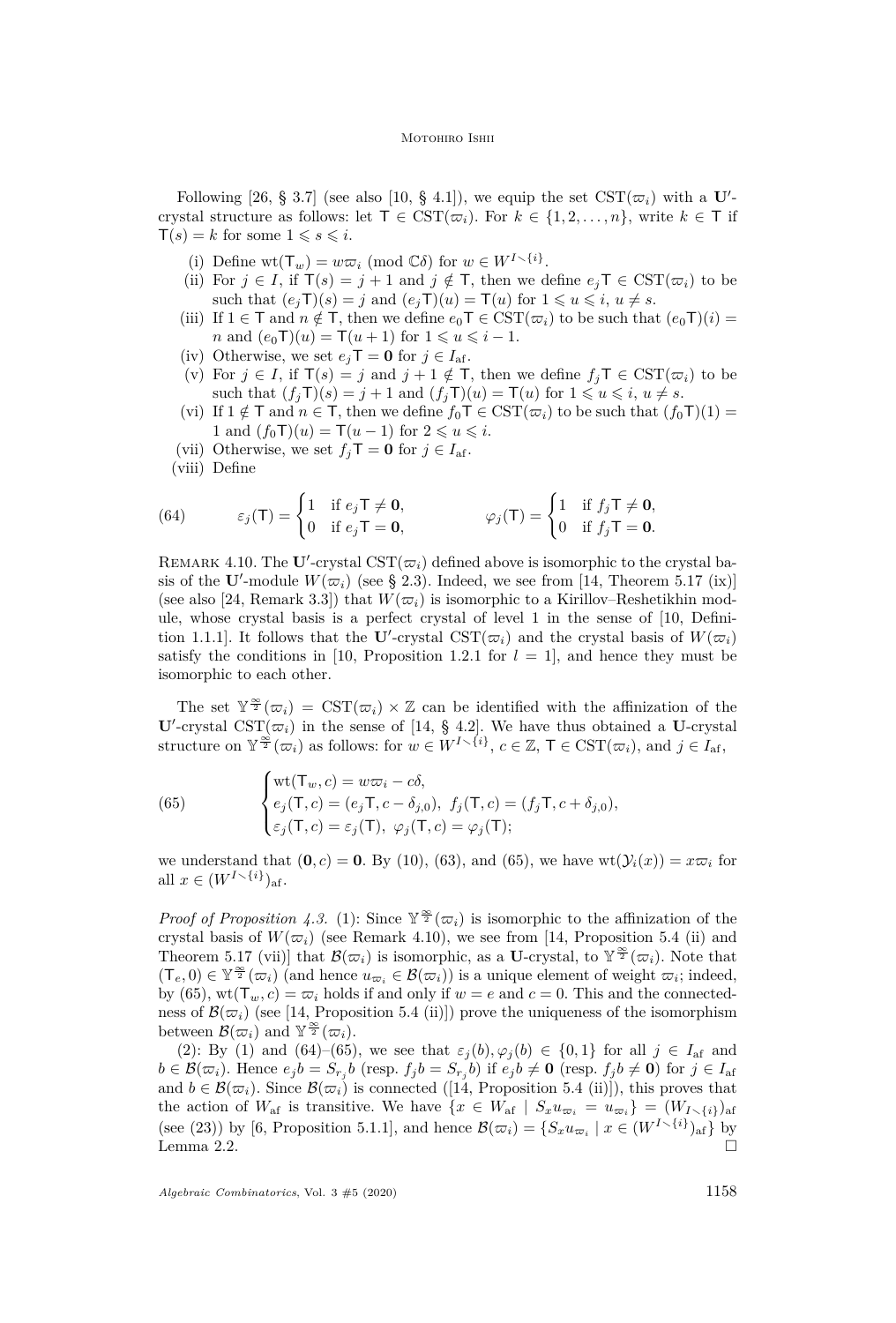<span id="page-19-0"></span>4.4. Tableau criterion for semi-infinite Bruhat order. This subsection is devoted to the proof of Theorem [4.7.](#page-16-0)

We take and fix  $i \in I$ . It is easily seen from [\(55\)](#page-16-9) that

<span id="page-19-6"></span>(66) 
$$
\Delta^+ \setminus \Delta^+_{I \setminus \{i\}} = \{ \alpha_{s,t} \mid 1 \leqslant s \leqslant i \leqslant t \leqslant n-1 \}.
$$

We have

(67) 
$$
\Upsilon_i(u_x) = \mathcal{Y}_i(x) \text{ for all } x \in (W^{I \setminus \{i\}})_{\text{af}}
$$

(see Proposition [4.3](#page-16-1) [\(1\)](#page-16-6) and [\(63\)](#page-17-5)) because both elements are of weight  $x\varpi_i$ , and there is only one element of weight  $x\overline{\omega}_i$  in  $\mathbb{Y}^{\frac{\infty}{2}}(\overline{\omega}_i)$ .

<span id="page-19-1"></span>PROPOSITION 4.11. Let  $w \in W^{I \setminus \{i\}}$ ,  $\xi \in Q^{I \setminus \{i\}}$ ,  $\beta = w\gamma + \chi\delta \in \Delta_{\text{af}}^{+}$ ,  $\gamma = \alpha_{s,t} \in$  $\Delta^+ \setminus \Delta^+_{I \setminus \{i\}}, 1 \leqslant s \leqslant i \leqslant t \leqslant n-1$ , and  $\chi \in \mathbb{Z}_{\geqslant 0}$ . Write  $\mathcal{Y}_i(wT_{\xi}) = (\mathsf{T}, c)$  and  $\mathcal{Y}_i\left(\Pi^{I\smallsetminus\{i\}}(r_\beta w T_\xi)\right) = (\mathsf{T}',c').$  Then  $r_\beta w T_\xi \in (W^{I\smallsetminus\{i\}})_{\text{af}}$  and there exists an edge  $wT_{\xi} \stackrel{\beta}{\longrightarrow} r_{\beta}wT_{\xi}$  *in* SiB<sup>I</sup><sup> $\setminus$ {*i*}</sub> *if and only if one of the following conditions holds:*</sup>

<span id="page-19-3"></span><span id="page-19-2"></span>(B)  $c' = c$ ,  $T'(s) = T(s) + 1$ , and  $T'(u) = T(u)$  for  $1 \leq u \leq i$ ,  $u \neq s$ . (Q)  $c' = c + 1$ ,  $T'(1) = 1$ ,  $T'(u) = T(u - 1)$  for  $2 \le u \le i$ , and  $T(i) = n$ .

REMARK 4.12. Under the assumptions of Proposition [4.11,](#page-19-1) the following holds:

- (1) [\(B\)](#page-19-2) is equivalent to  $w(s) \in I$  and  $(T', c') = f_{w(s)}(T, c)$  in  $\mathbb{Y}^{\frac{\infty}{2}}(\varpi_i)$ ; note that  $T = T_w$  and  $T' = T_{wr_{\gamma}}$  in this case.
- (2) [\(Q\)](#page-19-3) is equivalent to  $(T', c') = f_0(T, c)$  in  $Y^{\frac{\infty}{2}}(\varpi_i)$ ; note that  $T = T_w$  and  $T' = T_{\lfloor wr_{\gamma}\rfloor}$  in this case.

Proposition [4.11](#page-19-1) is established by combining Proposition [2.5](#page-8-5) and Lemmas [4.13](#page-19-4)[–4.15](#page-19-5) below.

<span id="page-19-4"></span>Lemma 4.13. *Under the assumptions of Proposition* [4.11](#page-19-1)*, we have the following:*

- (1)  $\chi = 0$  *is equivalent to*  $c' = c$ *.*
- (2)  $\chi = 1$  *is equivalent to*  $c' = c + 1$ *.*

*Proof.* It suffices to prove that  $c' = c + \chi$ . We have  $r_\beta w T_\xi = r_{w\gamma} t_{\chi w\gamma} w z_\xi t_\xi$  $wr_{\gamma}z_{\xi}t_{\xi+\chi z_{\xi}^{-1}\gamma}$ , and hence  $\Pi^{I\setminus\{i\}}(r_{\beta}wT_{\xi})=\lfloor wr_{\gamma}\rfloor T_{\xi+\chi z_{\xi}^{-1}\gamma}$  by Lemma [2.3.](#page-8-2) This gives  $c' = c_i(\xi + \chi z_{\xi}^{-1}\gamma) = c_i(\xi) + \chi c_i(z_{\xi}^{-1}\gamma) = c + \chi c_i(z_{\xi}^{-1}\gamma)$ . Since  $z_{\xi}^{-1} \in W_{I \setminus \{i\}}$ , it follows that  $z_{\xi}^{-1}\gamma \in \Delta^+ \setminus \Delta^+_{I \setminus \{i\}}$ . Therefore  $c_i(z_{\xi}^{-1}\gamma) = 1$  by [\(66\)](#page-19-6).

LEMMA 4.14 ([\[3,](#page-22-6) Proposition 2.4.8]). Let  $w \in W^{I \setminus \{i\}}$  and  $\gamma = \alpha_{s,t} \in \Delta^+ \setminus \Delta^+_{I \setminus \{i\}},$  $1 \leq s \leq i \leq t \leq n-1$ . The following conditions are equivalent:

 $(1) \ell(wr_{\gamma}) = \ell(w) + 1.$ (2)  $wr_{\gamma} \in W^{I \setminus \{i\}}, wr_{\gamma}(s) = w(s) + 1$ , and  $wr_{\gamma}(u) = w(u)$  for  $1 \leq u \leq i$ ,  $u \neq s$ .

<span id="page-19-5"></span>LEMMA 4.15. Let  $w \in W^{I \setminus \{i\}}$  and  $\gamma \in \Delta^+ \setminus \Delta^+_{I \setminus \{i\}}$ . The following conditions are *equivalent:*

- <span id="page-19-7"></span>(1)  $\ell(\lfloor wr_{\gamma} \rfloor) = \ell(w) + 1 - 2(\gamma, \rho - \rho_{I \setminus \{i\}}).$
- <span id="page-19-8"></span> $\lim_{x \to a}$   $\lim_{x \to a}$   $\lim_{x \to a}$   $\lim_{x \to a}$   $\lim_{x \to a}$   $\lim_{x \to a}$   $\lim_{x \to a}$   $\lim_{x \to a}$   $\lim_{x \to a}$   $\lim_{x \to a}$   $\lim_{x \to a}$   $\lim_{x \to a}$   $\lim_{x \to a}$   $\lim_{x \to a}$   $\lim_{x \to a}$   $\lim_{x \to a}$   $\lim_{x \to a}$   $\lim_{x \to a}$   $\lim_{x \to a}$   $\lim_{x \to a}$

For the proof of Lemma [4.15,](#page-19-5) we need the following lemma. Let  $(i_1 i_2 \cdots i_l) \in$ *W* denote the cyclic permutation  $i_1 \mapsto i_2 \mapsto \cdots \mapsto i_l \mapsto i_1$ , where  $l \in \mathbb{Z}_{\geqslant 2}$  and  $i_1, i_2, \ldots, i_l \in \{1, 2, \ldots, n\}$  are all distinct.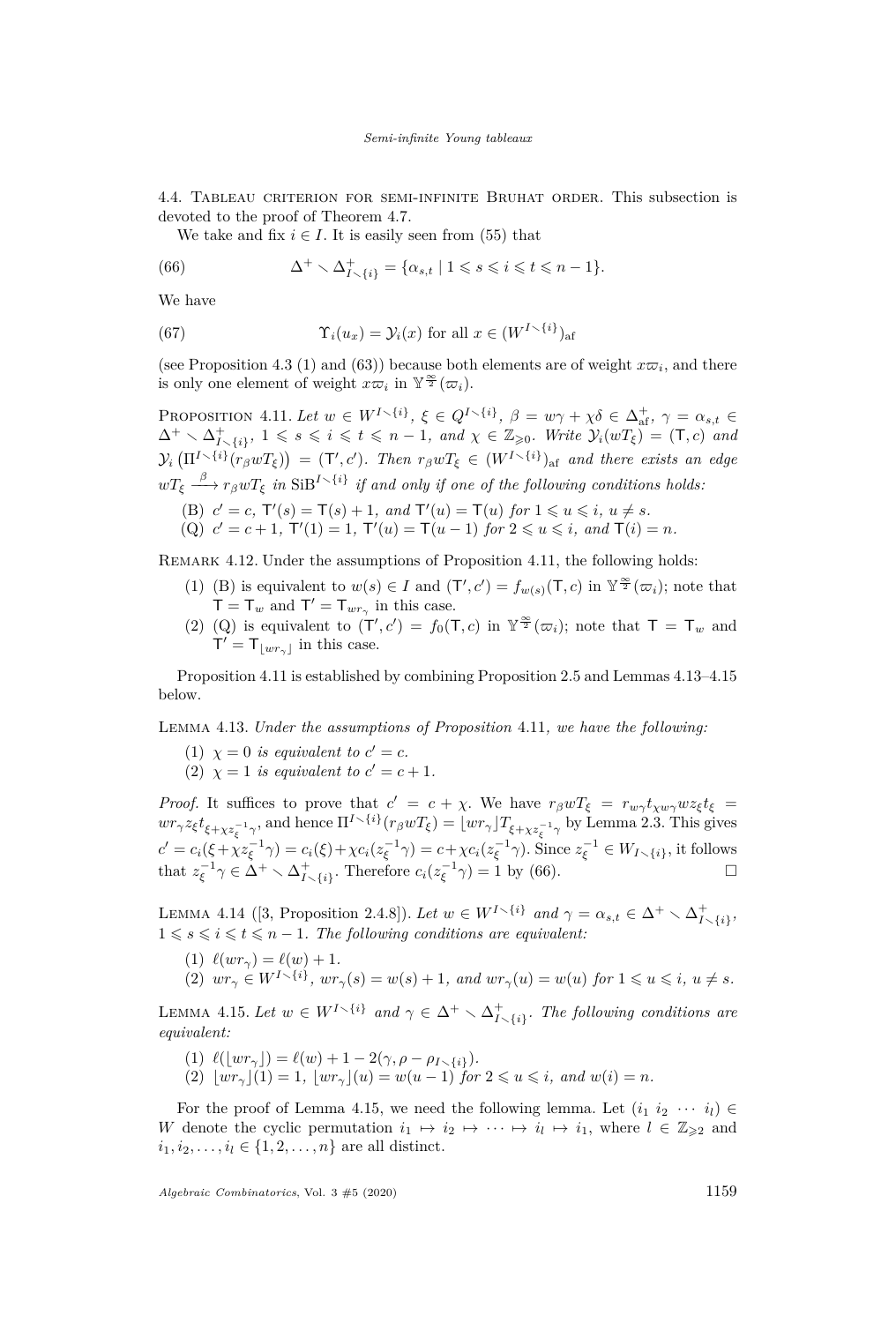<span id="page-20-4"></span><span id="page-20-0"></span>Lemma 4.16.

- (1)  $Q^{I \setminus \{i\}} \cap (\Delta^+ \setminus \Delta^+_{I \setminus \{i\}}) = \{\alpha_i\}.$
- <span id="page-20-1"></span>(2)  $2(\gamma, \rho - \rho_{I \setminus \{i\}}) = n \text{ for } \gamma \in \Delta^+ \setminus \Delta^+_{I \setminus \{i\}}.$
- <span id="page-20-2"></span> $(3) \ell(w) = (w(1) - 1)i + \sum_{u=2}^{i} (w(u) - w(u-1) - 1)(i - u + 1)$  for  $w \in W^{I \setminus \{i\}}$ .
- <span id="page-20-3"></span> $\overline{a}^{i} = (1 \ 2 \ \cdots \ i)(n \ n-1 \ \cdots \ i+1).$

*Proof.* [\(1\):](#page-20-0) It is clear that  $\alpha_i \in Q^{I \setminus \{i\}} \cap (\Delta^+ \setminus \Delta^+_{I \setminus \{i\}})$ . Let  $\gamma = \alpha_{s,t} \in \Delta^+ \setminus \Delta^+_{I \setminus \{i\}},$  $1 \le s \le i \le t \le n-1$ . If  $s < i$  (resp.  $i < t$ ), then  $\alpha_s \in \Delta^+_{I \setminus \{i\}}$  (resp.  $\alpha_t \in \Delta^+_{I \setminus \{i\}}$ ) and  $(\gamma, \alpha_s) = 1$  (resp.  $(\gamma, \alpha_t) = 1$ ). This proves that  $\gamma \notin Q^{I \setminus \{i\}}$  unless  $s = t = i$ .

[\(2\):](#page-20-1) The assertion follows from  $2(\xi, \rho - \rho_{I \setminus \{i\}}) = 0$  for  $\xi \in Q_{I \setminus \{i\}}, \gamma \equiv \alpha_i$ mod  $Q_{I \setminus \{i\}}$  for  $\gamma \in \Delta^+ \setminus \Delta^+_{I \setminus \{i\}}$ , and  $2(\alpha_i, \rho - \rho_{I \setminus \{i\}}) = 2(\alpha_i, \rho) - 2(\alpha_i, \rho_{I \setminus \{i\}}) =$  $2 + \#(I \setminus \{i\}) = n.$ 

[\(3\):](#page-20-2) This is an immediate consequence of [\(61\)](#page-17-3) and the fact that the length of a permutation equals the number of its inversions (see [\[3,](#page-22-6) Proposition 1.5.2]).

[\(4\):](#page-20-3) Let  $I_1 = \{1, ..., i-1\}$  and  $I_2 = \{i+1, ..., n-1\}$  be connected components of *I*  $\setminus$  {*i*}. We see that  $(i-1, i+1) \in (I_1)_{af} \times (I_2)_{af}$  satisfies the condition in Lemma [4.8](#page-17-2) for  $\alpha_i$ , because  $\alpha_i \in Q^{I \setminus \{i\}}$  by [\(1\),](#page-20-0)  $(\alpha_i, \alpha_{i-1}) = -1$  if  $1 < i$ , and  $(\alpha_i, \alpha_{i+1}) = -1$  if  $i < n - 1$ . Therefore

(68) 
$$
z_{\alpha_i}^{I \setminus \{i\}} = v_{i-1}^{I_1} v_{i+1}^{I_2} = w_0^{I_1} w_0^{I_1 \setminus \{i-1\}} w_0^{I_2} w_0^{I_2 \setminus \{i+1\}}.
$$

Now the assertion is shown by the fact that the longest element of the symmetric group of degree *N* is the permutation  $j \mapsto N - j + 1, j \in \{1, 2, ..., N\}$ .

*Proof of Lemma [4.15.](#page-19-5)* We see from [\[18,](#page-23-10) Proof of Theorem 10.16] that [\(1\)](#page-19-7) is equivalent to

<span id="page-20-5"></span>(3)  $\ell(wr_{\gamma}) = \ell(w) + 1 - 2(\gamma, \rho)$  and  $wr_{\gamma} t_{\gamma} \in (W^{I \setminus \{i\}})_{\text{af}}$ .

<span id="page-20-6"></span>It follows immediately from Lemmas [4.9](#page-17-4) and [4.16](#page-20-4) [\(1\)](#page-20-0) that [\(3\)](#page-20-5) is equivalent to

(4)  $\gamma = \alpha_i$ ,  $\ell(w) = \ell(wr_i) + 1$  and  $wr_i = \lfloor wr_i \rfloor z_{\alpha_i}^{I \setminus \{i\}}$ .

Let us prove that  $(1)$  (and  $(4)$ ) imply  $(2)$ . By  $(4)$  and Lemma [4.16](#page-20-4)  $(4)$ , we have

<span id="page-20-7"></span>(69) 
$$
\lfloor wr_i \rfloor = wr_i(z_{\alpha_i}^{I\setminus\{i\}})^{-1} = w(i \ i+1)(i \ \cdots \ 2 \ 1)(i+1 \ \cdots \ n-1 \ n).
$$

Hence  $|wr_i|(1) = w(i + 1)$ .

We first assume that  $i = 1$ . Then  $|wr_1|(1) = w(2)$ . The condition  $\ell(w) = \ell(wr_1)+1$ in [\(4\)](#page-20-6) shows, by [\[3,](#page-22-6) Proposition 1.5.3], that  $w(1) > w(2)$ . Since  $w \in W^{I \setminus \{1\}}$ , it follows from [\(61\)](#page-17-3) that  $w(2) = 1$  and, in consequence,  $\lfloor wr_1 \rfloor(1) = 1$ . Since  $\lfloor wr_1 \rfloor \in W^{I \setminus \{1\}}$ , this implies that  $\lfloor wr_1 \rfloor = e$  and hence  $w = (n \ n - 1 \ \cdots \ 2 \ 1)$  by [\(69\)](#page-20-7). This gives  $w(1) = n$ .

We next assume that  $1 < i \leq n - 1$ . By [\(69\)](#page-20-7),  $|wr_i|(u) = w(u - 1)$  for  $2 \leq u \leq i$ . As  $\{wr_i\} \in W^{I \setminus \{i\}}$  we have  $1 \leq \lfloor wr_i \rfloor(1) < \lfloor wr_i \rfloor(2) = w(1)$ . Since  $w \in W^{I \setminus \{i\}}$ , we see from [\(61\)](#page-17-3) that  $w(i+1) = 1$ , and so  $|wr_i|(1) = 1$ . It follows from Lemma [4.16](#page-20-4) [\(3\)](#page-20-2) that

(70) 
$$
\ell(\lfloor wr_i\rfloor) = (w(1)-2)(i-1) + \sum_{u=2}^{i-1} (w(u) - w(u-1) - 1)(i-u),
$$

(71) 
$$
\ell(w) = (w(1) - 1)i + \sum_{u=2}^{i} (w(u) - w(u-1) - 1) (i - u + 1),
$$

which gives  $\ell(|wr_i|) - \ell(w) = 1 - w(i)$ . By [\(1\),](#page-19-7) [\(4\)](#page-20-6) and Lemma [4.16](#page-20-4) [\(2\),](#page-20-1) we have  $\ell(\lfloor wr_i \rfloor) - \ell(w) = 1 - 2(\alpha_i, \rho - \rho_{I \setminus \{i\}}) = 1 - n$ , and consequently  $w(i) = n$ .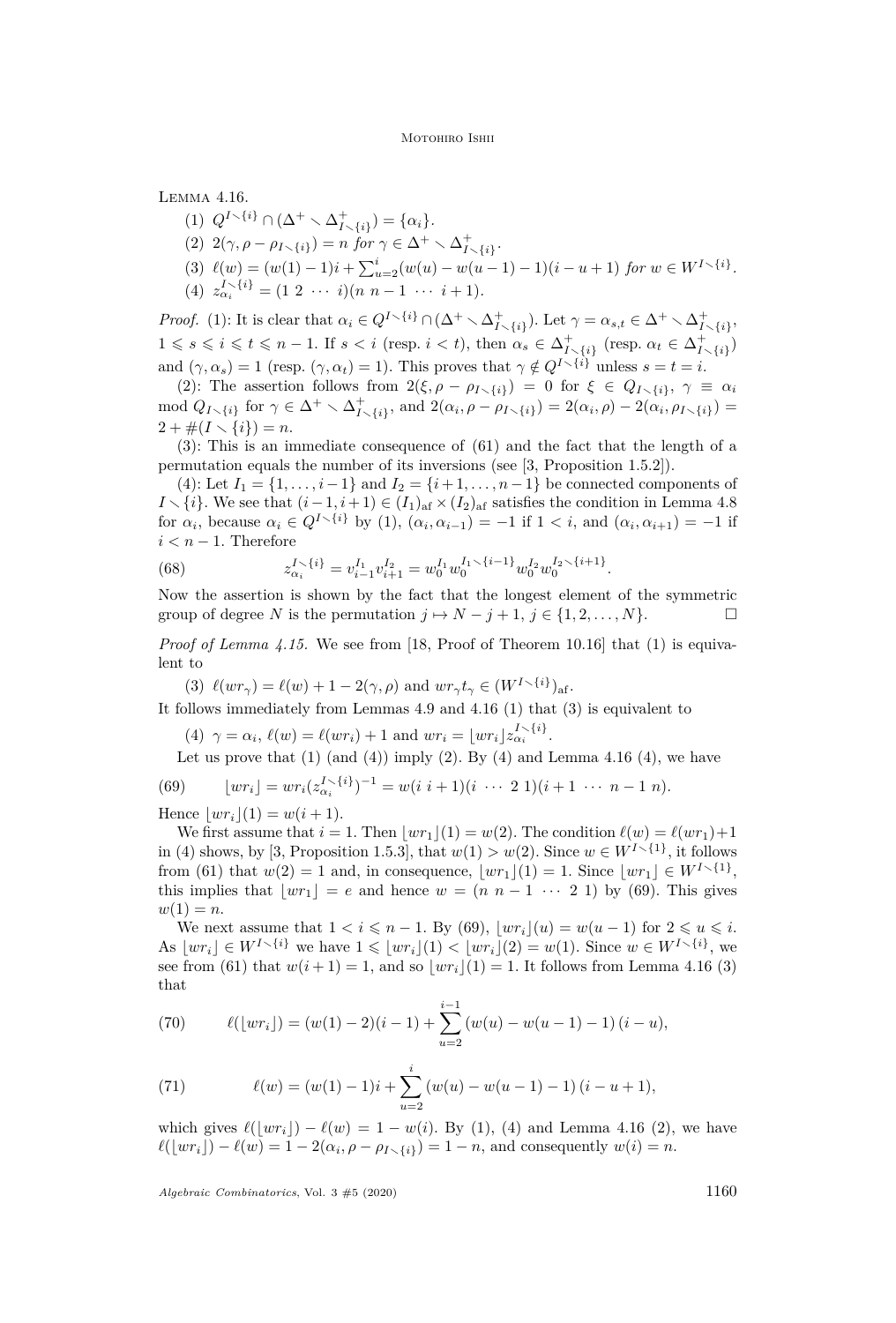Finally, we prove that [\(2\)](#page-19-8) implies [\(1\).](#page-19-7) In a way similar to the above, we have  $\ell(|wr_{\gamma}|) - \ell(w) = 1 - w(i) = 1 - n$ . Lemma [4.16](#page-20-4) [\(2\)](#page-20-1) now shows that [\(1\)](#page-19-7) holds.  $\square$ 

*Proof of Theorem [4.7.](#page-16-0)* If  $x \leq y$ , then  $c \leq c'$  by Proposition [4.11.](#page-19-1) Therefore, we may assume that  $d := c' - c \geq 0$ . The proof is by induction on *d*.

If  $d = 0$ , then it is obvious from Proposition [4.11](#page-19-1) that  $x \preceq y$  is equivalent to  $\mathsf{T}(u) \leq \mathsf{T}'(u)$  for all  $1 \leq u \leq i$ .

Let  $d > 0$ . We first assume that  $\mathsf{T}(u) \leq \mathsf{T}'(u + d)$  if  $1 \leq u \leq i - d$ , and show that  $x \leq y$ . Let  $x_1, x_2 \in (W^{I \setminus \{i\}})$ <sub>af</sub> be such that  $\mathcal{Y}_i(x_1) = (\mathsf{T}_1, c'), \mathcal{Y}_i(x_2) = (\mathsf{T}_2, c' - 1) \in$  $\mathbb{Y}^{\frac{\infty}{2}}(\overline{\omega}_i)$ , where

(1)  $T_1(1) = 1$  and

(72) 
$$
\mathsf{T}_1(u) = \begin{cases} \mathsf{T}'(u) & \text{if } \mathsf{T}'(u) < n - i + u, \\ \mathsf{T}'(u) - 1 & \text{if } \mathsf{T}'(u) = n - i + u \end{cases}
$$

for  $2 \leq u \leq i$ ,

(2)  $T_2(u) = T_1(u+1)$  for  $1 \leq u \leq i-1$ , and  $T_2(i) = n$ .

By Proposition [4.11,](#page-19-1) we have  $x_2 \prec x_1 \preceq y$ . If we prove that

<span id="page-21-1"></span>(73) 
$$
\mathsf{T}(u) \leqslant \mathsf{T}_2(u+d-1) \text{ if } 1 \leqslant u \leqslant i-(d-1),
$$

then  $x \leq x_2$  by induction hypothesis, and hence  $x \leq y$ . Note that

(74) 
$$
\mathsf{T}_2(u+d-1)
$$
  
= 
$$
\begin{cases} \mathsf{T}'(u+d) & \text{if } 1 \leq u+d-1 \leq i-1 \text{ and } \mathsf{T}'(u+d) < n-i+u+d, \\ \mathsf{T}'(u+d) - 1 & \text{if } 1 \leq u+d-1 \leq i-1 \text{ and } \mathsf{T}'(u+d) = n-i+u+d, \\ n & \text{if } u+d-1 = i. \end{cases}
$$

We prove [\(73\)](#page-21-1) as follows.

- (1) If  $1 \le u + d 1 \le i 1$  and  $T'(u + d) < n i + u + d$ , then  $T(u) \le T'(u + d)$  $\mathsf{T}_2(u+d-1)$ .
- (2) If  $1 \le u + d 1 \le i 1$  and  $T'(u + d) = n i + u + d$ , then  $T_2(u + d 1) T(u) =$  $T'(u+d) - 1 - T(u) \geqslant (n-i+u+d) - 1 - (n-i+u) = d-1 \geqslant 0.$
- (3) If  $u + d 1 = i$ , then  $\mathsf{T}(u) \leq n = \mathsf{T}_2(u + d 1)$ .

We next assume that  $x \leq y$ , and show that  $\mathsf{T}(u) \leq \mathsf{T}'(u + d)$  if  $1 \leq u \leq i - d$ . We see from Proposition [4.11](#page-19-1) that there exist  $x_3, x_4 \in (W^{I \setminus \{i\}})_{\text{af}}$  such that

- $(1)$   $x \preceq x_4 \prec x_3 \preceq y$ ,
- $(2)$   $\mathcal{Y}_i(x_3) = (\mathsf{T}_3, c'), \mathcal{Y}_i(x_4) = (\mathsf{T}_4, c' 1) \in \mathbb{Y}^{\frac{\infty}{2}}(\varpi_i),$
- $(3)$   $\mathsf{T}_3(u) \leq \mathsf{T}'(u)$  for  $1 \leq u \leq i$ ,
- (4)  $T_3(1) = 1$ ,  $T_3(u+1) = T_4(u)$  for  $1 \leq u \leq i-1$ , and  $T_4(i) = n$ .

By induction hypothesis,  $T(u) \leq T_4(u + d - 1)$  if  $1 \leq u \leq i - (d - 1)$ . We have  $T'(u+d) - T(u) \geq T_3(u+d) - T_4(u+d-1) = 0$  if  $1 \leq u \leq i-d$ .

4.5. EXPLICIT DESCRIPTION OF CRYSTAL STRUCTURE ON  $\mathbb{Y}^{\frac{\infty}{2}}(\lambda)$ .

<span id="page-21-0"></span>PROPOSITION 4.17. Let  $\lambda = \sum_{i \in I} m_i \varpi_i$ ,  $m_i \in \mathbb{Z}_{\geqslant 0}$ ,  $i \in I$ , and set  $N = \sum_{i \in I} m_i$ . Let  $\mathbb{T} = (\mathsf{T}_1 \mathsf{T}_2 \cdots \mathsf{T}_N, (c_1, c_2, \ldots, c_N)) \in \mathrm{CST}(\lambda) \times \mathbb{Z}^N$  and  $j \in I_{\mathrm{af}}$ . Then  $\mathrm{wt}(\mathbb{T}) \in P_{\mathrm{af}}$ ,  $\varepsilon_j(\mathbb{T}), \varphi_j(\mathbb{T}) \in \mathbb{Z}$ *, and*  $e_j \mathbb{T}, f_j \mathbb{T} \in \mathrm{CST}(\lambda) \times \mathbb{Z}^N \sqcup \{0\}$  *are computed by the following procedure:*

(i) wt(T) = 
$$
\sum_{\nu=1}^{N} \text{wt}(\mathsf{T}_{\nu}) - \sum_{\nu=1}^{N} c_{\nu} \delta
$$
.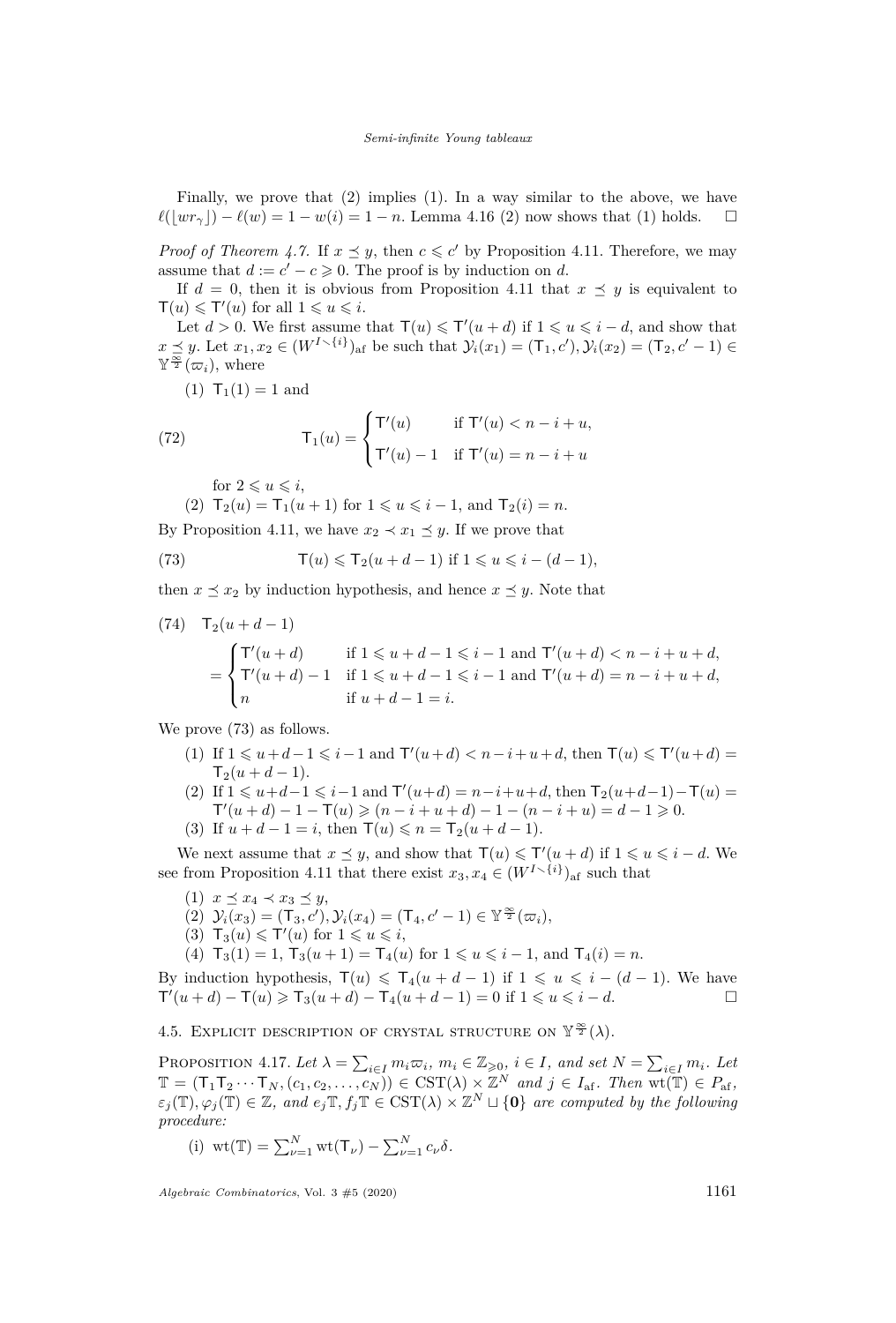(ii) Let  $\mathsf{T} \in \mathrm{CST}(\varpi_i)$ . If  $j \in I$ , then define  $\epsilon^{(j)}(\mathsf{T}) \in \{\oplus, \ominus, \bullet\}$  by

(75) 
$$
\epsilon^{(j)}(\mathsf{T}) = \begin{cases} \oplus & \text{if } j \in \mathsf{T} \text{ and } j+1 \notin \mathsf{T}, \\ \ominus & \text{if } j \notin \mathsf{T} \text{ and } j+1 \in \mathsf{T}, \\ \bullet & \text{otherwise.} \end{cases}
$$

*Likewise, define*  $\epsilon^{(0)}(\mathsf{T}) \in \{\oplus, \ominus, \bullet\}$  *by* 

(76) 
$$
\epsilon^{(0)}(\mathsf{T}) = \begin{cases} \bigoplus_{i \in \mathsf{T}} & \text{if } n \in \mathsf{T} \text{ and } 1 \notin \mathsf{T}, \\ \bigoplus_{i \in \mathsf{T}} & \text{if } n \notin \mathsf{T} \text{ and } 1 \in \mathsf{T}, \\ \bullet & \text{otherwise.} \end{cases}
$$

- (iii) In  $(\epsilon^{(j)}(T_1), \ldots, \epsilon^{(j)}(T_N))$ , continue replacing a pair  $(\epsilon^{(j)}(T_\nu), \epsilon^{(j)}(T_{\nu'}))$  =  $(\bigoplus, \bigoplus)$  with  $(\bullet, \bullet)$  if  $\nu < \nu'$  and  $\epsilon^{(j)}(\mathsf{T}_{\mu}) = \bullet$  for all  $\nu < \mu < \nu'$  until no such *pair exists.* Let  $\epsilon^{(j)}(\mathbb{T}) \in \{\oplus, \Theta, \bullet\}^N$  be the resulting tuple such that no  $\oplus$ *placed to the left of*  $\ominus$ .
- (iv)  $\varepsilon_j(\mathbb{T})$  (resp.  $\varphi_j(\mathbb{T})$ ) equals the number of  $\ominus$  (resp.  $\oplus$ ) in  $\epsilon^{(j)}(\mathbb{T})$ .
- (v) If  $\ominus$  is not in  $\epsilon^{(j)}(\mathbb{T})$ , then  $e_j \mathbb{T} = \mathbf{0}$ . If there exists  $\ominus$  in  $\epsilon^{(j)}(\mathbb{T})$ , and the  $right-most \oplus is at the v-th place, then$

(77) 
$$
e_j \mathbb{T} = (\mathsf{T}_1 \cdots \mathsf{T}_{\nu-1} (e_j \mathsf{T}_{\nu}) \mathsf{T}_{\nu+1} \cdots \mathsf{T}_N, (c_1, \ldots, c_{\nu-1}, c_{\nu} - \delta_{j,0}, c_{\nu+1}, \ldots, c_N)).
$$

(vi) If  $\oplus$  *is not in*  $\epsilon^{(j)}(\mathbb{T})$ *, then*  $f_j \mathbb{T} = \mathbf{0}$ *. If there exists*  $\oplus$  *in*  $\epsilon^{(j)}(\mathbb{T})$ *, and the left-most* **⊕** *is at the ν-th place, then*

(78) 
$$
f_j \mathbb{T} = (\mathsf{T}_1 \cdots \mathsf{T}_{\nu-1} (f_j \mathsf{T}_{\nu}) \mathsf{T}_{\nu+1} \cdots \mathsf{T}_N, (c_1, \ldots, c_{\nu-1}, c_{\nu} + \delta_{j,0}, c_{\nu+1}, \ldots, c_N)).
$$

*Proof.* Let  $\mathsf{T} \in \text{CST}(\varpi_i)$ . We check at once that the following holds:

- (1)  $\epsilon^{(j)}(\mathsf{T}) = \bigoplus$  if and only if  $\varepsilon_j(\mathsf{T}) = 0$ ,  $\varphi_j(\mathsf{T}) = 1$ , and  $\langle h_j, \text{wt}(\mathsf{T}) \rangle = 1$ .
- (2)  $\epsilon^{(j)}(\mathsf{T}) = \Theta$  if and only if  $\varepsilon_j(\mathsf{T}) = 1$ ,  $\varphi_j(\mathsf{T}) = 0$ , and  $\langle h_j, \text{wt}(\mathsf{T}) \rangle = -1$ .
- (3)  $\epsilon^{(j)}(T) = \bullet$  if and only if  $\epsilon_j(T) = \varphi_j(T) = \langle h_j, \text{wt}(T) \rangle = 0.$

Then the assertion follows by the same method as in [\[15,](#page-23-5)  $\S$  2.1].

# **REFERENCES**

- <span id="page-22-8"></span>[1] Tatsuya Akasaka and Masaki Kashiwara, *Finite-dimensional representations of quantum affine algebras*, Publ. Res. Inst. Math. Sci. **33** (1997), no. 5, 839–867.
- <span id="page-22-7"></span>[2] Jonathan Beck and Hiraku Nakajima, *Crystal bases and two-sided cells of quantum affine algebras*, Duke Math. J. **123** (2004), no. 2, 335–402.
- <span id="page-22-6"></span>[3] Anders Björner and Francesco Brenti, *Combinatorics of Coxeter groups*, Graduate Texts in Mathematics, vol. 231, Springer, New York, 2005.
- <span id="page-22-4"></span>[4] William Fulton, *Young tableaux. with applications to representation theory and geometry*, London Mathematical Society Student Texts, vol. 35, Cambridge University Press, Cambridge, 1997.
- <span id="page-22-1"></span>[5] Motohiro Ishii, *Path model for representations of generalized Kac–Moody algebras*, J. Algebra **379** (2013), 277–300.
- <span id="page-22-3"></span>[6] Motohiro Ishii, Satoshi Naito, and Daisuke Sagaki, *Semi-infinite Lakshmibai–Seshadri path model for level-zero extremal weight modules over quantum affine algebras*, Adv. Math. **290** (2016), 967–1009.
- <span id="page-22-0"></span>[7] Anthony Joseph, *Quantum groups and their primitive ideals*, Ergebnisse der Mathematik und ihrer Grenzgebiete (3) [Results in Mathematics and Related Areas (3)], vol. 29, Springer-Verlag, Berlin, 1995.
- <span id="page-22-2"></span>[8] Anthony Joseph and Polyxeni Lamprou, *A Littelmann path model for crystals of generalized Kac–Moody algebras*, Adv. Math. **221** (2009), no. 6, 2019–2058.
- <span id="page-22-5"></span>[9] Victor G. Kac, *Infinite dimensional Lie algebras*, Results in Mathematics and Related Areas (3), Cambridge University Press, Cambridge, 1990, 3rd edition.